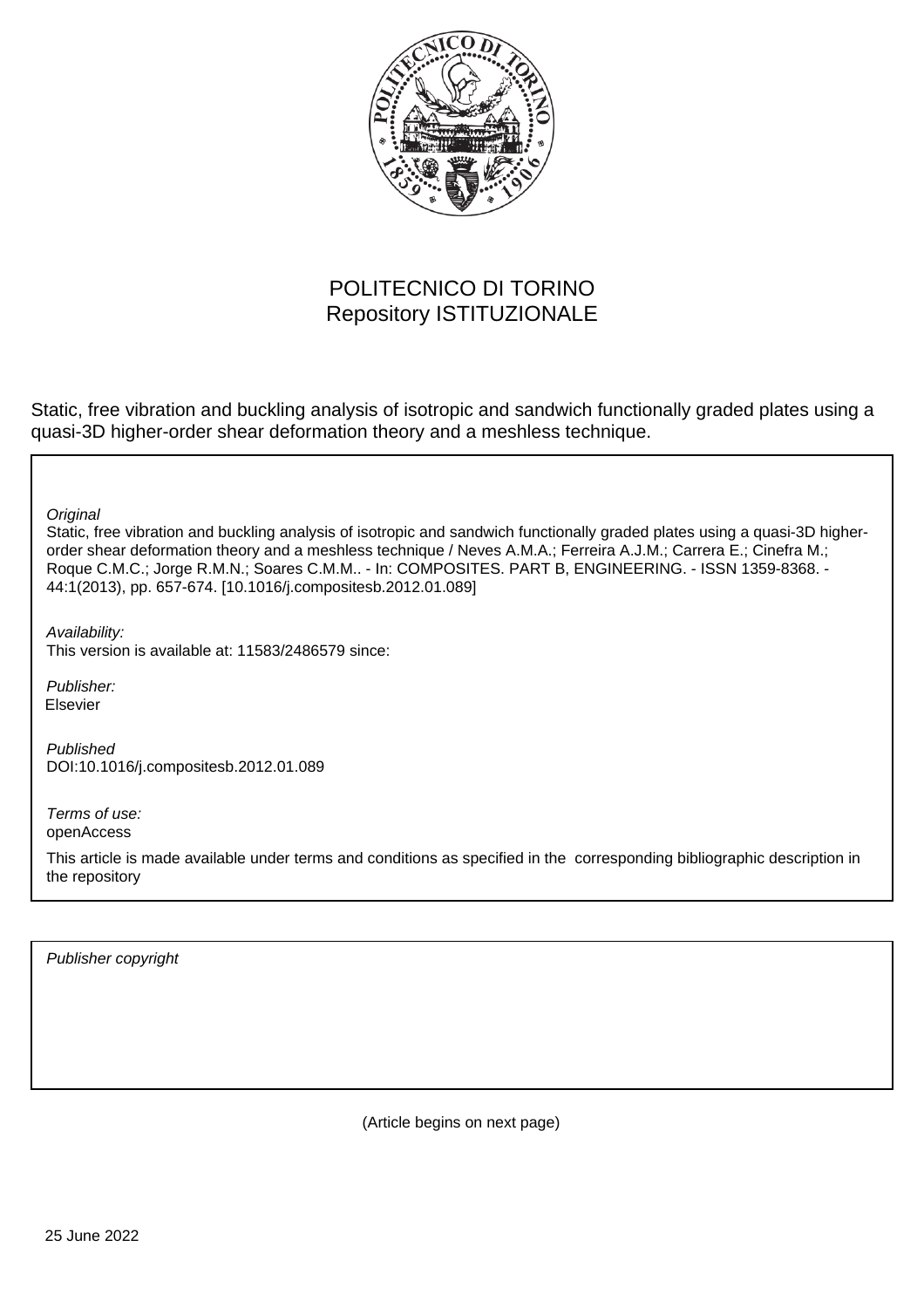# Static, free vibration and buckling analysis of functionally graded plates using a quasi-3D higher-order shear deformation theory and a meshless technique

A. M. A. Neves<sup>a</sup>, A. J. M. Ferreira<sup>b</sup>, E. Carrera<sup>d</sup>, M. Cinefra<sup>d</sup>, C. M. C. Roque<sup>c</sup>, R. M. N. Jorge<sup>a</sup>, C. M. M. Soares<sup>e</sup>

<sup>a</sup>Departamento de Engenharia Mecânica, Faculdade de Engenharia, Universidade do Porto, Rua Dr. Roberto Frias, 4200-465 Porto, Portugal

 $\phi$  (Corresponding author: ferreira@fe.up.pt) Departamento de Engenharia Mecânica, Faculdade de Engenharia, Universidade do Porto, Rua Dr. Roberto Frias, 4200-465 Porto, Portugal

c INEGI, Faculdade de Engenharia, Universidade do Porto, Rua Dr. Roberto Frias, 4200-465 Porto, Portugal

<sup>d</sup>Departament of Aeronautics and Aerospace Engineering, Politecnico di Torino, Corso Duca degli Abruzzi, 24, 10129 Torino, Italy e Instituto Superior Técnico, Av. Rovisco Pais, Lisboa, Portugal

#### Abstract

In this paper the authors derive a higher-order shear deformation theory for modelling functionally graded plates accounting for extensibility in the thickness direction.

The explicit governing equations and boundary conditions are obtained using the principle of virtual displacements under Carrera's Unified Formulation and then interpolated by collocation with radial basis functions.

The efficiency of the present approach is assessed with numerical results including deflection, stresses, free vibration, and buckling of functionally graded isotropic plates and functionally graded sandwich plates.

# 1 Introduction

Composite materials have been widely used in aircraft and other engineering applications for many years because of their excellent strength-to-weight and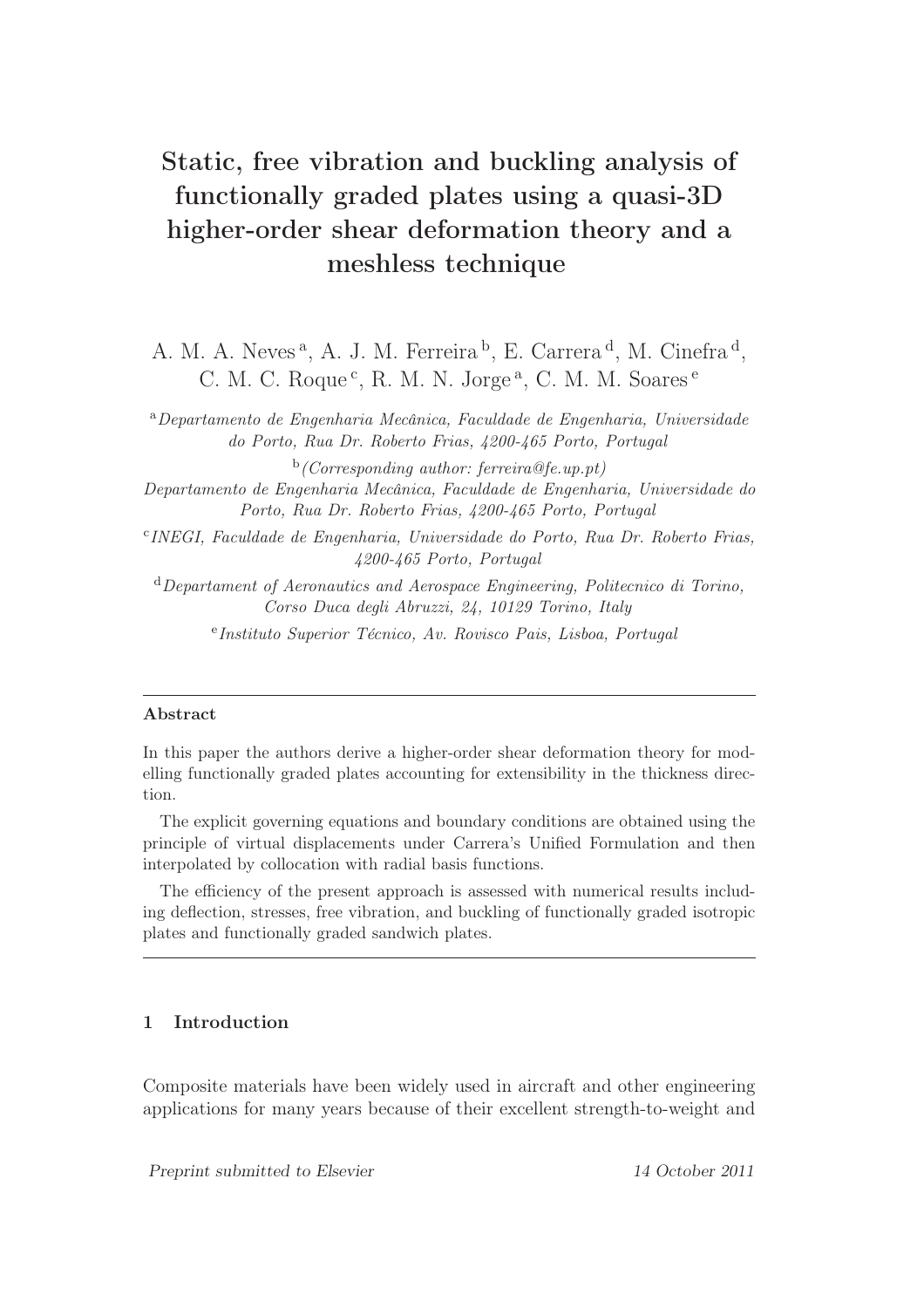stiffness-to-weight ratios. Functionally graded materials (FGM) are a class of composite materials that were first proposed by Bever and Duwez [1] in 1972. In a typical FGM plate the material properties continuously vary over the thickness direction by mixing two different materials [2], usually ceramic and metal. The gradual variation of properties avoids the delamination failure that are common in laminated composites. The computational modelling of FGM is an important tool to the understanding of the structures behavior, and has been the target of intense research, from micro to macro mechanics [3–6]. A review of the main developments in FGM can be found in Birman and Byrd [7]. These materials have attracted much attention and already have applications in many fields [2] or [8].

When compared to isotropic and laminated plates, the literature on FGM plates is scarce. Because of FGM applications in high temperature environments most of the studies on the behaviour of FGM plates focus on the thermomechanical response of FGM plates: Reddy and Chin [9], Reddy [10], Vel and Batra [11,12], Cheng and Batra [13], Javaheri and Eslami [14]. Studies on the mechanical behaviour of FGM plates include the static analysis of FGM plates performed by Kashtalyan [15], Kashtalyan and Menshykova [16], Qian et al. [17], Zenkour [18,19], Ramirez et al. [20], Ferreira et al. [21,22], Chi and Chung [23,24], and Cheng and Batra [25]. Vibrations problems of FGM plates can be found in Batra and Jin [26], Ferreira et al. [27], Vel and Batra [28], Zenkour [29], Roque et al. [30], and Cheng and Batra [31]. Mechanical buckling of FGM plates can be found in Najafizadeh and Eslami [32], Zenkour [29], Cheng and Batra [31], Birman [33], Javaheri and Eslami [34].

The classical plate theory (CLPT) yields acceptable results only for thin plates. The accuracy of the results from the first-order shear deformation theory (FSDT) depends on the shear correction factor which is hard to find as it depends on many parameters. Besides, higher-order shear deformation theories (HSDT) provide better accuracy for transverse shear stresses and there is no need of a shear correction factor. Therefore, we are now proposing a higherorder shear deformation theory based on the following displcament field:

$$
u = u_0 + zu_1 + z^3 u_3
$$
  
\n
$$
v = v_0 + zv_1 + z^3 v_3
$$
  
\n
$$
w = w_0 + zw_1 + z^2 w_2
$$
\n(1)

A higher-order plate theory popular in the literature is the one from Kant [35], used by Pandya and Kant for laminated plates [36,37], with 6 unknowns. Comparing Kant's theory with present theory, both accounts for warping of the cross section but Kant's theory does not account for the displacements along the coordinate lines of a point on the reference plane  $(u_0 \text{ and } v_0)$  or the rotation  $w_1$ . Other popular HSDT are used for laminated plates in [38–40],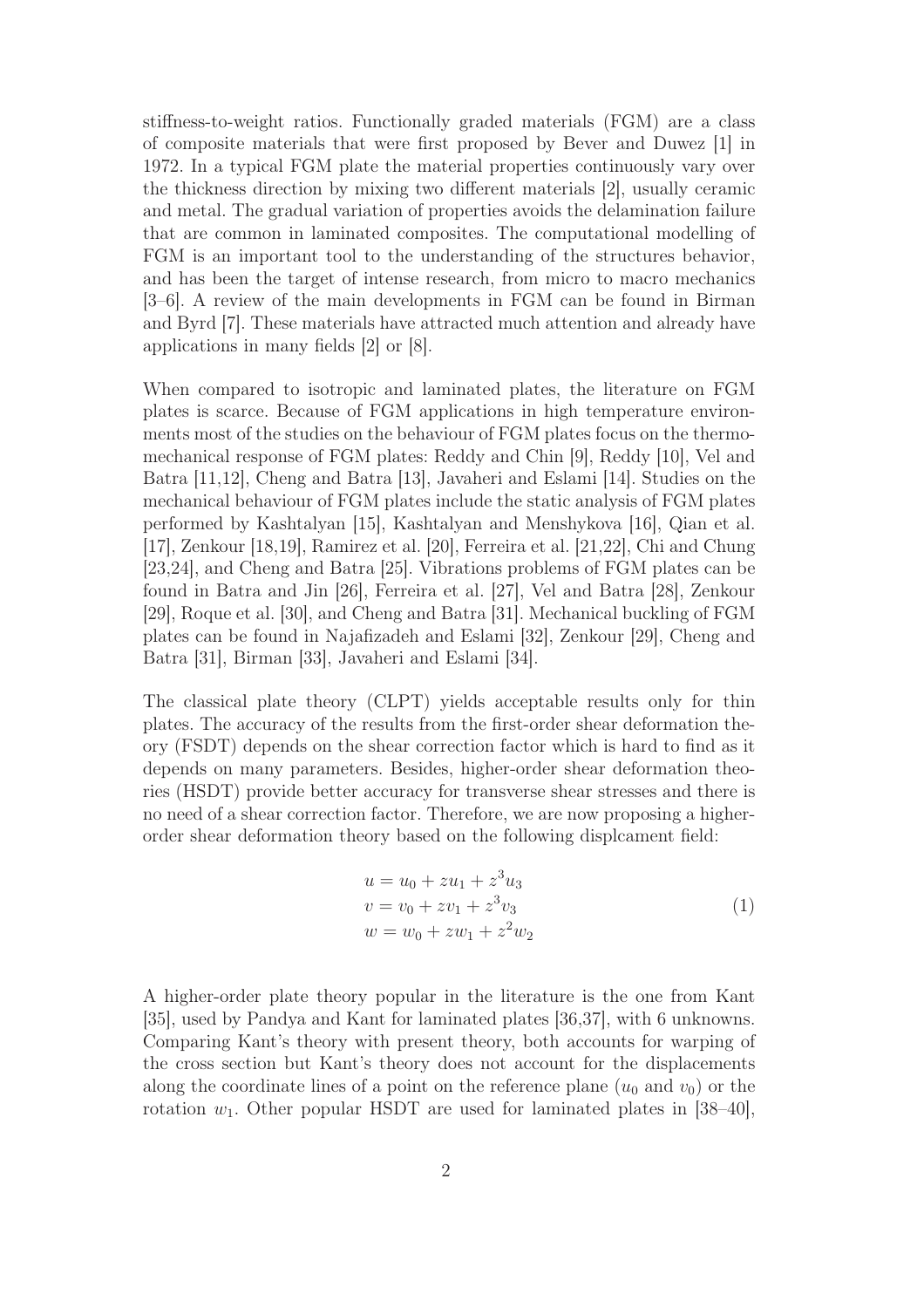with 9 to 12 unknowns depending on the number of terms in the transverse displacement expansion, considering or not warping in the thickness direction. The higher-order presented in this paper includes less unknows in the  $u$  and v expansion. Another popular HSDT plate theory in the literature is the one from Reddy [10], with 5 unknowns, already used for FGM plates, but that does not account for warping in the thickness direction unlike present higher-order theory. Although Reddy's theory has 4 unknows less than present theory, the present theory is much easier to implement as it is possible to use the Unified Formulation proposed by Carrera.

Carrera's Unified Formulation (CUF) was proposed in [41–43] for laminated plates and shells and extended to FGM plates in [44–46]. The present formulation can be seen as a generalization of the original CUF, by introducing different displacement fields for in-plane and out-of-plane displacements. It is possible to implement any  $C_z^0$  theory under CUF, using layer-wise as well as equivalent single-layer descriptions, and the Principle of Virtual Displacements, as is the case in present formulation, or the Reissner mixed variational theorem. CUF allows a systematic assessment of a large number of plate models and the effect of thickness stretching in FGM plates was recently investigated by Carrera et al. [47] using CUF and finite element approximations.

The use of alternative methods to the Finite Element Methods for the analysis of plates, such as the meshless methods based on collocation with radial basis functions is atractive due to the absence of a mesh and the ease of collocation methods. In recent years, radial basis functions (RBFs) showed excellent accuracy in the interpolation of data and functions. The authors have applied the RBF collocation to the static deformations and free vibrations of composite beams and plates [48–55]. The combination of CUF and meshless methods has been performed in [56–59] for laminated plates and in [60,61] for FGM plates. Furthermore, the CUF method is here applied for the first time to the buckling analysis of FGM plates, owing to collocation with radial basis functions.

This paper presents explicit governing equations and boundary conditions of the HSDT and focus on the thickness stretching issue on the static, free vibration, and buckling analysis of FGM plates by a meshless technique. The CUF method is employed to obtain the algebraic governing equations and boundary conditions which are then interpolated by radial basis functions to obtain an algebraic system of equations.

#### 2 Problem formulation

Consider a rectangular plate of plan-form dimensions  $a$  and  $b$  and uniform thickness h. The co-ordinate system is taken such that the x-y plane  $(z = 0)$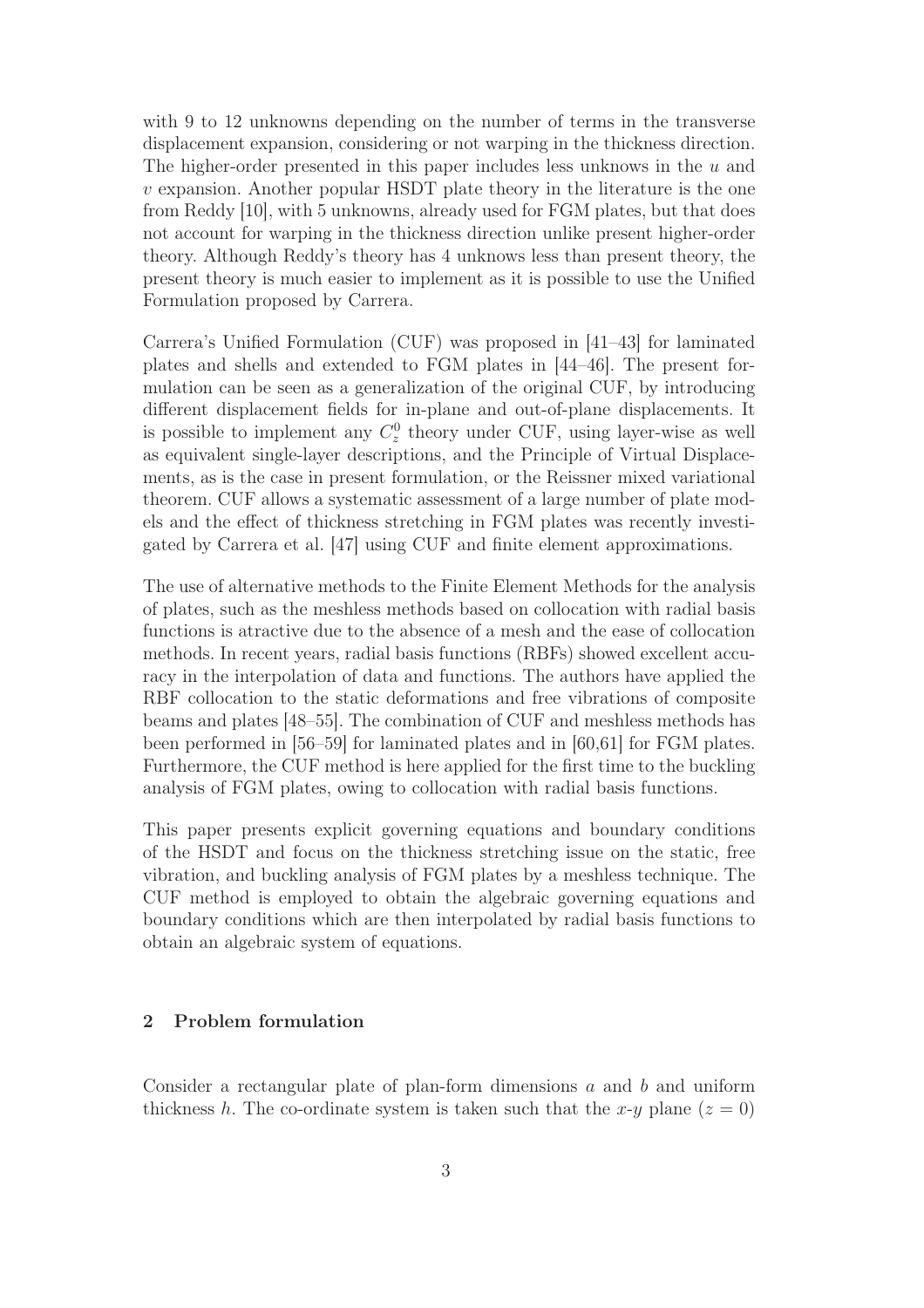

Fig. 1. Rectangular plate subjected to compressive in-plane forces and distributed shear forces.

coincides with the midplane of the plate  $(z \in [-h/2, h/2])$ .

The plate may be subjected to a transverse mechanical load applied at the top of the plate.

The plate may be subjected to compressive in-plane forces acting on the midplane of the plate and distributed shear force (see fig. 1).  $\bar{N}_{xx}$  and  $\bar{N}_{yy}$  denote the in-plane loads perpendicular to the edges  $x = 0$  and  $y = 0$  respectively, and  $\overline{N}_{xy}$  denote the distributed shear force parallel to the edges  $x = 0$  and  $y = 0$  respectively.

We are interested in study three different types of functionally graded plates:  $(A)$  isotropic FGM plates;  $(B)$  sandwich plates with FGM core;  $(C)$  sandwich plates with FGM skins.

# *2.1 Plate A: isotropic FGM plate*

The plate of type  $A$  is graded from metal (bottom) to ceramic (top) (see figure 2). The volume fraction of the ceramic phase is defined as in [19]:

$$
V_c = \left(0.5 + \frac{z}{h}\right)^p \tag{2}
$$

where  $z \in [-h/2, h/2]$ , h is the thickness of the plate, and p is a scalar parameter that allows the user to define gradation of material properties across the thickness direction. The volume fraction for the metal phase is given as  $V_m = 1 - V_c$ .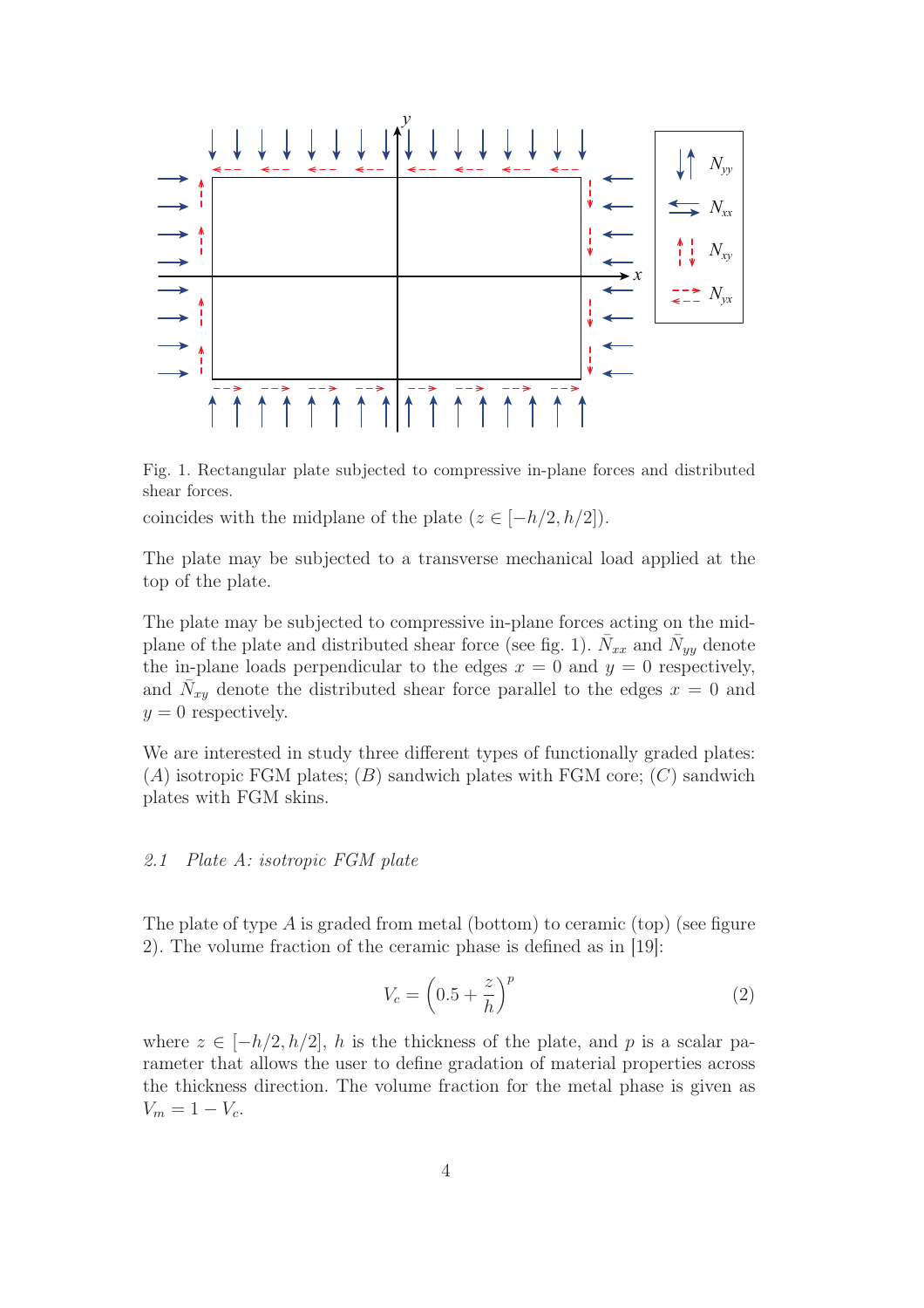

Fig. 2. Plate A: isotropic FGM plate.



Fig. 3. Plate B: sandwich plate with FGM core and isotropic skins.

#### *2.2 Plate B: sandwich plate with FGM core*

In this type of sandwich plates the bottom skin is isotropic fully metal and the top skin is isotropic fully ceramic. The core is graded from metal to ceramic so that there are no interfaces between core and skins. Figure 3 illustrates the plate B type.

The volume fraction of the ceramic phase in the core is obtained by adapting the polynomial material law in [19]:

$$
V_c = \left(0.5 + \frac{z_c}{h_c}\right)^p\tag{3}
$$

where  $z_c \in [h_1, h_2], h_c = h_2 - h_1$  is the thickness of the core, and p is the power-law exponent that defines the gradation of material properties across the thickness direction. The volume fraction for the metal phase in the core is given as  $V_m = 1 - V_c$ .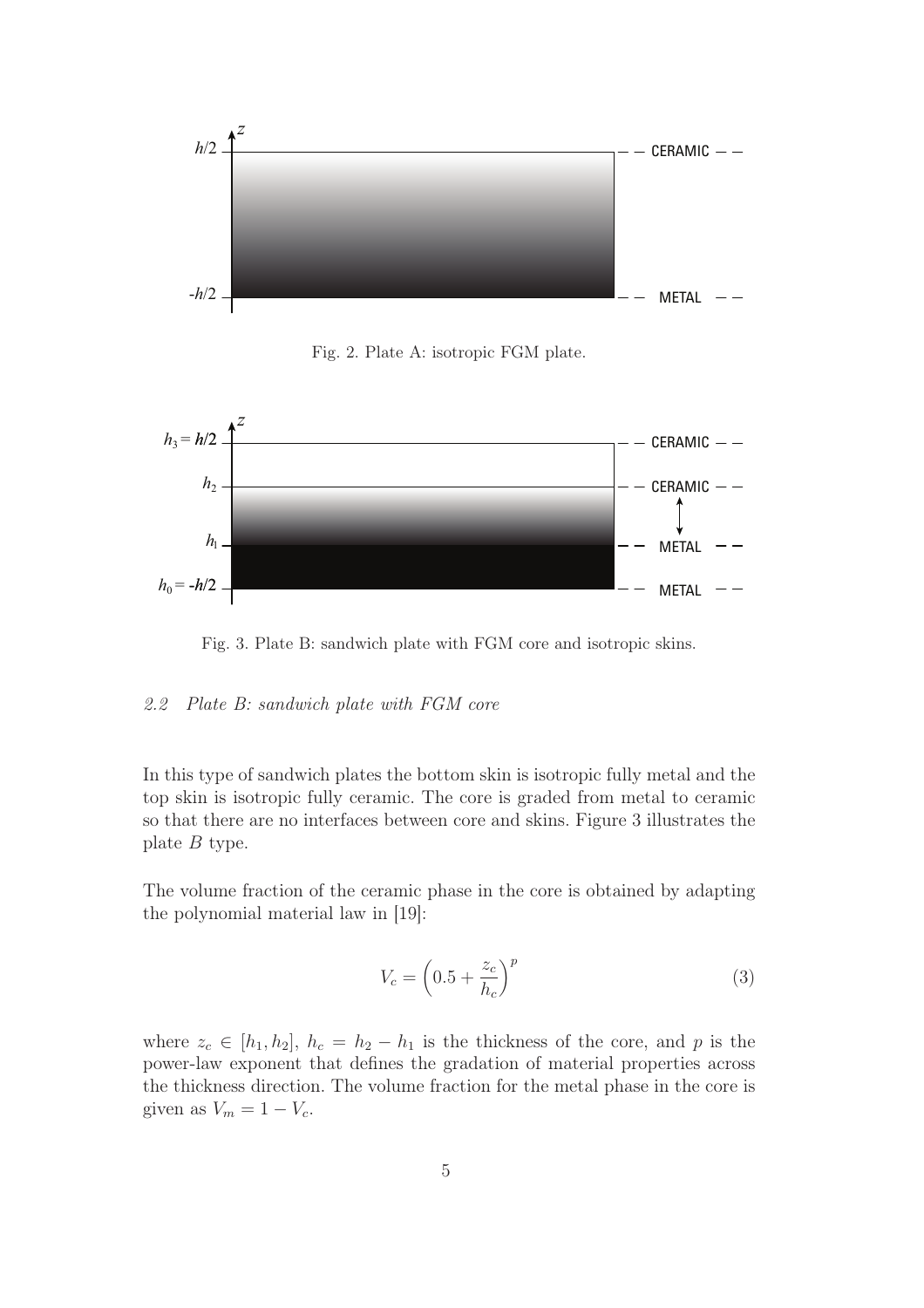

Fig. 4. Plate C: Sandwich with isotropic core and FGM skins.

#### *2.3 Plate C: sandwich plate with FGM skins*

In the plates of type  $C$  the sandwich core is isotropic fully ceramic and skins are composed of a functionally graded material across the thickness direction. The bottom skin varies from a metal-rich surface  $(z = -h/2)$  to a ceramicrich surface while the top skin face varies from a ceramic-rich surface to a metal-rich surface  $(z = h/2)$  as illustrated in figure 4. There are no interfaces between core and skins. The volume fraction of the ceramic phase is obtained as:

$$
V_c = \left(\frac{z - h_0}{h_1 - h_0}\right)^p, \quad h \in [-h/2, h_1], \quad \text{bottom skin}
$$
  
\n
$$
V_c = 1, \quad h \in [h_1, h_2], \quad \text{core}
$$
  
\n
$$
V_c = \left(\frac{z - h_3}{h_2 - h_3}\right)^p, \quad h \in [h_2, h/2], \quad \text{top skin}
$$
\n(4)

where  $z \in [-h/2, h/2]$ , and p is a scalar parameter that allows the user to define gradation of material properties across the thickness direction of the skins. The volume fraction for the metal phase is given as  $V_m = 1 - V_c$ .

The sandwich plate C may be symmetric or non-symmetric about the midplane as we may vary the thickness of each face. Figure 5 shows a nonsymmetric sandwich with volume fraction defined by the power-law (4) for various exponents  $p$ , in which top skin thickness is the same as the core thickness and the bottom skin thickness is twice the core thickness. Such thickness relation is denoted as 2-1-1. A bottom-core-top notation is being used. 1-1-1 means that skins and core have the same thickness.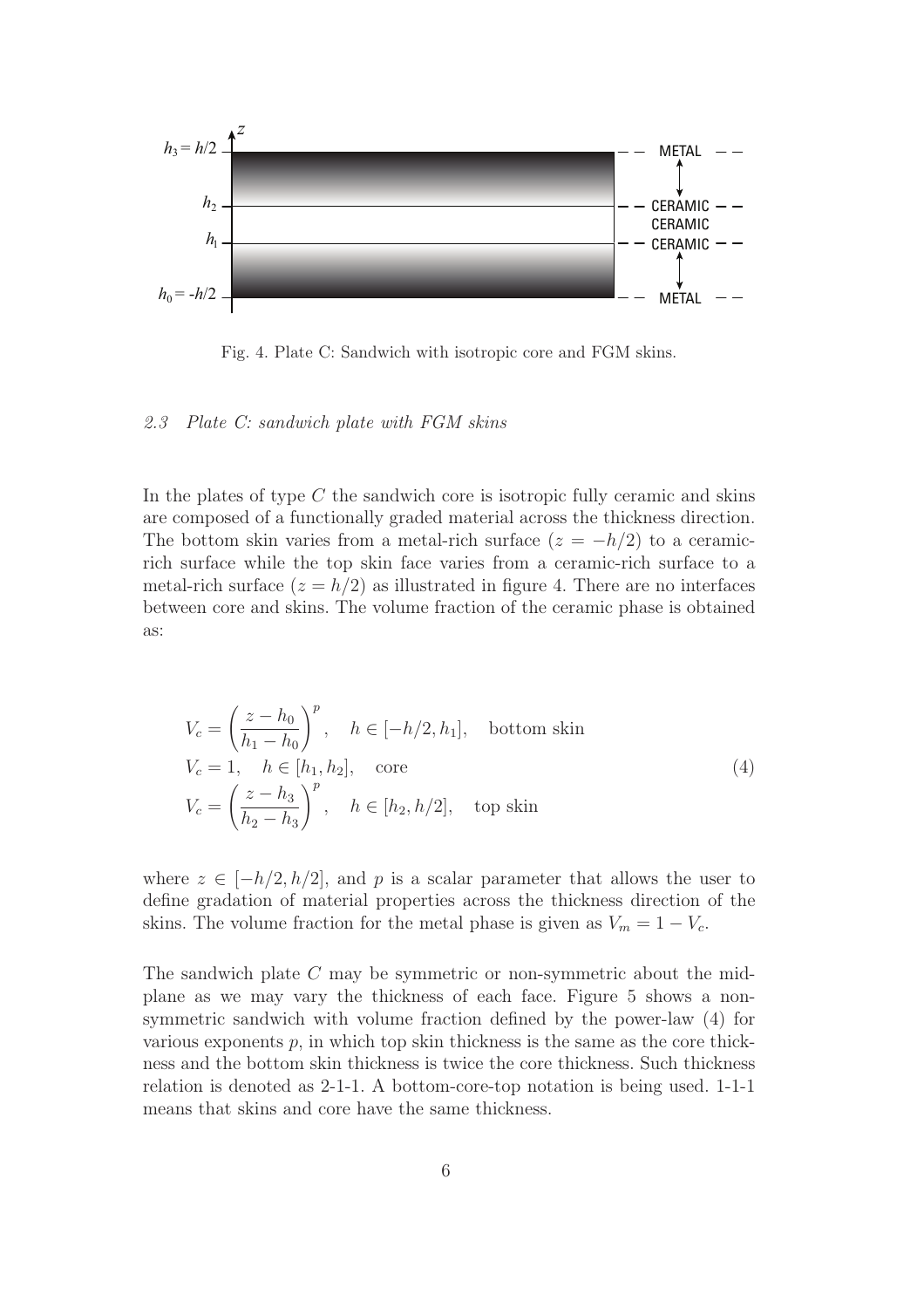

Fig. 5. A 2-1-1 sandwich with FGM skins for several volume fractions.

# 3 A quasi-3D higher-order plate theory

#### *3.1 Displacement field*

The present theory is based on the following displacement field:

$$
u(x, y, z, t) = u_0(x, y, t) + zu_1(x, y, t) + z^3u_3(x, y, t)
$$
\n(5)

$$
v(x, y, z, t) = v_0(x, y, t) + zv_1(x, y, t) + z^3v_3(x, y, t)
$$
\n(6)

$$
w(x, y, z, t) = w_0(x, y, t) + zw_1(x, y, t) + z^2w_2(x, y, t)
$$
\n<sup>(7)</sup>

where u, v, and w are the displacements in the  $x-$ ,  $y-$ , and  $z-$  directions, respectively.  $u_0, u_1, u_3, v_0, v_1, v_3, w_0, w_1$ , and  $w_2$  are functions to be determined.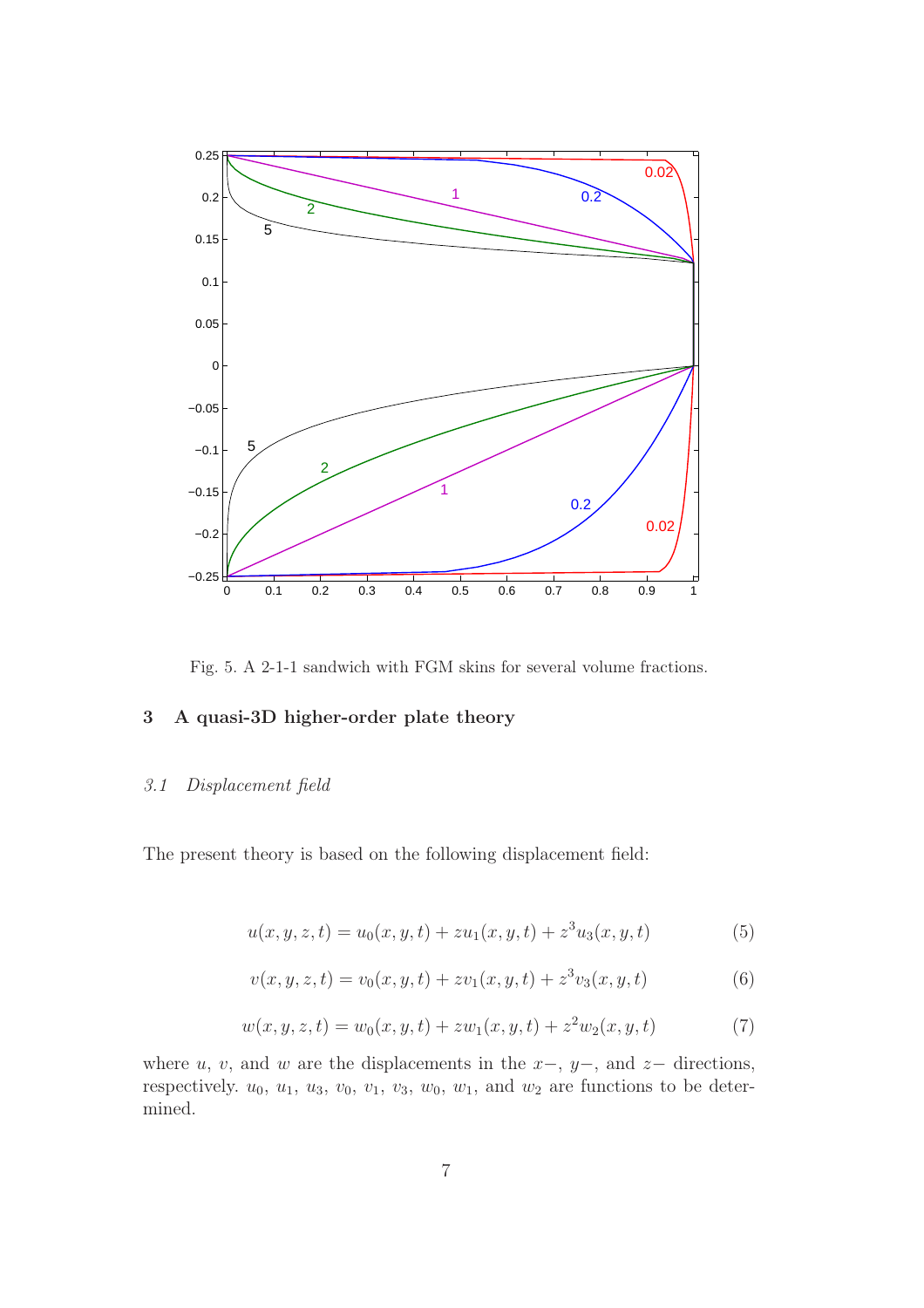# *3.2 Strains*

The strain-displacement relationships are given as:

$$
\begin{Bmatrix}\n\epsilon_{xx} \\
\epsilon_{yy} \\
\gamma_{xy}\n\end{Bmatrix} = \begin{Bmatrix}\n\frac{\partial u}{\partial x} + \frac{1}{2} \left(\frac{\partial w_0}{\partial x}\right)^2 \\
\frac{\partial v}{\partial y} + \frac{1}{2} \left(\frac{\partial w_0}{\partial y}\right)^2 \\
\frac{\partial u}{\partial y} + \frac{\partial v}{\partial x} + \frac{\partial w_0}{\partial x} \frac{\partial w_0}{\partial y}\n\end{Bmatrix}, \quad \begin{Bmatrix}\n\gamma_{xz} \\
\gamma_{yz} \\
\gamma_{yz} \\
\epsilon_{zz}\n\end{Bmatrix} = \begin{Bmatrix}\n\frac{\partial u}{\partial z} + \frac{\partial w}{\partial x} \\
\frac{\partial v}{\partial z} + \frac{\partial w}{\partial y} \\
\frac{\partial w}{\partial z}\n\end{Bmatrix}
$$
\n(8)

By substitution of the displacement field in (8), the strains are obtained:

$$
\begin{Bmatrix}\n\epsilon_{xx} \\
\epsilon_{yy} \\
\gamma_{xy}\n\end{Bmatrix} = \begin{Bmatrix}\n\epsilon_{xx}^{(0)} \\
\epsilon_{yy}^{(0)} \\
\gamma_{xy}^{(0)}\n\end{Bmatrix} + \begin{Bmatrix}\n\epsilon_{xx}^{(nl)} \\
\epsilon_{yy}^{(nl)} \\
\gamma_{xy}^{(nl)}\n\end{Bmatrix} + z \begin{Bmatrix}\n\epsilon_{xx}^{(1)} \\
\epsilon_{yy}^{(1)} \\
\gamma_{xy}^{(1)}\n\end{Bmatrix} + z^3 \begin{Bmatrix}\n\epsilon_{xx}^{(3)} \\
\epsilon_{yy}^{(3)} \\
\gamma_{xy}^{(3)}\n\end{Bmatrix}
$$
\n(9)

$$
\begin{Bmatrix}\n\gamma_{xz} \\
\gamma_{yz} \\
\epsilon_{zz}\n\end{Bmatrix} = \begin{Bmatrix}\n\gamma_{xz}^{(0)} \\
\gamma_{yz}^{(0)} \\
\epsilon_{zz}^{(0)}\n\end{Bmatrix} + z \begin{Bmatrix}\n\gamma_{xz}^{(1)} \\
\gamma_{yz}^{(1)} \\
\epsilon_{zz}^{(1)}\n\end{Bmatrix} + z^2 \begin{Bmatrix}\n\gamma_{xz}^{(2)} \\
\gamma_{yz}^{(2)} \\
\epsilon_{zz}^{(2)}\n\end{Bmatrix}
$$
\n(10)

being the strain components obtained as

$$
\begin{Bmatrix}\n\epsilon_{xx}^{(0)} \\
\epsilon_{yy}^{(0)} \\
\gamma_{xy}^{(0)}\n\end{Bmatrix} = \begin{Bmatrix}\n\frac{\partial u_0}{\partial x} \\
\frac{\partial v_0}{\partial y} \\
\frac{\partial u_0}{\partial y} + \frac{\partial v_0}{\partial x}\n\end{Bmatrix}; \quad\n\begin{Bmatrix}\n\epsilon_{xx}^{(nl)} \\
\epsilon_{yy}^{(nl)} \\
\gamma_{xy}^{(nl)}\n\end{Bmatrix} = \begin{Bmatrix}\n\frac{1}{2} \left(\frac{\partial w_0}{\partial x}\right)^2 \\
\frac{1}{2} \left(\frac{\partial w_0}{\partial y}\right)^2 \\
\frac{\partial w_0}{\partial x} \frac{\partial w_0}{\partial y}\n\end{Bmatrix}
$$
\n(11)

$$
\begin{Bmatrix}\n\epsilon_{xx}^{(1)} \\
\epsilon_{yy}^{(1)} \\
\gamma_{xy}^{(1)}\n\end{Bmatrix} = \begin{Bmatrix}\n\frac{\partial u_1}{\partial x} \\
\frac{\partial v_1}{\partial y} \\
\frac{\partial u_1}{\partial y} + \frac{\partial v_1}{\partial x}\n\end{Bmatrix}; \quad\n\begin{Bmatrix}\n\epsilon_{xx}^{(3)} \\
\epsilon_{yy}^{(3)} \\
\gamma_{xy}^{(3)}\n\end{Bmatrix} = \begin{Bmatrix}\n\frac{\partial u_3}{\partial x} \\
\frac{\partial v_3}{\partial y} \\
\frac{\partial u_3}{\partial y} + \frac{\partial v_3}{\partial x}\n\end{Bmatrix}
$$
\n(12)

$$
\begin{Bmatrix}\n\gamma_{xz}^{(0)} \\
\gamma_{yz}^{(0)} \\
\epsilon_{zz}^{(0)}\n\end{Bmatrix} = \begin{Bmatrix}\nu_1 + \frac{\partial w_0}{\partial x} \\
v_1 + \frac{\partial w_0}{\partial y} \\
w_1\end{Bmatrix}; \quad \begin{Bmatrix}\n\gamma_{xz}^{(1)} \\
\gamma_{yz}^{(1)} \\
\epsilon_{zz}^{(1)}\end{Bmatrix} = \begin{Bmatrix}\n\frac{\partial w_1}{\partial x} \\
\frac{\partial w_1}{\partial y} \\
2w_2\end{Bmatrix}; \quad \begin{Bmatrix}\n\gamma_{xz}^{(2)} \\
\gamma_{yz}^{(2)} \\
\epsilon_{zz}^{(2)}\end{Bmatrix} = \begin{Bmatrix}\n3u_3 + \frac{\partial w_2}{\partial x} \\
3v_3 + \frac{\partial w_2}{\partial y} \\
0\n\end{Bmatrix}
$$
\n(13)

where  $\epsilon_{\alpha\beta}^{(nl)}$  contains the non-linear terms that will originate the linearized buckling equation.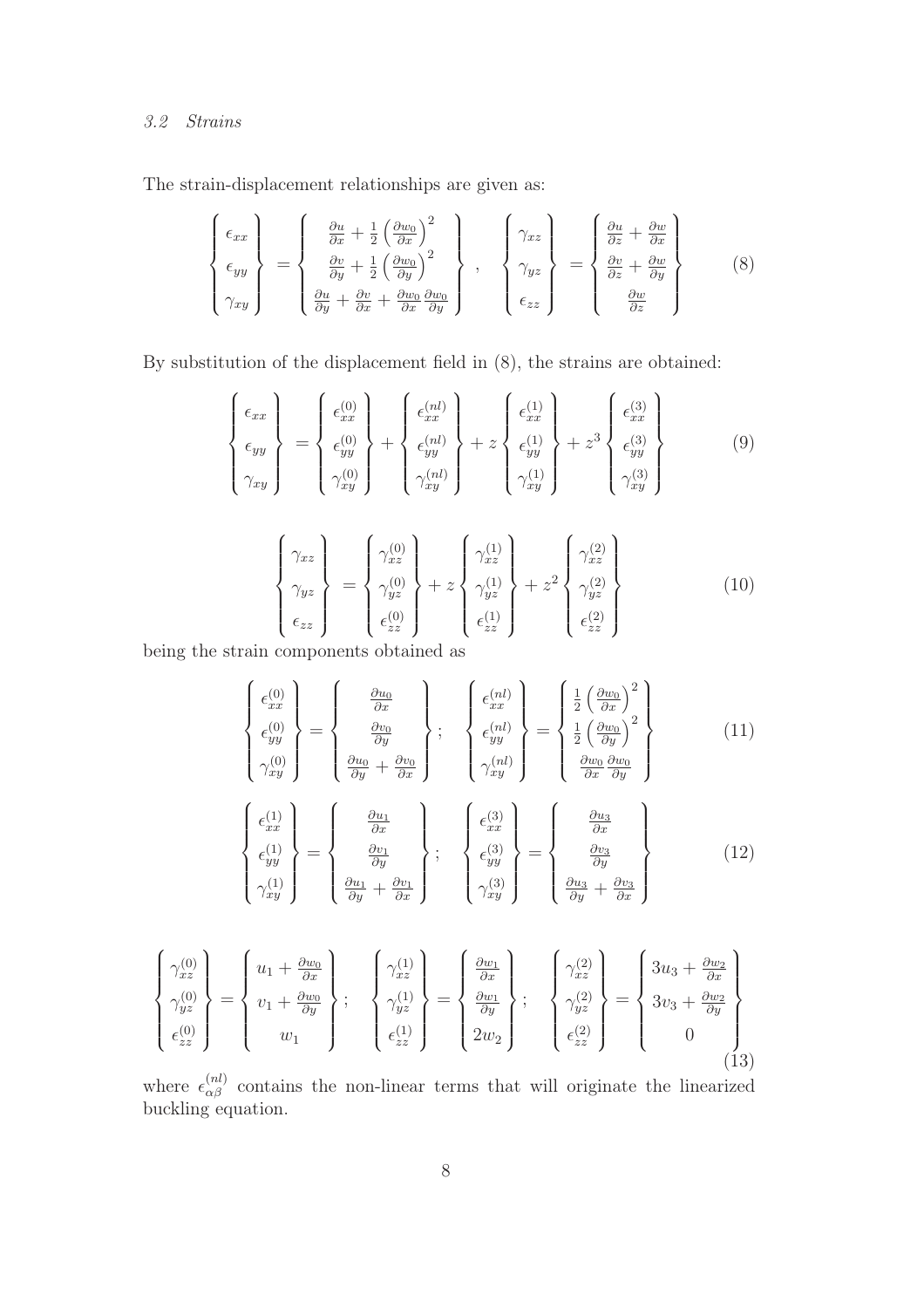#### *3.3 Elastic stress-strain relations*

In the case of functionally graded materials, the 3D constitutive equations can be written as:

$$
\begin{pmatrix}\n\sigma_{xx} \\
\sigma_{yy} \\
\tau_{xy} \\
\tau_{xz} \\
\tau_{yz} \\
\sigma_{zz}\n\end{pmatrix} = \begin{pmatrix}\nC_{11} C_{12} & 0 & 0 & 0 & C_{12} \\
C_{12} C_{11} & 0 & 0 & 0 & C_{12} \\
0 & 0 & C_{44} & 0 & 0 & 0 \\
0 & 0 & 0 & C_{44} & 0 & 0 \\
0 & 0 & 0 & C_{44} & 0 & 0 \\
C_{12} C_{12} & 0 & 0 & 0 & C_{33}\n\end{pmatrix} \begin{pmatrix}\n\epsilon_{xx} \\
\epsilon_{yy} \\
\gamma_{xy} \\
\gamma_{xz} \\
\gamma_{yz} \\
\gamma_{yz} \\
\epsilon_{zz}\n\end{pmatrix}
$$
\n(14)

The computation of the elastic constants  $C_{ij}$  depends on which assumption of  $\epsilon_{zz}$  we consider. If  $\epsilon_{zz} = 0$ , then  $C_{ij}$  are the plane-stress reduced elastic constants:

$$
C_{11} = \frac{E}{1 - \nu^2}; \quad C_{12} = \nu \frac{E}{1 - \nu^2}; \quad C_{44} = G; \quad C_{33} = 0 \tag{15}
$$

where E is the modulus of elasticity,  $\nu$  is the Poisson's ratio, and G is the shear modulus  $G = \frac{E}{2(1+1)}$  $\frac{E}{2(1+\nu)}$ .

It is interesting to note that the present theory does not consider the use of shear-correction factors, as would be the case of the first-order shear deformation theory (FSDT).

If  $\epsilon_{zz} \neq 0$  (thickness stretching), then  $C_{ij}$  are the three-dimensional elastic constants, given by

$$
C_{11} = \frac{E(1 - \nu^2)}{1 - 3\nu^2 - 2\nu^3}, \quad C_{12} = \frac{E(\nu + \nu^2)}{1 - 3\nu^2 - 2\nu^3}
$$
(16)

$$
C_{44} = G, \quad C_{33} = \frac{E(1 - \nu^2)}{1 - 3\nu^2 - 2\nu^3} \tag{17}
$$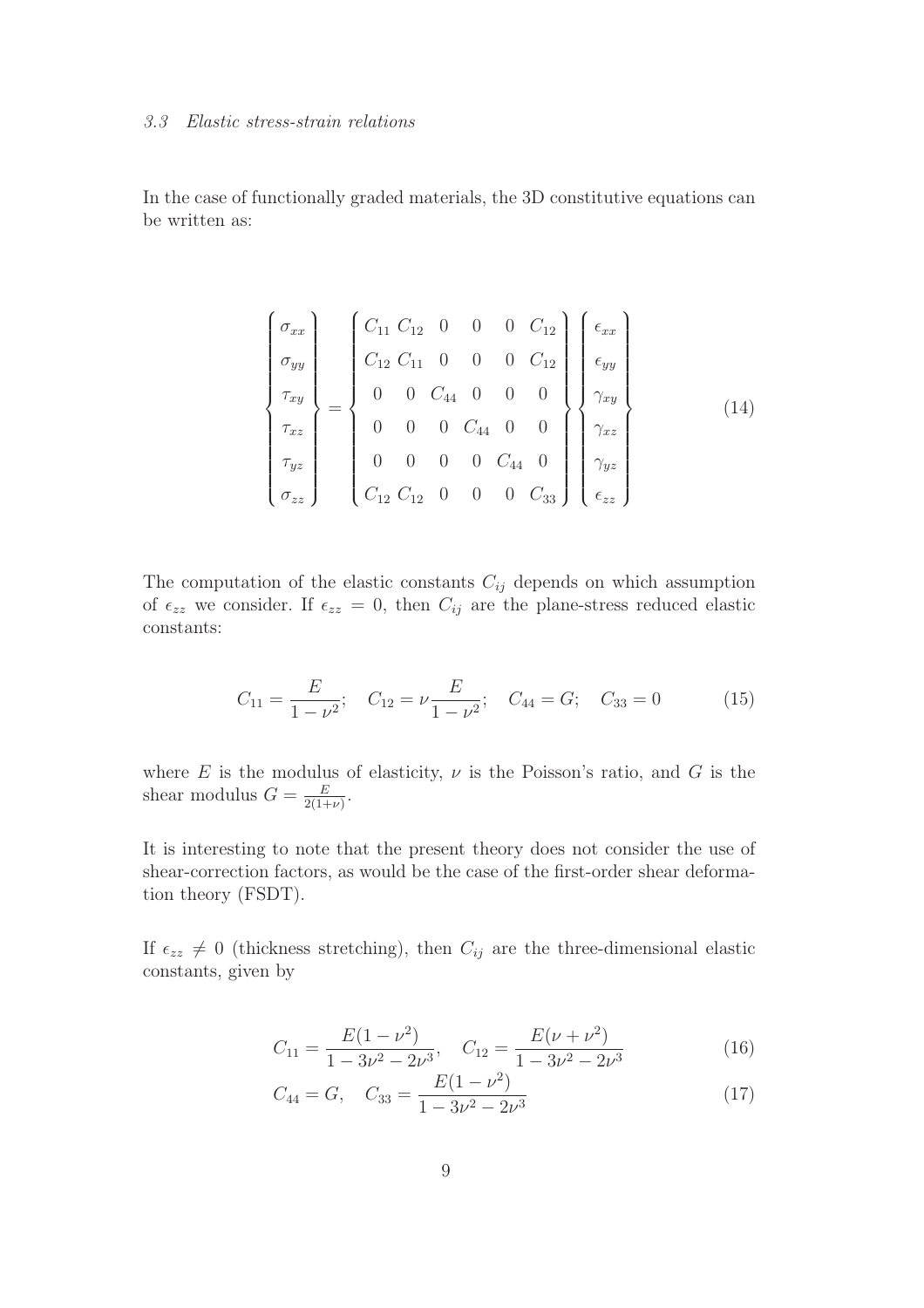# *3.4 Governing equations and boundary conditions*

The governing equations of present theory are derived from the dynamic version of the Principle of Virtual Displacements. The internal virtual work is

$$
\delta U = \int_{\Omega_{0}} \int_{-h/2}^{h/2} \left[ \sigma_{xx} \left( \delta \epsilon_{xx}^{(0)} + z \delta \epsilon_{xx}^{(1)} + z^{3} \delta \epsilon_{xx}^{(3)} \right) + \sigma_{yy} \left( \delta \epsilon_{yy}^{(0)} + z \delta \epsilon_{yy}^{(1)} + z^{3} \delta \epsilon_{yy}^{(3)} \right) \right] + \sigma_{xy} \left( \delta \gamma_{xy}^{(0)} + z \delta \gamma_{xy}^{(1)} + z^{3} \delta \gamma_{xy}^{(3)} \right) + \sigma_{xz} \left( \delta \gamma_{xz}^{(0)} + z \delta \gamma_{xz}^{(1)} + z^{2} \delta \gamma_{xz}^{(2)} \right) + \sigma_{yz} \left( \delta \gamma_{yz}^{(0)} + z \delta \gamma_{yz}^{(1)} + z^{2} \delta \gamma_{yz}^{(2)} \right) + \sigma_{zz} \left( \delta \epsilon_{zz}^{(0)} + z \delta \epsilon_{zz}^{(1)} \right) \left| dz \right\rangle dx dy
$$
\n(18)

$$
\delta U = \int_{\Omega_0} \left( N_{xx} \delta \epsilon_{xx}^{(0)} + M_{xx} \delta \epsilon_{xx}^{(1)} + R_{xx} \delta \epsilon_{xx}^{(3)} + N_{yy} \delta \epsilon_{yy}^{(0)} + M_{yy} \delta \epsilon_{yy}^{(1)} + R_{yy} \delta \epsilon_{yy}^{(3)} \right. \\
\left. + N_{xy} \delta \gamma_{xy}^{(0)} + M_{xy} \delta \gamma_{xy}^{(1)} + R_{xy} \delta \gamma_{xy}^{(3)} + Q_{xz} \delta \gamma_{xz}^{(0)} + M_{xz} \delta \gamma_{xz}^{(1)} + R_{xz} \delta \gamma_{xz}^{(2)} \right. \\
\left. + Q_{yz} \delta \gamma_{yz}^{(0)} + M_{yz} \delta \gamma_{yz}^{(1)} + R_{yz} \delta \gamma_{yz}^{(2)} + Q_{zz} \delta \epsilon_{zz}^{(0)} + M_{zz} \delta \epsilon_{zz}^{(1)} \right) dx \, dy \tag{19}
$$

where  $\Omega_0$  is the integration domain in plane  $(x, y)$  and

$$
\begin{Bmatrix}\nN_{xx} \\
N_{yy} \\
N_{xy}\n\end{Bmatrix} = \int_{-h/2}^{h/2} \begin{Bmatrix}\n\sigma_{xx} \\
\sigma_{yy} \\
\sigma_{xy}\n\end{Bmatrix} dz, \quad\n\begin{Bmatrix}\nQ_{xz} \\
Q_{yz} \\
Q_{zz}\n\end{Bmatrix} = \int_{-h/2}^{h/2} \begin{Bmatrix}\n\sigma_{xz} \\
\sigma_{yz} \\
\sigma_{zz}\n\end{Bmatrix} dz
$$
\n(20)

$$
\begin{Bmatrix}\nM_{xx} \\
M_{yy} \\
M_{xy}\n\end{Bmatrix} = \int_{-h/2}^{h/2} z \begin{Bmatrix} \sigma_{xx} \\ \sigma_{yy} \\ \sigma_{xy} \end{Bmatrix} dz, \quad\n\begin{Bmatrix} M_{xz} \\ M_{yz} \\ M_{zz} \end{Bmatrix} = \int_{-h/2}^{h/2} z \begin{Bmatrix} \sigma_{xz} \\ \sigma_{yz} \\ \sigma_{zz} \end{Bmatrix} dz \quad (21)
$$

$$
\begin{Bmatrix}\nR_{xx} \\
R_{yy} \\
R_{xy}\n\end{Bmatrix} = \int_{-h/2}^{h/2} z^3 \begin{Bmatrix}\n\sigma_{xx} \\
\sigma_{yy} \\
\sigma_{xy}\n\end{Bmatrix} dz, \quad\n\begin{Bmatrix}\nR_{xz} \\
R_{yz}\n\end{Bmatrix} = \int_{-h/2}^{h/2} z^2 \begin{Bmatrix}\n\sigma_{xz} \\
\sigma_{yz}\n\end{Bmatrix} dz.
$$
\n(22)

The external virtual work due to external loads applied to the plate is given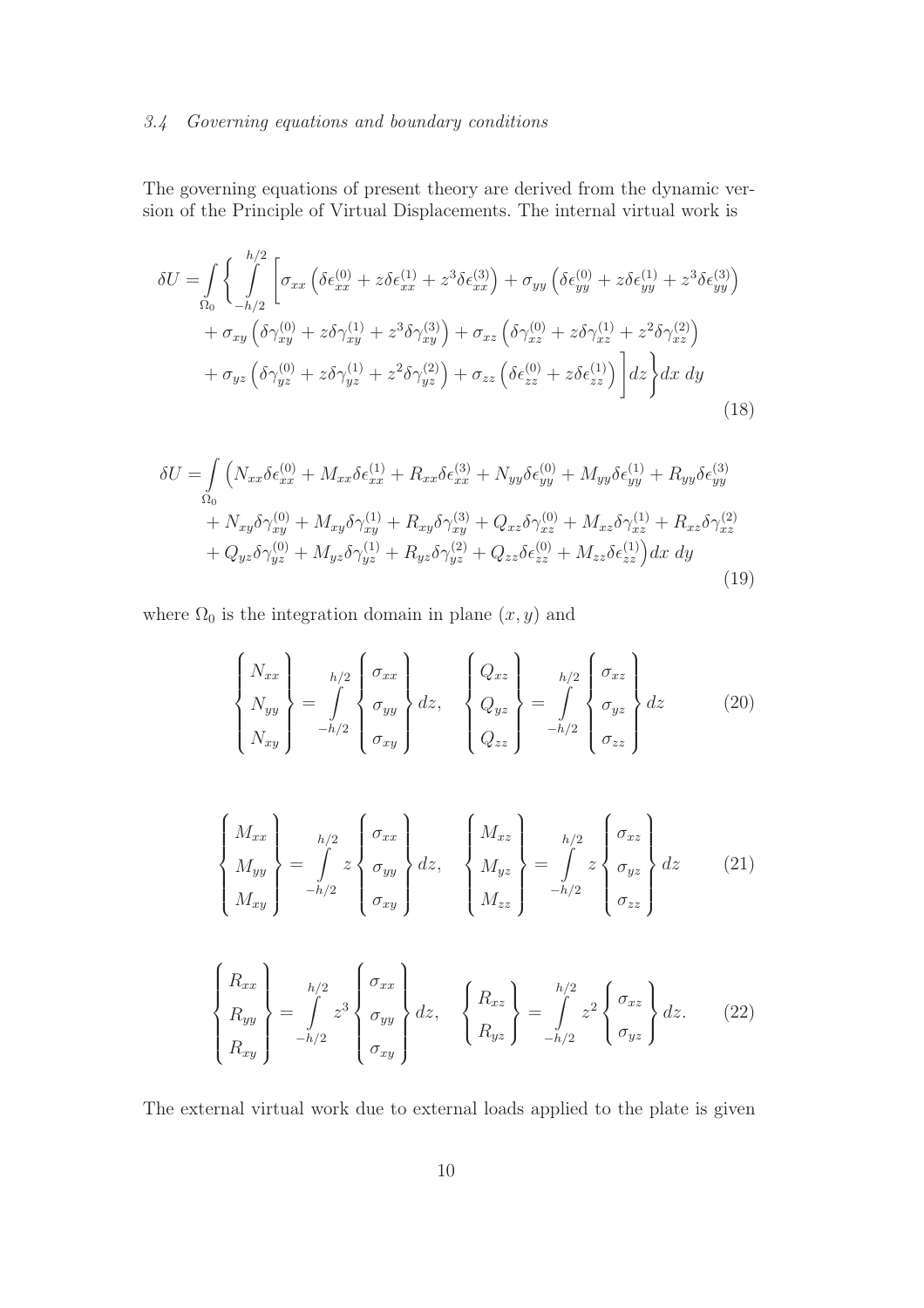as:

$$
\delta V = -\int_{\Omega_0} \left( p_x \delta u + p_y \delta v + p_z \delta w \right) dx dy
$$
  
= 
$$
-\int_{\Omega_0} \left( p_x \left( \delta u_0 + z \delta u_1 + z^3 \delta u_3 \right) + p_y \left( \delta v_0 + z \delta v_1 + z^3 \delta v_3 \right) + p_z \left( \delta w_0 + z \delta w_1 + z^2 \delta w_2 \right) \right) dx dy
$$
  
(23)

The external virtual work due to in-plane forces and shear forces applied to the plate is given as:

$$
\delta V = -\int_{\Omega_0} \left[ \bar{N}_{xx} \frac{\partial w_0}{\partial x} \frac{\delta \partial w_0}{\partial x} + \bar{N}_{xy} \frac{\partial w_0}{\partial y} \frac{\delta \partial w_0}{\partial x} + \bar{N}_{yx} \frac{\partial w_0}{\partial x} \frac{\delta \partial w_0}{\partial y} + \bar{N}_{yy} \frac{\partial w_0}{\partial y} \frac{\delta \partial w_0}{\partial y} \right] dx dy
$$
\n(24)

being  $\bar{N}_{xx}$  and  $\bar{N}_{yy}$  the in-plane loads perpendicular to the edges  $x = 0$  and  $y = 0$  respectively, and  $\bar{N}_{xy}$  and  $\bar{N}_{yx}$  the distributed shear forces parallel to the edges  $x = 0$  and  $y = 0$  respectively.

The virtual kinetic energy is given as:

$$
\delta K = \int_{\Omega_{0}} \left\{ \int_{-h/2}^{h/2} \rho \left( \dot{u} \delta \dot{u} + \dot{v} \delta \dot{v} + \dot{w} \delta \dot{w} \right) dz \right\} dx dy
$$
  
\n
$$
= \int_{\Omega_{0}} \left\{ \int_{-h/2}^{h/2} \rho \Big[ \left( \dot{u}_{0} \delta \dot{u}_{0} + \dot{v}_{0} \delta \dot{v}_{0} + \dot{w}_{0} \delta \dot{w}_{0} \right) \right. \\ \left. + z \left( \dot{u}_{0} \delta \dot{u}_{1} + \dot{u}_{1} \delta \dot{u}_{0} + \dot{v}_{0} \delta \dot{v}_{1} + \dot{v}_{1} \delta \dot{v}_{0} + \dot{w}_{0} \delta \dot{w}_{1} + \dot{w}_{1} \delta \dot{w}_{0} \right) \right. \\ \left. + z^{2} \left( \dot{u}_{1} \delta \dot{u}_{1} + \dot{v}_{1} \delta \dot{v}_{1} + \dot{w}_{0} \delta \dot{w}_{2} + \dot{w}_{1} \delta \dot{w}_{1} + \dot{w}_{2} \delta \dot{w}_{0} \right) \right. \\ \left. + z^{3} \left( \dot{u}_{0} \delta \dot{u}_{3} + \dot{u}_{3} \delta \dot{u}_{0} + \dot{v}_{0} \delta \dot{v}_{3} + \dot{v}_{3} \delta \dot{v}_{0} + \dot{w}_{1} \delta \dot{w}_{2} + \dot{w}_{2} \delta \dot{w}_{1} \right) \right. \\ \left. + z^{4} \left( \dot{u}_{1} \delta \dot{u}_{3} + \dot{u}_{3} \delta \dot{u}_{1} + \dot{v}_{3} \delta \dot{v}_{1} + \dot{v}_{1} \delta \dot{v}_{3} + \dot{w}_{2} \delta \dot{w}_{2} \right) \right. \\ \left. + z^{6} \left( \dot{u}_{3} \delta \dot{u}_{3} + \dot{v}_{3} \delta \dot{v}_{3} \right) \Big] dz \Bigg\} dx dy
$$
  
\n
$$
\delta K = \int_{\Omega_{0}} \Big[ I_{0} \left( \dot{u}_{0} \delta \dot{u}_{0} + \dot{v}_{0} \delta \dot{v}_{0} + \dot{w}_{0} \delta \dot
$$

where the dots denote the derivative with respect to time  $t$  and the inertia

 $+ I_6 \left( \dot{u}_3 \delta \dot{u}_3 + \dot{v}_3 \delta \dot{v}_3 \right) \Big] dx dy$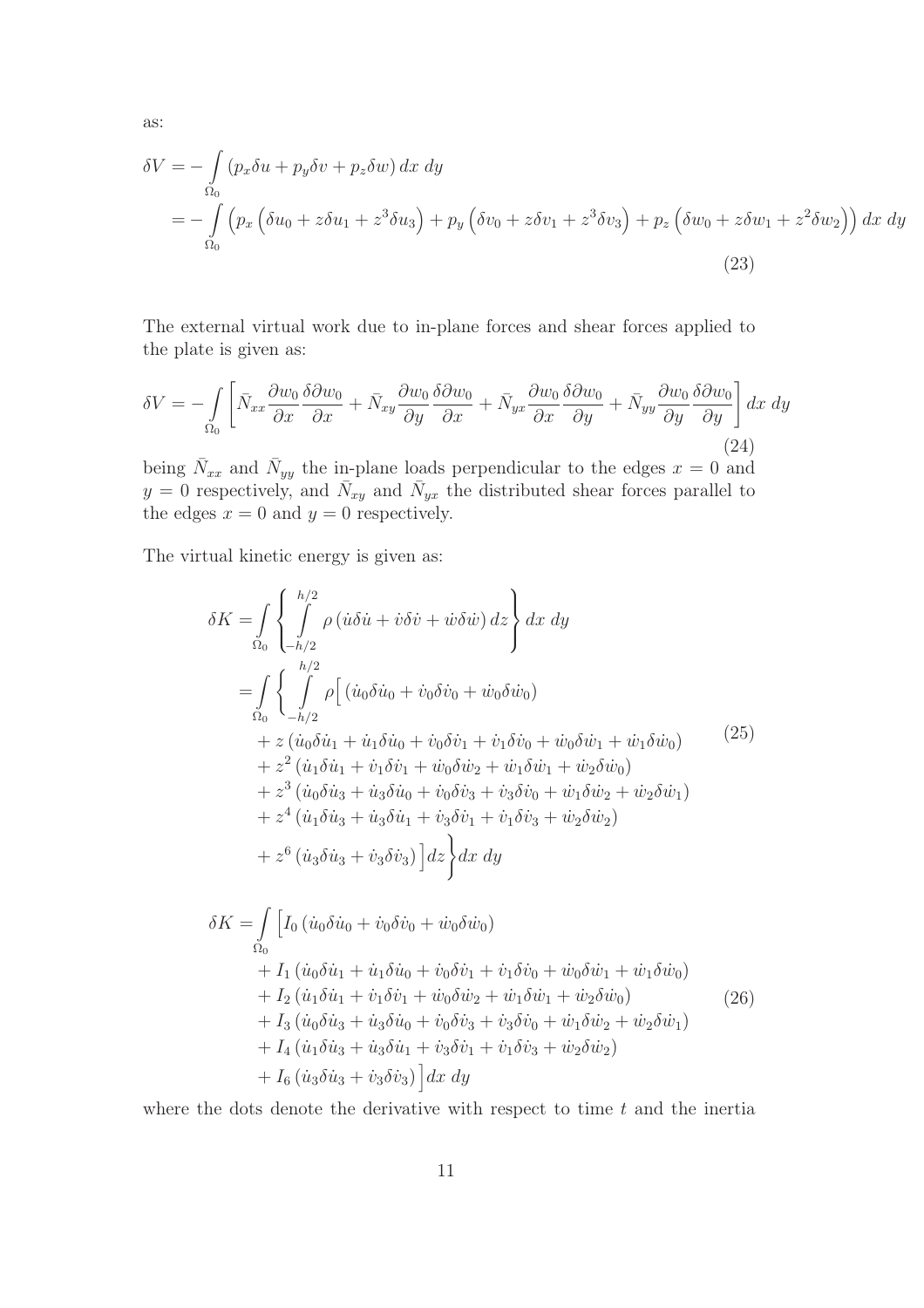terms are defined as

$$
I_i = \int_{-h/2}^{h/2} \rho z^i dz \quad i = 1, 2, 3, 4, 6
$$
 (27)

Substituting  $\delta U$ ,  $\delta V$ , and  $\delta K$  in the virtual work statement, integrating through the thickness, integrating by parts with respect to  $x$  and  $y$ , and collecting the coefficients of  $\delta u_0$ ,  $\delta u_1$ ,  $\delta u_3$ ,  $\delta v_0$ ,  $\delta v_1$ ,  $\delta v_3$ ,  $\delta w_0$ ,  $\delta w_1$ ,  $\delta w_2$ , the following governing equations are obtained:

$$
\delta u_0 := \frac{\partial N_{xx}}{\partial x} - \frac{\partial N_{xy}}{\partial y} + \frac{\partial Q_{xz}}{\partial z} = \int_{-h/2}^{h/2} \left\{ \rho \left( \ddot{u}_0 + z \ddot{u}_1 + z^3 \ddot{u}_3 \right) + p_x \right\} dz
$$
  
\n
$$
\delta v_0 := \frac{\partial N_{xy}}{\partial x} - \frac{\partial N_{yy}}{\partial y} + \frac{\partial Q_{yz}}{\partial z} = \int_{-h/2}^{h/2} \left\{ \rho \left( \ddot{v}_0 + z \ddot{v}_1 + z^3 \ddot{v}_3 \right) + p_y \right\} dz
$$
  
\n
$$
\delta w_0 := \frac{\partial Q_{xz}}{\partial x} - \frac{\partial Q_{yz}}{\partial y} + \frac{\partial Q_{zz}}{\partial z} + \bar{N}_{xx} \frac{\partial^2 w_0}{\partial x^2} + \bar{N}_{xy} \frac{\partial^2 w_0}{\partial y \partial x} + \bar{N}_{yx} \frac{\partial^2 w_0}{\partial x \partial y}
$$
  
\n
$$
+ \bar{N}_{yy} \frac{\partial^2 w_0}{\partial y^2} = \int_{-h/2}^{h/2} \left\{ \rho \left( \ddot{w}_0 + z \ddot{w}_1 + z^2 \ddot{w}_2 \right) + p_z \right\} dz
$$
  
\n
$$
\delta u_1 := \frac{\partial M_{xx}}{\partial x} - \frac{\partial M_{xy}}{\partial y} + \frac{\partial M_{xz}}{\partial z} = \int_{-h/2}^{h/2} \left\{ \rho z \left( \ddot{u}_0 + z \ddot{u}_1 + z^3 \ddot{u}_3 \right) + z p_x \right\} dz
$$
  
\n
$$
\delta v_1 := \frac{\partial M_{xy}}{\partial x} - \frac{\partial M_{yy}}{\partial y} + \frac{\partial M_{yz}}{\partial z} = \int_{-h/2}^{h/2} \left\{ \rho z \left( \ddot{v}_0 + z \ddot{v}_1 + z^3 \ddot{v}_3 \right) + z p_y \right\} dz
$$
  
\n
$$
\delta u_1 := \frac{\partial M_{xz}}{\partial x} - \frac{\partial M_{yz}}{\partial y} + \frac{\partial M_{zz}}{\partial z} = \int_{-h/2}^{h/2} \left\{ \rho z \left
$$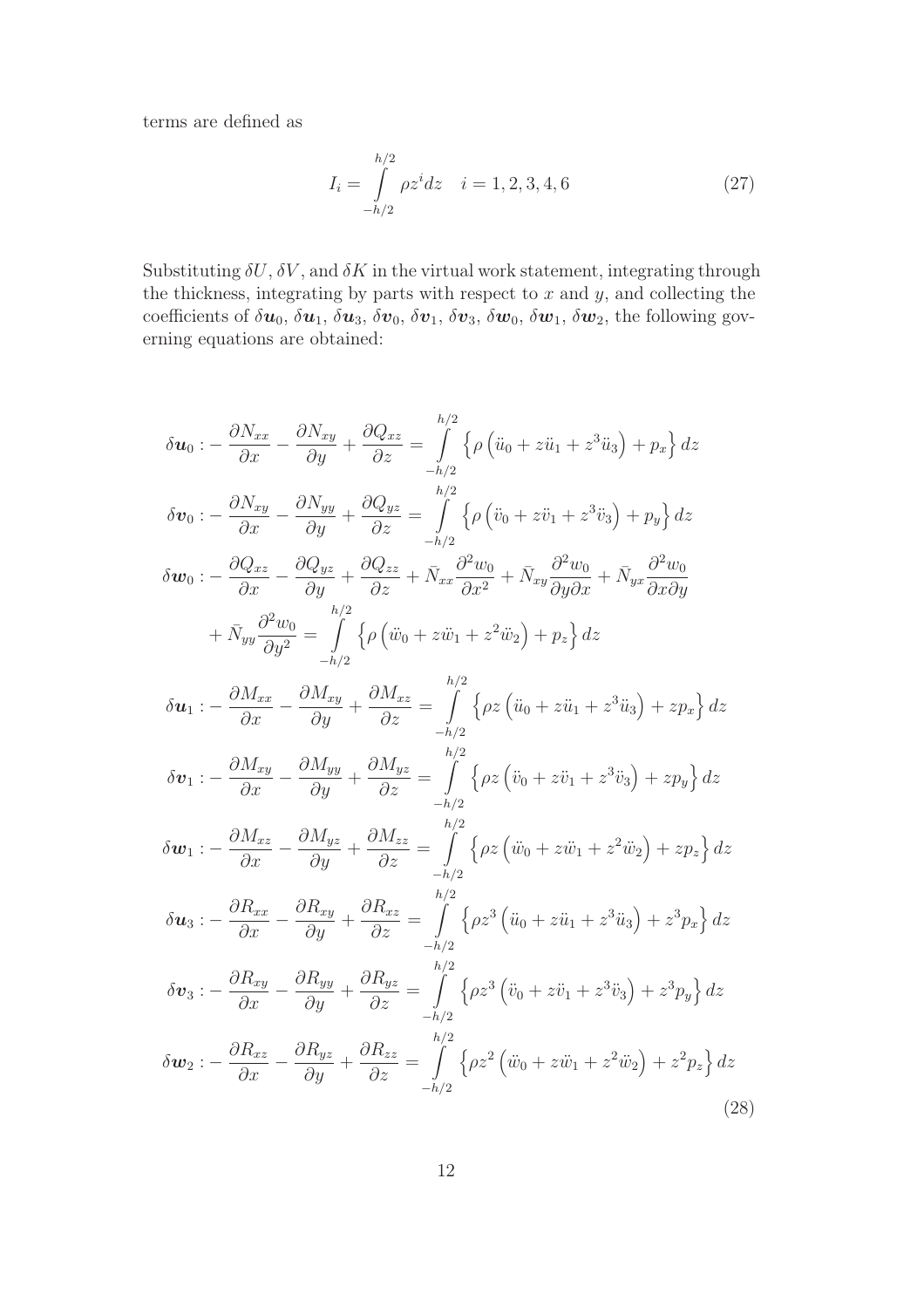The mechanical boundary conditions are:

$$
\delta u_0: n_x N_{xx} + n_y N_{xy} = n_x \bar{N}_{xx} + n_y \bar{N}_{xy}
$$
  
\n
$$
\delta v_0: n_x N_{xy} + n_y N_{yy} = n_x \bar{N}_{xy} + n_y \bar{N}_{yy}
$$
  
\n
$$
\delta w_0: n_x Q_{xz} + n_y Q_{yz} = n_x \bar{Q}_{xz} + n_y \bar{Q}_{yz}
$$
  
\n
$$
\delta u_1: n_x M_{xx} + n_y M_{xy} = n_x \bar{M}_{xx} + n_y \bar{M}_{xy}
$$
  
\n
$$
\delta v_1: n_x M_{xy} + n_y M_{yy} = n_x \bar{M}_{xy} + n_y \bar{M}_{yy}
$$
  
\n
$$
\delta u_1: n_x M_{xz} + n_y M_{yz} = n_x \bar{M}_{xz} + n_y \bar{M}_{yz}
$$
  
\n
$$
\delta u_3: n_x R_{xx} + n_y R_{xy} = n_x \bar{R}_{xx} + n_y \bar{R}_{xy}
$$
  
\n
$$
\delta v_3: n_x R_{xy} + n_y R_{yy} = n_x \bar{R}_{xy} + n_y \bar{R}_{yy}
$$
  
\n
$$
\delta w_2: n_x R_{xz} + n_y R_{yz} = n_x \bar{R}_{xz} + n_y \bar{R}_{yz}
$$

where  $(n_x, n_y)$  denotes the unit normal-to-boundary vector.

# 4 Governing equations and boundary conditions in the framework of Unified Formulation

The Unified Formulation proposed by Carrera [62,42] (further denoted as CUF) has been applied, using the Principle of Virtual Displacements, to obtain the equations of the present theory (see equation (28)). The stiffness matrix components, the external force terms or the inertia terms can be obtained directly with this unified formulation, irrespective of the shear deformation theory being considered.

The three displacement components  $u_x$ ,  $u_y$  and  $u_z$  (given in (5) to (7)) and their relative variations can be modelled as:

$$
(u_x, u_y, u_z) = F_\tau (u_{x\tau}, u_{y\tau}, u_{z\tau}) \qquad (\delta u_x, \delta u_y, \delta u_z) = F_s (\delta u_{xs}, \delta u_{ys}, \delta u_{zs})
$$
\n(30)

In the present formulation the thickness functions are

$$
F_{sux} = F_{suy} = F_{\tau ux} = F_{\tau uy} = \begin{bmatrix} 1 & z & z^3 \end{bmatrix}
$$
 (31)

for inplane displacements  $u, v$  and

$$
F_{suz} = F_{\tau uz} = \begin{bmatrix} 1 & z & z^2 \end{bmatrix} \tag{32}
$$

for transverse displacement w.

The CUF formulation considers virtual (mathematical) layers of constant thickness, each containing a homogeneized modulus of elasticity,  $E^k$ , and a homogeneized Poisson's ratio,  $\nu^k$ . The functionally graded plate is divided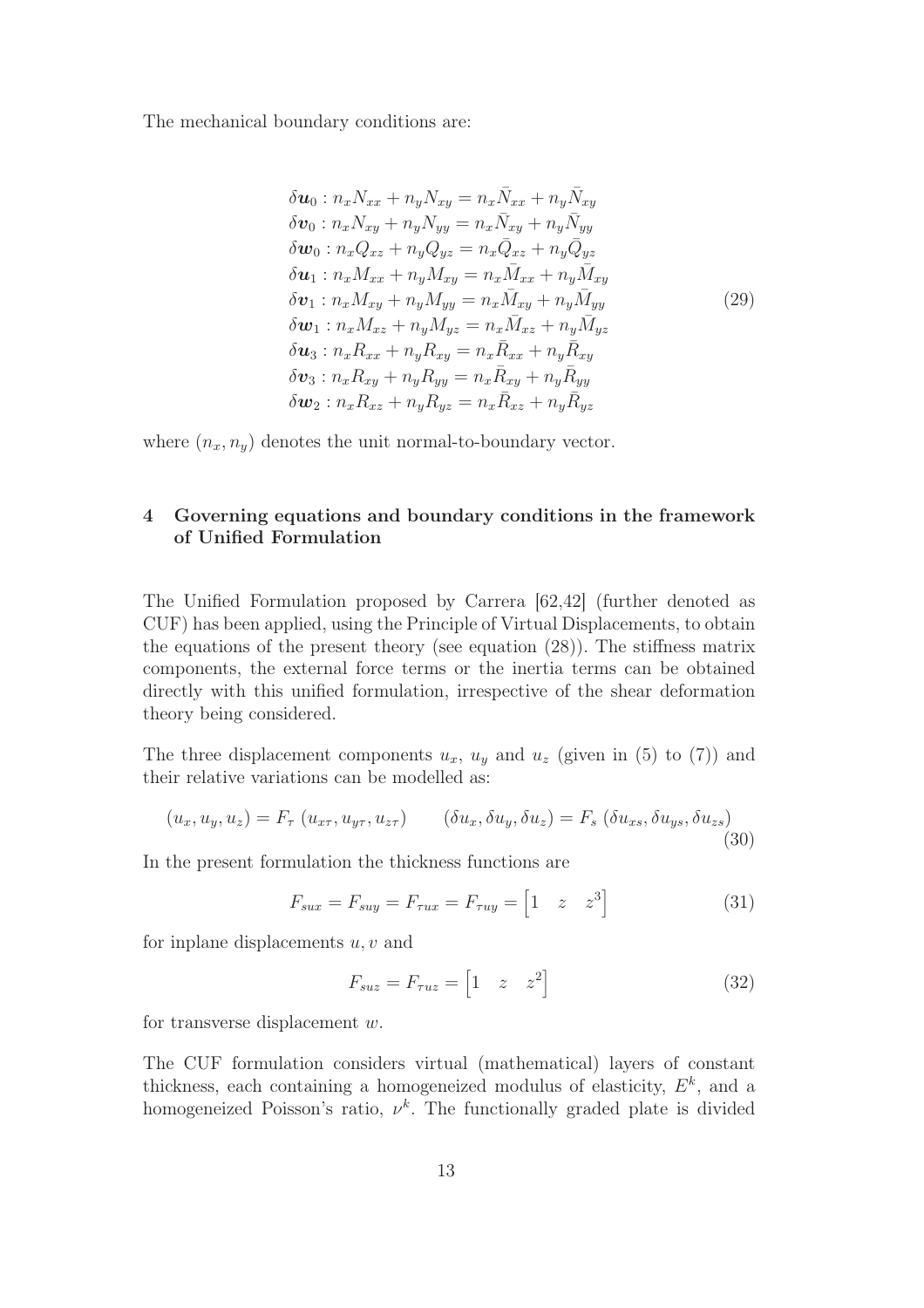into a number  $(NL)$  of uniform thickness layers and for each layer the volume fraction of the ceramic phase is defined according to (2), (3) or (4). The volume fraction for the metal phase is given as  $V_m = 1 - V_c$ .

For each virtual layer, the elastic properties  $E^k$  and  $\nu^k$  can be computed in two ways. First, we may consider the law-of-mistures:

$$
E^{k}(z) = E_{m}V_{m} + E_{c}V_{c}; \qquad \nu^{k}(z) = \nu_{m}V_{m} + \nu_{c}V_{c}
$$
 (33)

Second, we may consider the Mori-Tanaka homogenization procedure [63,64]. In this homogenization method, we find the bulk modulus,  $K$ , and the effective shear modulus, G, of the composite equivalent layer as

$$
\frac{K - K_m}{K_c - K_m} = \frac{V_c}{1 + V_m \frac{K_c - K_m}{K_m + 4/3G_m}}; \quad \frac{G - G_m}{G_c - G_m} = \frac{V_c}{1 + V_m \frac{G_c - G_m}{G_m + f_m}} \tag{34}
$$

where

$$
f_m = \frac{G_m(9K_m + 8G_m)}{6(K_m + 2G_m)}
$$
(35)

The effective values of Young's modulus,  $E^k$ , and Poisson's ratio,  $\nu^k$ , are found from

$$
E^{k} = \frac{9KG}{3K + G}; \quad \nu^{k} = \frac{3K - 2G}{2(3K + G)}
$$
(36)

After using the law-of-mixtures or the Mori-Tanaka homogenization procedure, the computation of the elastic constants  $C_{ij}^k$  is performed for each layer based on  $\nu^k$  and  $E^k$ . For example,

$$
C_{12}^{k} = \frac{E^{k}(\nu^{k} + (\nu^{k})^{2})}{1 - 3(\nu^{k})^{2} - 2(\nu^{k})^{3}}.
$$
\n(37)

The procedure for the other  $C_{ij}^k$  is analogous.

Under CUF formulation the PVD is expressed considering a sumatoria over the layers:

$$
\sum_{k=1}^{NL} \int_{\Omega_k} \int_{A_k} \left( \delta \boldsymbol{\epsilon}_p^T \boldsymbol{\sigma}_p^k + \delta \boldsymbol{\epsilon}_n^T \boldsymbol{\sigma}_n^k \right) dz \ d\Omega_k = \sum_{k=1}^{NL} \int_{\Omega_k} \int_{A_k} \left( \rho^k \delta \boldsymbol{u}^T \ddot{\boldsymbol{u}} + \delta \boldsymbol{u}^T \boldsymbol{p} \right) dz \ d\Omega_k
$$
\n(38)

Here, k indicates the layer and  $\Omega_k$  and  $A_k$  are the integration domains in plane  $(x,y)$  and z direction, respectively, and  $\rho^k$  is the mass density of the k-th layer. Subscript  $p$  indicates in-plane components  $(xx, yy, xy)$  and subscript  $n$  the transverse components (xz, yz, and zz).  $\mathbf{p} = \{p_x, p_y, p_z\}$  is the external load applied to the structure. T denotes the transpose of a vector,  $\delta$  denotes the variational symbol, and double dots acceleration.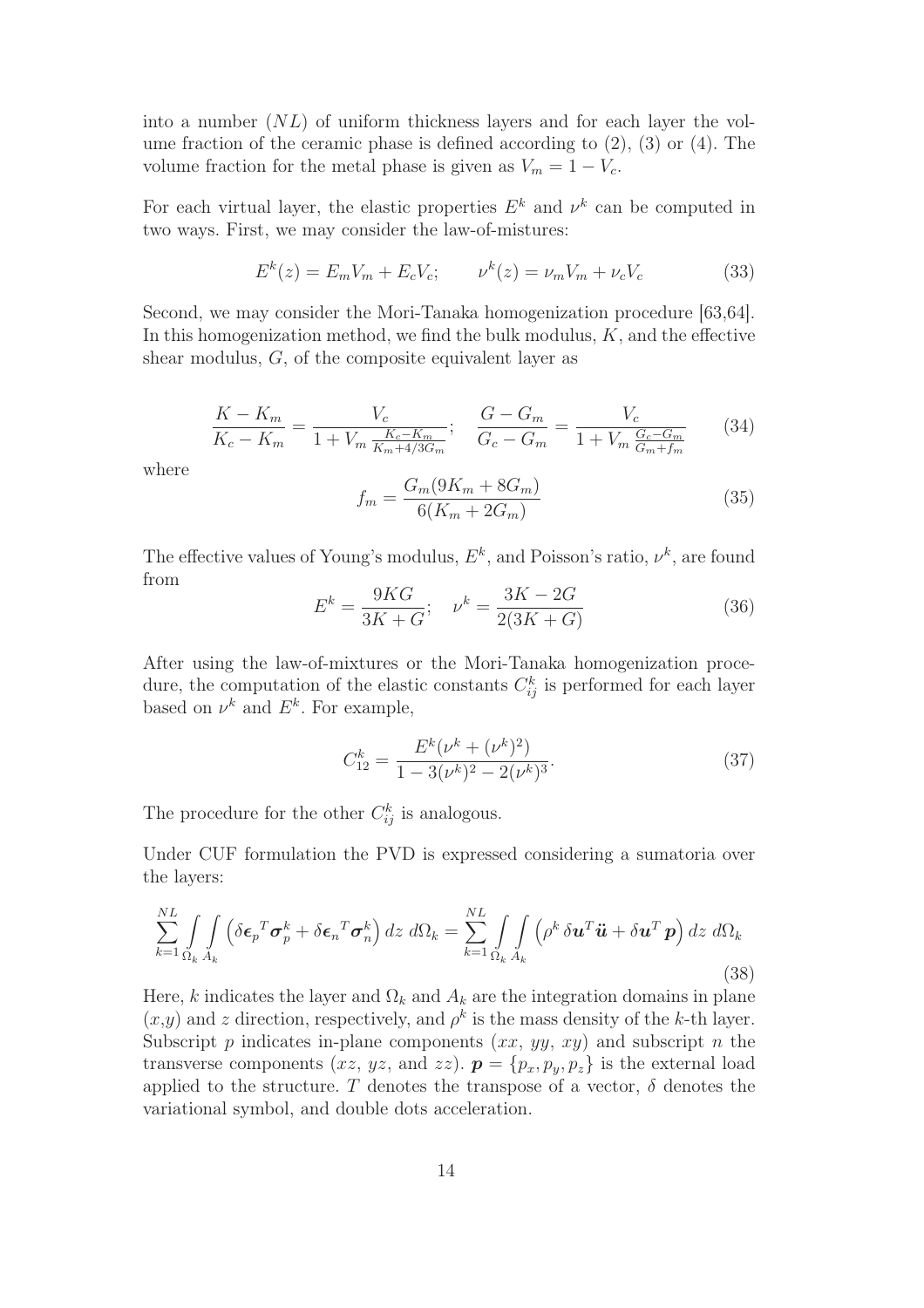Equation (38) considers the 9 variationals  $\delta u_0$ ,  $\delta v_0$ ,  $\delta w_0$ ,  $\delta u_1$ ,  $\delta v_1$ ,  $\delta w_1$ ,  $\delta u_2$ ,  $\delta v_z$ , and  $\delta w_2$  disregarding the the in-plane loads and the shear forces. These external forces just imply addicional terms on the variational  $\delta w_0$ :

$$
\int_{\Omega_0} \bar{N}_{\alpha\beta} w_{0,\alpha} \delta w_{0,\beta} d\Omega_0 \tag{39}
$$

where  $\Omega_0$  is the integration domain in plane  $(x, y)$  and  $\alpha$  and  $\beta$  take the symbols  $x, y$ .

Considering that the mechanical external load is only transverse  $p = \{0, 0, p_z\}$ applied at the top (coordinate  $z = h/2$ ) and assuming that  $\bar{N}_{xy} = \bar{N}_{yx}$ , equations in (28) become:

$$
\delta u_{0} : \sum_{k=1}^{NL} \left( -\frac{\partial N_{xx}^{k}}{\partial x} - \frac{\partial N_{xy}^{k}}{\partial y} + \frac{\partial Q_{xz}^{k}}{\partial z} \right) = \sum_{k=1}^{NL} \int_{A} \rho^{k} \left( \ddot{u}_{0} + z\ddot{u}_{1} + z^{3} \ddot{u}_{3} \right) dz
$$
\n
$$
\delta v_{0} : \sum_{k=1}^{NL} \left( -\frac{\partial N_{xy}^{k}}{\partial x} - \frac{\partial N_{yy}^{k}}{\partial y} + \frac{\partial Q_{yz}^{k}}{\partial z} \right) = \sum_{k=1}^{NL} \int_{A} \rho^{k} \left( \ddot{v}_{0} + z\ddot{v}_{1} + z^{3} \ddot{v}_{3} \right) dz
$$
\n
$$
\delta w_{0} : \sum_{k=1}^{NL} \left( -\frac{\partial Q_{xz}^{k}}{\partial x} - \frac{\partial Q_{yz}^{k}}{\partial y} + \frac{\partial Q_{zz}^{k}}{\partial z} \right) + \bar{N}_{xx} \frac{\partial^{2} w_{0}}{\partial x^{2}} + 2\bar{N}_{xy} \frac{\partial^{2} w_{0}}{\partial x \partial y} + \bar{N}_{yy} \frac{\partial^{2} w_{0}}{\partial y^{2}}
$$
\n
$$
= \sum_{k=1}^{NL} \int_{A_{k}} \rho^{k} \left( \ddot{w}_{0} + z\ddot{w}_{1} + z^{2} \ddot{w}_{2} \right) dz + p_{z}
$$
\n
$$
\delta u_{1} : \sum_{k=1}^{NL} \left( -\frac{\partial M_{xx}^{k}}{\partial x} - \frac{\partial M_{yy}^{k}}{\partial y} + \frac{\partial M_{yz}^{k}}{\partial z} \right) = \sum_{k=1}^{NL} \int_{A_{k}} \rho^{k} z \left( \ddot{u}_{0} + z\ddot{u}_{1} + z^{3} \ddot{u}_{3} \right) dz
$$
\n
$$
\delta v_{1} : \sum_{k=1}^{NL} \left( -\frac{\partial M_{xy}^{k}}{\partial x} - \frac{\partial M_{yy}^{k}}{\partial y} + \frac{\partial M_{yz}^{k}}{\partial z} \right) = \sum_{k=1}^{NL} \int_{A_{k}} \rho^{k} z \left( \ddot{v}_{0} + z
$$

where  $N_{xx}^k = \int$  $A_k$  $\sigma_{xx}^k dz, R_{xz}^k = \int$  $A_k$  $z^2 \sigma_{xz}^k dz$  and analogous procedure for other resultants.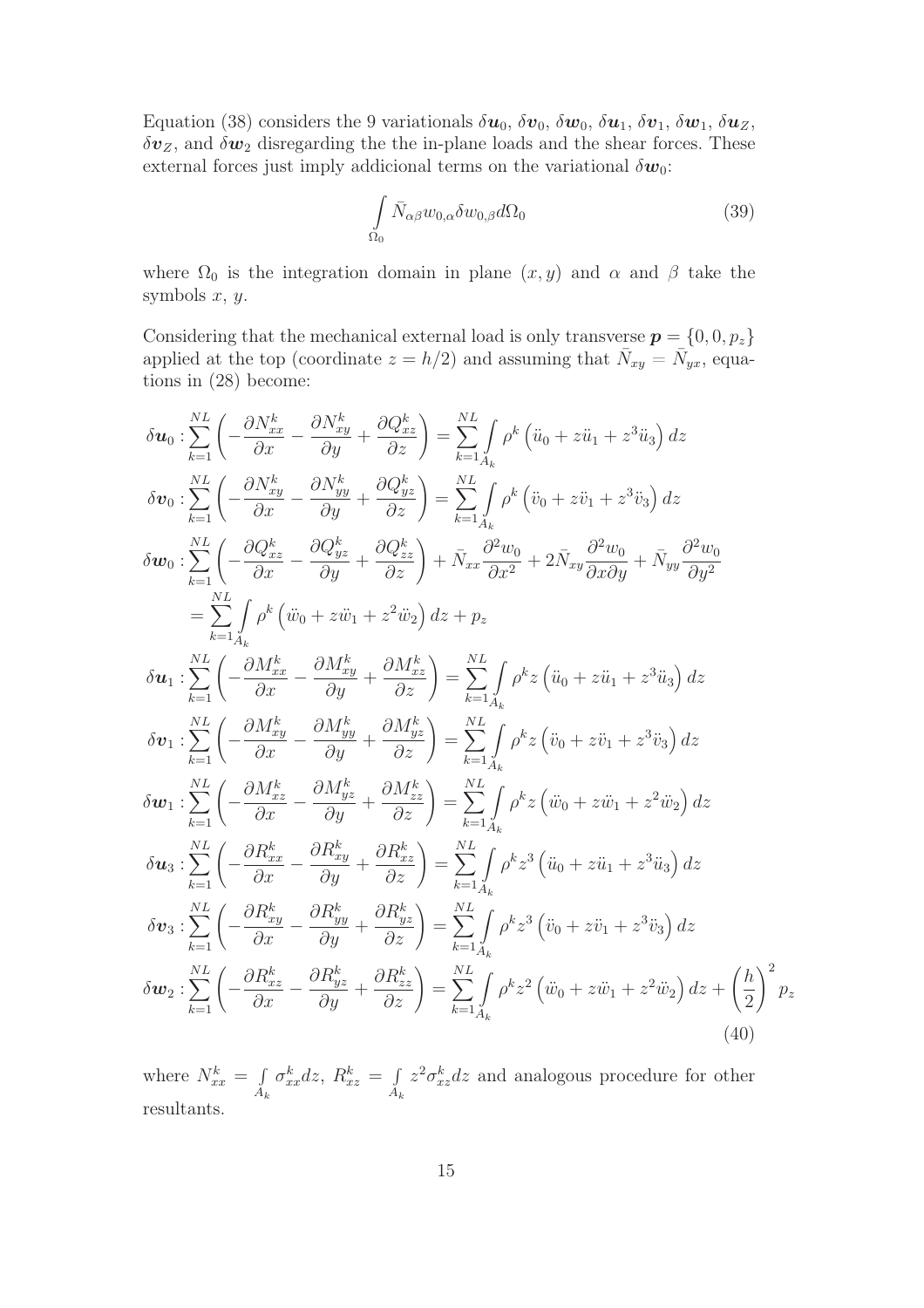In (40), for static problems, the  $\rho^k$  and the  $\bar{N}_{\alpha\beta}$  terms are set to zero; for the free vibration problems, the  $\bar{N}_{\alpha\beta}$  and the  $p_z$  terms are set to zero; and for buckling problems the  $p_z$  and the  $\rho^k$  terms are set to zero.

#### *4.1 Governing equations and boundary conditions in terms of displacements*

In order to discretize the governing equations by radial basis functions, we present in the following the explicit terms of the governing equations and the boundary conditions in terms of the generalized displacements.

$$
\delta u_0 := \left( A_{11} \frac{\partial^2 u_0}{\partial x^2} + A_{66} \frac{\partial^2 u_0}{\partial y^2} \right) - (A_{12} + A_{66}) \frac{\partial^2 v_0}{\partial x \partial y} - \left( B_{11} \frac{\partial^2 u_1}{\partial x^2} + B_{66} \frac{\partial^2 u_1}{\partial y^2} \right) \n- \left( E_{11} \frac{\partial^2 u_3}{\partial x^2} + E_{66} \frac{\partial^2 u_3}{\partial y^2} \right) - (B_{12} + B_{66}) \frac{\partial^2 v_1}{\partial x \partial y} - (E_{12} + E_{66}) \frac{\partial^2 v_3}{\partial x \partial y} \n- A_{13} \frac{\partial w_1}{\partial x} - 2B_{13} \frac{\partial w_2}{\partial x} = I_0 \frac{\partial^2 u_0}{\partial t^2} + I_1 \frac{\partial^2 u_1}{\partial t^2} + I_3 \frac{\partial^2 u_3}{\partial t^2}
$$
\n(41)

$$
\delta u_1: \quad \left(-F_{11}\frac{\partial^2 u_3}{\partial x^2} + 3D_{55}u_3 - F_{66}\frac{\partial^2 u_3}{\partial y^2}\right) + \left(-D_{11}\frac{\partial^2 u_1}{\partial x^2} + A_{55}u_1 - D_{66}\frac{\partial^2 u_1}{\partial y^2}\right) \n- \left(B_{11}\frac{\partial^2 u_0}{\partial x^2} + B_{66}\frac{\partial^2 u_0}{\partial y^2}\right) - (B_{12} + B_{66})\frac{\partial^2 v_0}{\partial x \partial y} - (D_{12} + D_{66})\frac{\partial^2 v_1}{\partial x \partial y} \n- (F_{12} + F_{66})\frac{\partial^2 v_3}{\partial x \partial y} + (-B_{13} + B_{55})\frac{\partial w_1}{\partial x} + (-2D_{13} + D_{55})\frac{\partial w_2}{\partial x} + A_{55}\frac{\partial w_0}{\partial x} \n= I_1\frac{\partial^2 u_0}{\partial t^2} + I_2\frac{\partial^2 u_1}{\partial t^2} + I_4\frac{\partial^2 u_3}{\partial t^2}
$$
\n(42)

$$
\delta u_3: \quad \left(-F_{11}\frac{\partial^2 u_1}{\partial x^2} + 3D_{55}u_1 - F_{66}\frac{\partial^2 u_1}{\partial y^2}\right) + \left(-G_{11}\frac{\partial^2 u_3}{\partial x^2} + 9F_{55}u_3 - G_{66}\frac{\partial^2 u_3}{\partial y^2}\right) \n- \left(F_{11}\frac{\partial^2 u_0}{\partial x^2} + E_{66}\frac{\partial^2 u_0}{\partial y^2}\right) - \left(F_{12} + E_{66}\right)\frac{\partial^2 v_0}{\partial x \partial y} - \left(F_{12} + F_{66}\right)\frac{\partial^2 v_1}{\partial x \partial y} \n- \left(G_{12} + G_{66}\right)\frac{\partial^2 v_3}{\partial x \partial y} + \left(-E_{13} + 3E_{55}\right)\frac{\partial w_1}{\partial x} + \left(-2F_{13} + 3F_{55}\right)\frac{\partial w_2}{\partial x} + 3D_{55}\frac{\partial w_0}{\partial x} \n= I_3\frac{\partial^2 u_0}{\partial t^2} + I_4\frac{\partial^2 u_1}{\partial t^2} + I_6\frac{\partial^2 u_3}{\partial t^2}
$$
\n(43)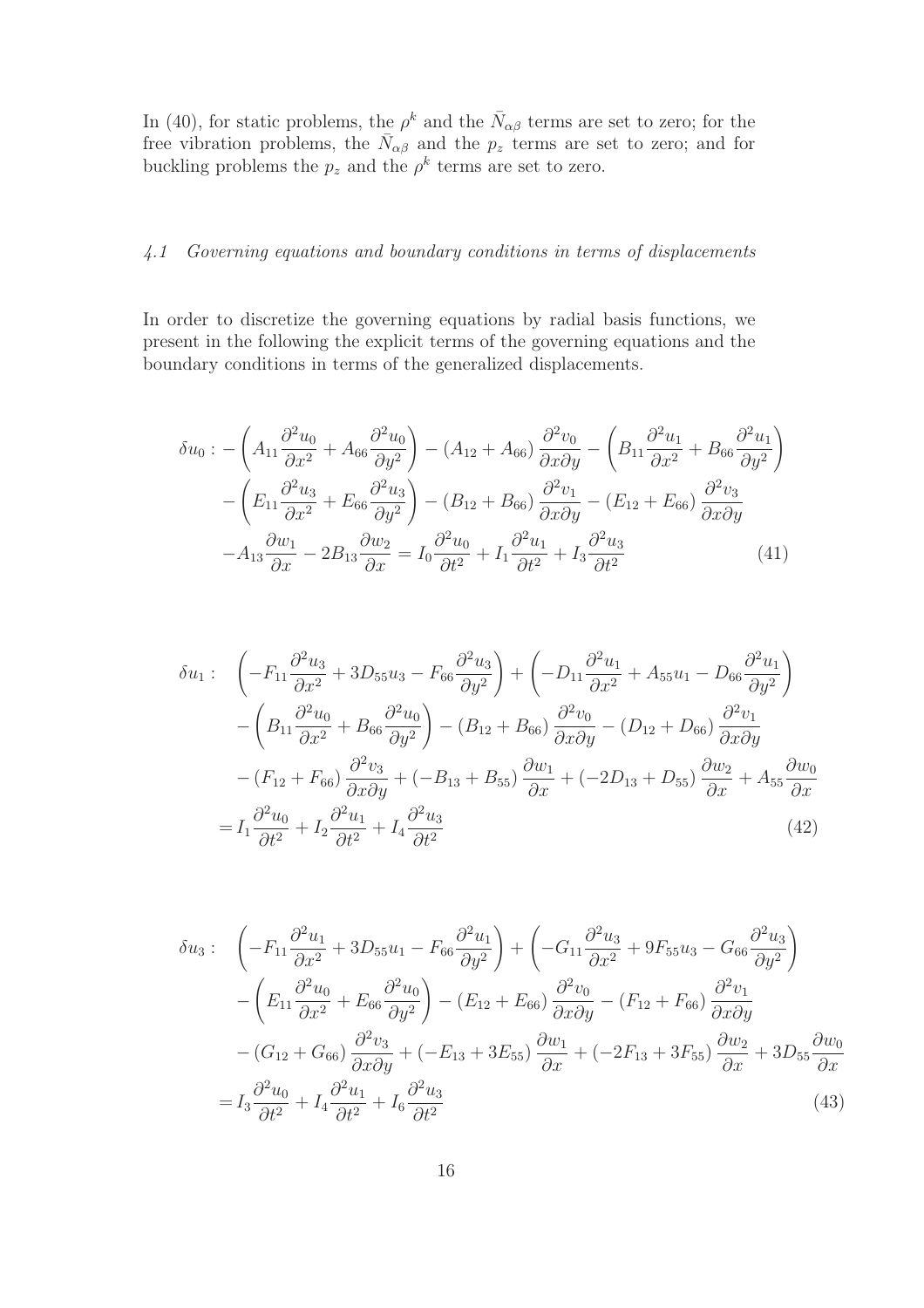$$
\delta v_0 : - (A_{12} + A_{66}) \frac{\partial^2 u_0}{\partial x \partial y} - \left( A_{22} \frac{\partial^2 v_0}{\partial y^2} + A_{66} \frac{\partial^2 v_0}{\partial x^2} \right) - (B_{12} + B_{66}) \frac{\partial^2 u_1}{\partial x \partial y}
$$

$$
- (E_{12} + E_{66}) \frac{\partial^2 u_3}{\partial x \partial y} - \left( B_{22} \frac{\partial^2 v_1}{\partial y^2} + B_{66} \frac{\partial^2 v_1}{\partial x^2} \right) - \left( E_{22} \frac{\partial^2 v_3}{\partial y^2} + E_{66} \frac{\partial^2 v_3}{\partial x^2} \right)
$$

$$
- A_{23} \frac{\partial w_1}{\partial y} - 2 B_{23} \frac{\partial w_2}{\partial y} = I_0 \frac{\partial^2 v_0}{\partial t^2} + I_1 \frac{\partial^2 v_1}{\partial t^2} + I_3 \frac{\partial^2 v_3}{\partial t^2}
$$
(44)

$$
\delta v_1: \quad \left(-F_{22}\frac{\partial^2 v_3}{\partial y^2} + 3D_{44}v_3 - F_{66}\frac{\partial^2 v_3}{\partial x^2}\right) + \left(-D_{22}\frac{\partial^2 v_1}{\partial y^2} + A_{44}v_1 - D_{66}\frac{\partial^2 v_1}{\partial x^2}\right) \n- (B_{12} + B_{66})\frac{\partial^2 u_0}{\partial x \partial y} - (D_{12} + D_{66})\frac{\partial^2 u_1}{\partial x \partial y} - (F_{12} + F_{66})\frac{\partial^2 u_3}{\partial x \partial y} \n- \left(B_{22}\frac{\partial^2 v_0}{\partial y^2} + B_{66}\frac{\partial^2 v_0}{\partial x^2}\right) + (-B_{23} + B_{44})\frac{\partial w_1}{\partial y} + (-2D_{23} + D_{44})\frac{\partial w_2}{\partial y} + A_{44}\frac{\partial w_0}{\partial y} \n= I_1\frac{\partial^2 v_0}{\partial t^2} + I_2\frac{\partial^2 v_1}{\partial t^2} + I_4\frac{\partial^2 v_3}{\partial t^2}
$$
\n(45)

$$
\delta v_3: \quad \left(-F_{22}\frac{\partial^2 v_1}{\partial y^2} + 3D_{44}v_1 - F_{66}\frac{\partial^2 v_1}{\partial x^2}\right) + \left(-G_{22}\frac{\partial^2 v_3}{\partial y^2} + 9F_{44}v_3 - G_{66}\frac{\partial^2 v_3}{\partial x^2}\right) \n- (E_{12} + E_{66})\frac{\partial^2 u_0}{\partial x \partial y} - (F_{12} + F_{66})\frac{\partial^2 u_1}{\partial x \partial y} - (G_{12} + G_{66})\frac{\partial^2 u_3}{\partial x \partial y} \n- \left(E_{22}\frac{\partial^2 v_0}{\partial y^2} + E_{66}\frac{\partial^2 v_0}{\partial x^2}\right) + (-E_{23} + 3E_{44})\frac{\partial w_1}{\partial y} + (-2F_{23} + 3F_{44})\frac{\partial w_2}{\partial y} + 3D_{44}\frac{\partial w_0}{\partial y} \n= I_3\frac{\partial^2 v_0}{\partial t^2} + I_4\frac{\partial^2 v_1}{\partial t^2} + I_6\frac{\partial^2 v_3}{\partial t^2}
$$
\n(46)

$$
\delta w_0 : -\left(A_{55} \frac{\partial^2 w_0}{\partial x^2} + A_{44} \frac{\partial^2 w_0}{\partial y^2}\right) - \left(B_{55} \frac{\partial^2 w_1}{\partial x^2} + B_{44} \frac{\partial^2 w_1}{\partial y^2}\right) - \left(D_{55} \frac{\partial^2 w_2}{\partial x^2} + D_{44} \frac{\partial^2 w_2}{\partial y^2}\right) - A_{55} \frac{\partial u_1}{\partial x} - A_{44} \frac{\partial v_1}{\partial y} - 3D_{55} \frac{\partial u_3}{\partial x} - 3D_{44} \frac{\partial v_3}{\partial y}
$$
(47)

$$
+\bar{N}_{xx}\frac{\partial^2 w_0}{\partial x^2} + 2\bar{N}_{xy}\frac{\partial^2 w_0}{\partial x \partial y} + \bar{N}_{yy}\frac{\partial^2 w_0}{\partial y^2} = I_0\frac{\partial^2 w_0}{\partial t^2} + I_1\frac{\partial^2 w_1}{\partial t^2} + I_2\frac{\partial^2 w_2}{\partial t^2} + p_z \tag{48}
$$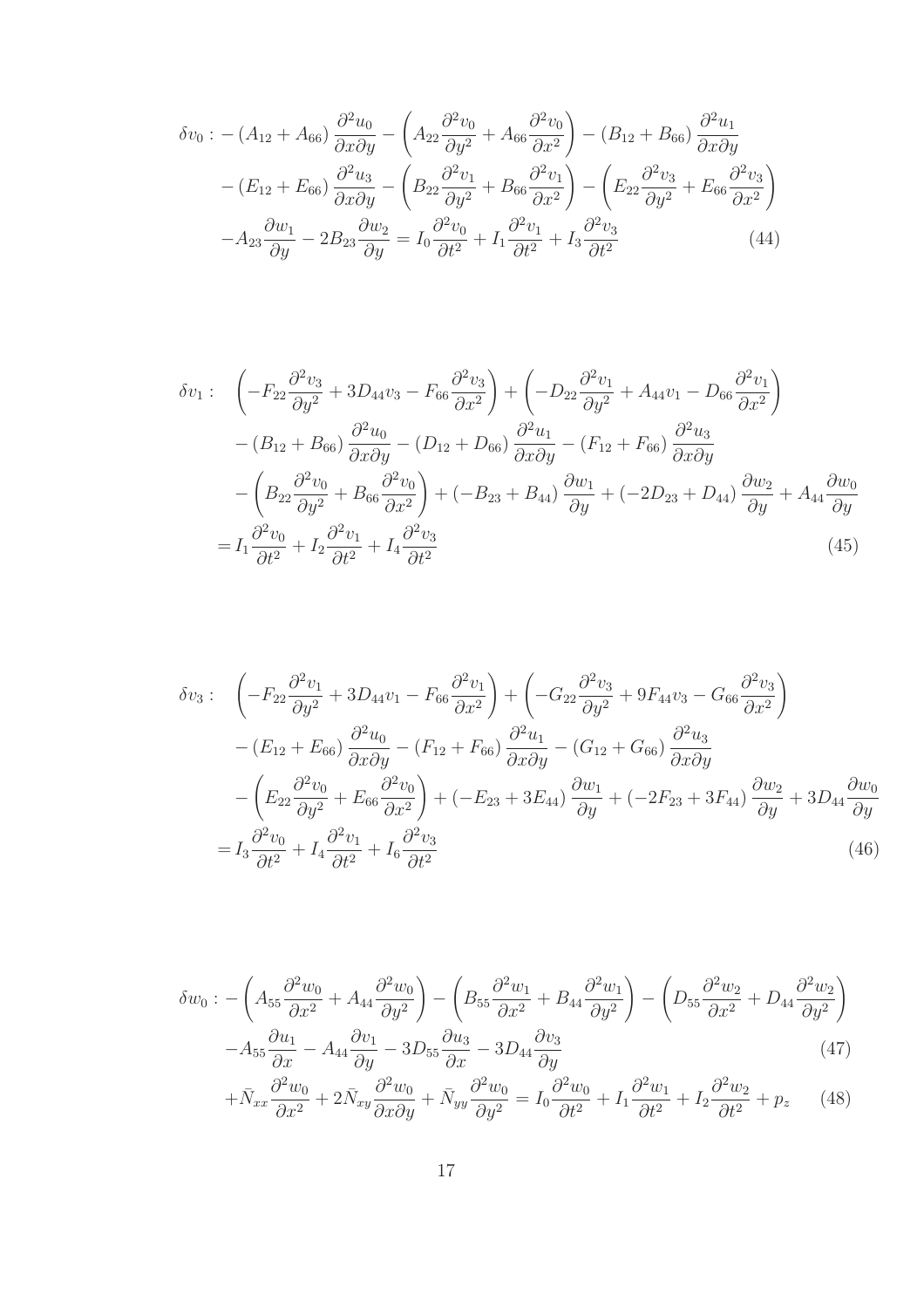$$
\delta w_1 : \left(-E_{55} \frac{\partial^2 w_2}{\partial x^2} + 2B_{33}w_2 - E_{44} \frac{\partial^2 w_2}{\partial y^2 w_2}\right) + \left(-D_{55} \frac{\partial^2 w_1}{\partial x^2} + A_{33}w_1 - D_{44} \frac{\partial^2 w_1}{\partial y^2}\right) + (B_{13} - B_{55}) \frac{\partial u_1}{\partial x} + (E_{13} - 3E_{55}) \frac{\partial u_3}{\partial x} + (B_{23} - B_{44}) \frac{\partial v_1}{\partial y} + (E_{23} - 3E_{44}) \frac{\partial v_3}{\partial y} - \left(B_{55} \frac{\partial^2 w_0}{\partial x^2} + B_{44} \frac{\partial^2 w_0}{\partial y^2}\right) + A_{13} \frac{\partial u_0}{\partial x} + A_{23} \frac{\partial v_0}{\partial y} = I_1 \frac{\partial^2 w_0}{\partial t^2} + I_2 \frac{\partial^2 w_1}{\partial t^2} + I_3 \frac{\partial^2 w_2}{\partial t^2}
$$

$$
\delta w_2 : \left( -E_{55} \frac{\partial^2 w_1}{\partial x^2} + 2B_{33} w_1 - E_{44} \frac{\partial^2 w_1}{\partial y^2} \right) + \left( -F_{55} \frac{\partial^2 w_2}{\partial x^2} + 4D_{33} w_2 - F_{44} \frac{\partial^2 w_2}{\partial y^2} \right)
$$

$$
+ (2D_{13} - D_{55}) \frac{\partial u_1}{\partial x} + (2F_{13} - 3F_{55}) \frac{\partial u_3}{\partial x} + (2D_{23} - D_{44}) \frac{\partial v_1}{\partial y}
$$

$$
+ (2F_{23} - 3F_{44}) \frac{\partial v_3}{\partial y} - \left( D_{55} \frac{\partial^2 w_0}{\partial x^2} + D_{44} \frac{\partial^2 w_0}{\partial y^2} \right) + 2B_{13} \frac{\partial u_0}{\partial x} + 2B_{23} \frac{\partial v_0}{\partial y}
$$

$$
= I_2 \frac{\partial^2 w_0}{\partial t^2} + I_3 \frac{\partial^2 w_1}{\partial t^2} + I_4 \frac{\partial^2 w_2}{\partial t^2} + \left( \frac{h}{2} \right)^2 p_z \tag{50}
$$

Being NL the number of mathematical layers across the thickness direction, the stiffness components can be computed as follows.

$$
A_{ij} = \sum_{k=1}^{NL} c_{ij}^{(k)} (z_{k+1} - z_k); \qquad B_{ij} = \frac{1}{2} \sum_{k=1}^{NL} c_{ij}^{(k)} (z_{k+1}^2 - z_k^2)
$$
(51)

$$
D_{ij} = \frac{1}{3} \sum_{k=1}^{NL} c_{ij}^{(k)} \left( z_{k+1}^3 - z_k^3 \right); \qquad E_{ij} = \frac{1}{4} \sum_{k=1}^{NL} c_{ij}^{(k)} \left( z_{k+1}^4 - z_k^4 \right) \tag{52}
$$

$$
F_{ij} = \frac{1}{5} \sum_{k=1}^{NL} c_{ij}^{(k)} \left( z_{k+1}^5 - z_k^5 \right); \qquad G_{ij} = \frac{1}{7} \sum_{k=1}^{NL} c_{ij}^{(k)} \left( z_{k+1}^7 - z_k^7 \right) \tag{53}
$$

The inertia terms are defined by

$$
I_i = \frac{1}{i+1} \sum_{k=1}^{NL} \rho^{(k)} \left( z_{k+1}^{i+1} - z_k^{i+1} \right) \tag{54}
$$

where  $\rho^{(k)}$  is the material density,  $h_k$  is the thickness, and  $z_k, z_{k+1}$  are the lower and upper z coordinate for each layer k.

# *4.2 Natural boundary conditions*

This meshless method based on collocation with radial basis functions needs the imposition of essential (e.g.  $w = 0$ ) and mechanical (e.g.  $M_{xx} = 0$ ) bound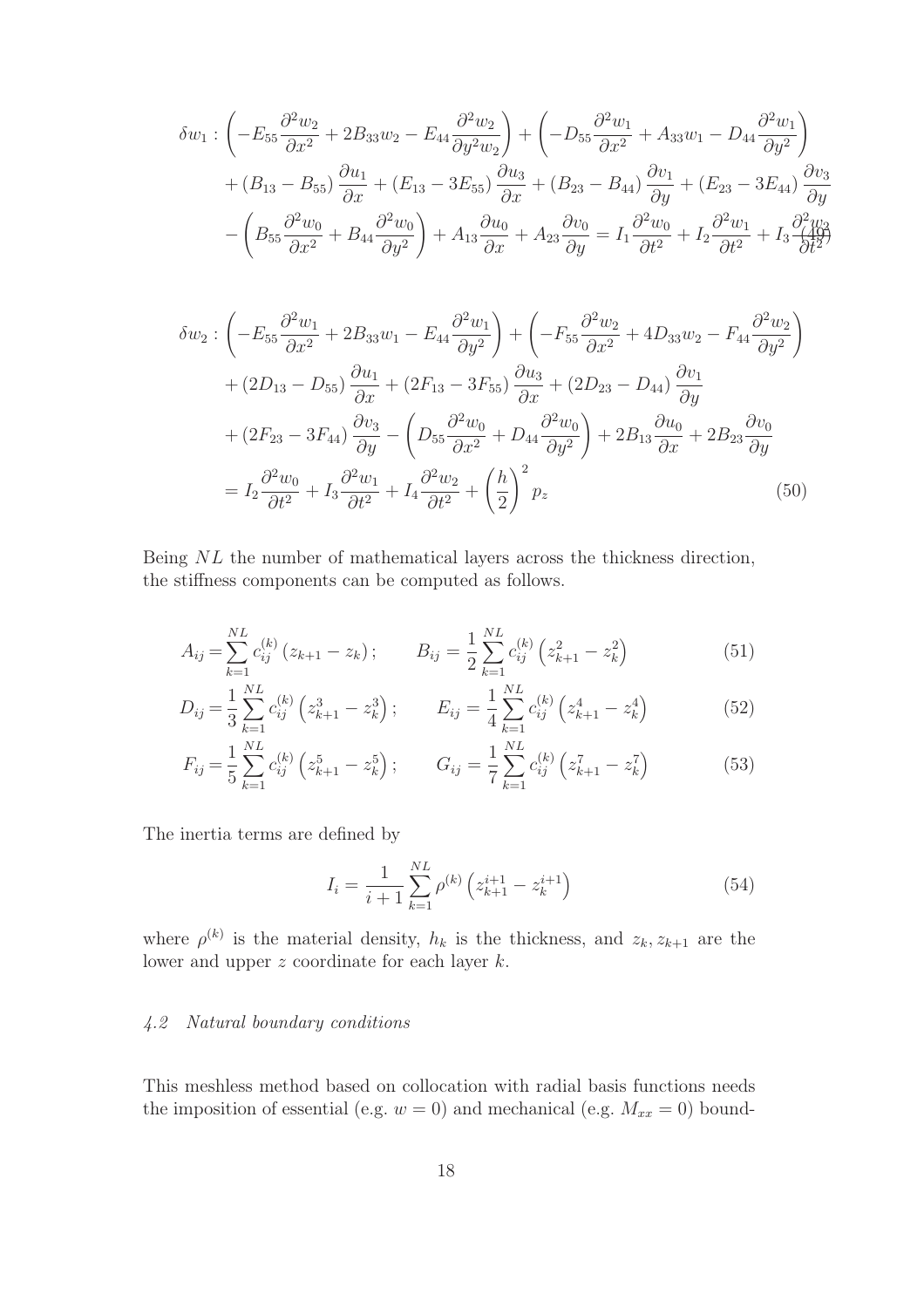ary conditions. Assuming a rectangular plate (for the sake of simplicity) equations (29) are expressed as follows.

Given the number of degrees of freedom, at each boundary point at edges  $x = min$  or  $x = max$  we impose:

$$
M_{xxu0} = 2B_{13}w_2 + A_{13}w_1 + A_{11}\frac{\partial u_0}{\partial x} + A_{12}\frac{\partial v_0}{\partial y} + B_{11}\frac{\partial u_1}{\partial x} + E_{11}\frac{\partial u_3}{\partial x} + B_{12}\frac{\partial v_1}{\partial y} + E_{12}\frac{\partial v_3}{\partial y}
$$

$$
M_{xxu1} = B_{13}w_1 + 2D_{13}w_2 + B_{11}\frac{\partial u_0}{\partial x} + D_{11}\frac{\partial u_1}{\partial x} + F_{11}\frac{\partial u_3}{\partial x} + B_{12}\frac{\partial v_0}{\partial y} + D_{12}\frac{\partial v_1}{\partial y} + F_{12}\frac{\partial v_3}{\partial y}
$$

$$
M_{xxu3} = E_{13}w_1 + 2F_{13}w_2 + E_{11}\frac{\partial u_0}{\partial x} + F_{11}\frac{\partial u_1}{\partial x} + G_{11}\frac{\partial u_3}{\partial x} + E_{12}\frac{\partial v_0}{\partial y} + F_{12}\frac{\partial v_1}{\partial y} + G_{12}\frac{\partial v_3}{\partial y^2}
$$

$$
M_{xxv0} = A_{66}\frac{\partial u_0}{\partial y} + A_{66}\frac{\partial v_0}{\partial x} + B_{66}\frac{\partial u_1}{\partial y} + E_{66}\frac{\partial u_3}{\partial y} + B_{66}\frac{\partial v_1}{\partial x} + E_{66}\frac{\partial v_3}{\partial x} \tag{58}
$$

$$
M_{xxv1} = B_{66} \frac{\partial u_0}{\partial y} + D_{66} \frac{\partial u_1}{\partial y} + F_{66} \frac{\partial u_3}{\partial y} + B_{66} \frac{\partial v_0}{\partial x} + D_{66} \frac{\partial v_1}{\partial x} + F_{66} \frac{\partial v_3}{\partial x} \tag{59}
$$

$$
M_{xxv3} = E_{66} \frac{\partial u_0}{\partial y} + F_{66} \frac{\partial u_1}{\partial y} + G_{66} \frac{\partial u_3}{\partial y} + E_{66} \frac{\partial v_0}{\partial x} + F_{66} \frac{\partial v_1}{\partial x} + G_{66} \frac{\partial v_3}{\partial x} \tag{60}
$$

$$
M_{xxw0} = 3D_{55}u_3 + A_{55}u_1 + A_{55}\frac{\partial w_0}{\partial x} + B_{55}\frac{\partial w_1}{\partial x} + D_{55}\frac{\partial w_2}{\partial x}
$$
(61)

$$
M_{xxw1} = B_{55}u_1 + 3E_{55}u_3 + B_{55}\frac{\partial w_0}{\partial x} + D_{55}\frac{\partial w_1}{\partial x} + E_{55}\frac{\partial w_2}{\partial x}
$$
(62)

$$
M_{xxw2} = D_{55}u_1 + 3F_{55}u_3 + D_{55}\frac{\partial w_0}{\partial x} + E_{55}\frac{\partial w_1}{\partial x} + F_{55}\frac{\partial w_2}{\partial x}
$$
(63)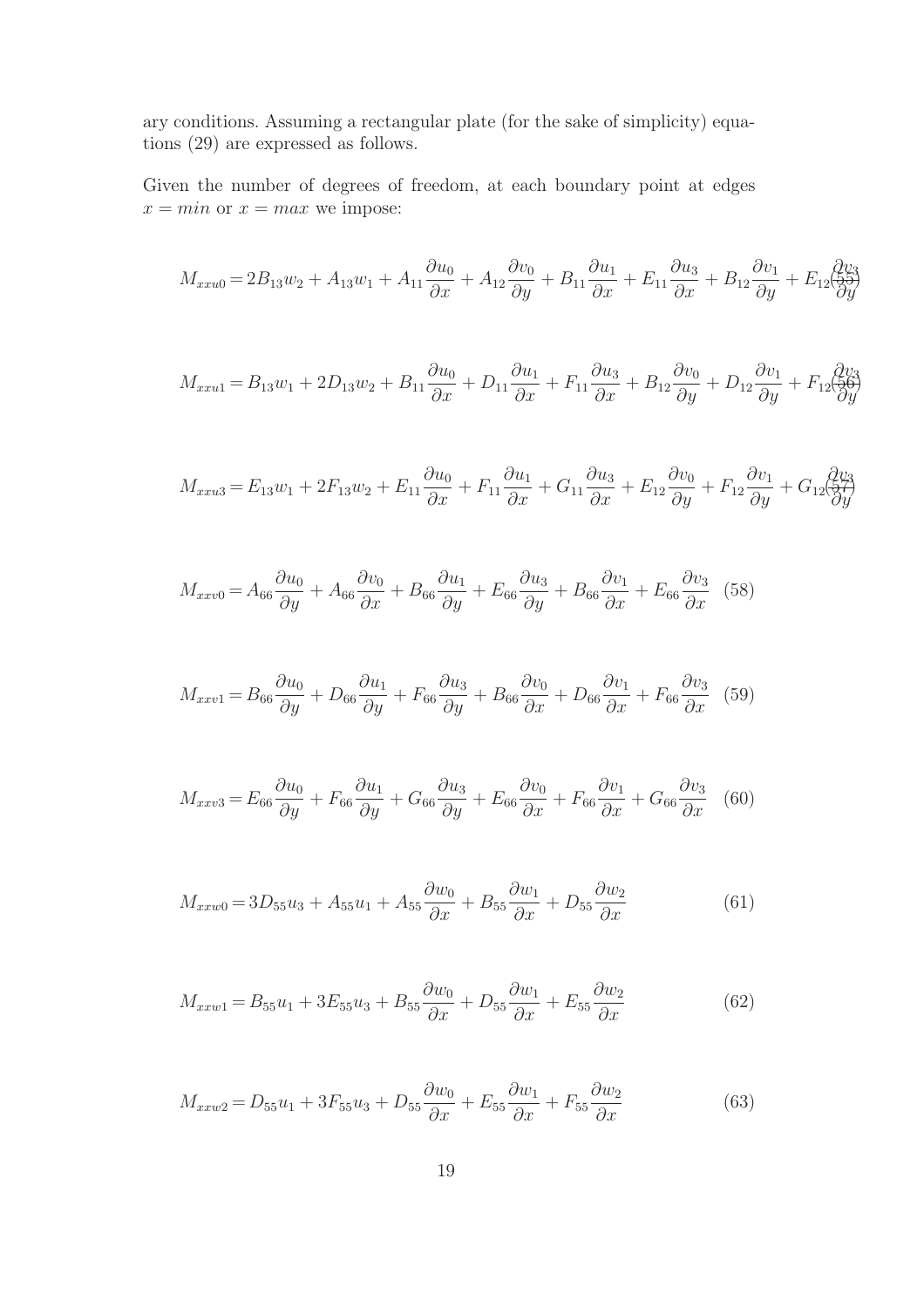Similarly, given the number of degrees of freedom, at each boundary point at edges  $y = min$  or  $y = max$  we impose:

$$
M_{yyu0} = A_{66}\frac{\partial u_0}{\partial y} + A_{66}\frac{\partial v_0}{\partial x} + B_{66}\frac{\partial u_1}{\partial y} + E_{66}\frac{\partial u_3}{\partial y} + B_{66}\frac{\partial v_1}{\partial x} + E_{66}\frac{\partial v_3}{\partial x} \tag{64}
$$

$$
M_{yyu1} = B_{66} \frac{\partial u_0}{\partial y} + D_{66} \frac{\partial u_1}{\partial y} + F_{66} \frac{\partial u_3}{\partial y} + B_{66} \frac{\partial v_0}{\partial x} + D_{66} \frac{\partial v_1}{\partial x} + F_{66} \frac{\partial v_3}{\partial x} \tag{65}
$$

$$
M_{yyu3} = E_{66}\frac{\partial u_0}{\partial y} + F_{66}\frac{\partial u_1}{\partial y} + G_{66}\frac{\partial u_3}{\partial y} + E_{66}\frac{\partial v_0}{\partial x} + F_{66}\frac{\partial v_1}{\partial x} + G_{66}\frac{\partial v_3}{\partial x} \tag{66}
$$

$$
M_{yyv0} = A_{12}\frac{\partial u_0}{\partial x} + A_{22}\frac{\partial v_0}{\partial y} + B_{12}\frac{\partial u_1}{\partial x} + E_{12}\frac{\partial u_3}{\partial x} + B_{22}\frac{\partial v_1}{\partial y} + E_{22}\frac{\partial v_3}{\partial y} \tag{67}
$$

$$
M_{yyv1} = B_{12}\frac{\partial u_0}{\partial x} + D_{12}\frac{\partial u_1}{\partial x} + F_{12}\frac{\partial u_3}{\partial x} + B_{22}\frac{\partial v_0}{\partial y} + D_{22}\frac{\partial v_1}{\partial y} + F_{22}\frac{\partial v_3}{\partial y} \tag{68}
$$

$$
M_{yyv3} = E_{12}\frac{\partial u_0}{\partial x} + F_{12}\frac{\partial u_1}{\partial x} + G_{12}\frac{\partial u_3}{\partial x} + E_{22}\frac{\partial v_0}{\partial y} + F_{22}\frac{\partial v_1}{\partial y} + G_{22}\frac{\partial v_3}{\partial y} \tag{69}
$$

$$
M_{yyw0} = 3D_{44}v_3 + A_{44}v_1 + A_{44}\frac{\partial w_0}{\partial y} + B_{44}\frac{\partial w_1}{\partial y} + D_{44}\frac{\partial w_2}{\partial y}
$$
(70)

$$
M_{yyw1} = B_{44}v_1 + 3E_{44}v_3 + B_{44}\frac{\partial w_0}{\partial y} + D_{44}\frac{\partial w_1}{\partial y} + E_{44}\frac{\partial w_2}{\partial y}
$$
(71)

$$
M_{yyw2} = D_{44}v_1 + 3F_{44}v_3 + D_{44}\frac{\partial w_0}{\partial y} + E_{44}\frac{\partial w_1}{\partial y} + F_{44}\frac{\partial w_2}{\partial y}
$$
(72)

with  $A_{ij}$ ,  $B_{ij}$ ,  $D_{ij}$ ,  $E_{ij}$ ,  $F_{ij}$ ,  $G_{ij}$  as in (53).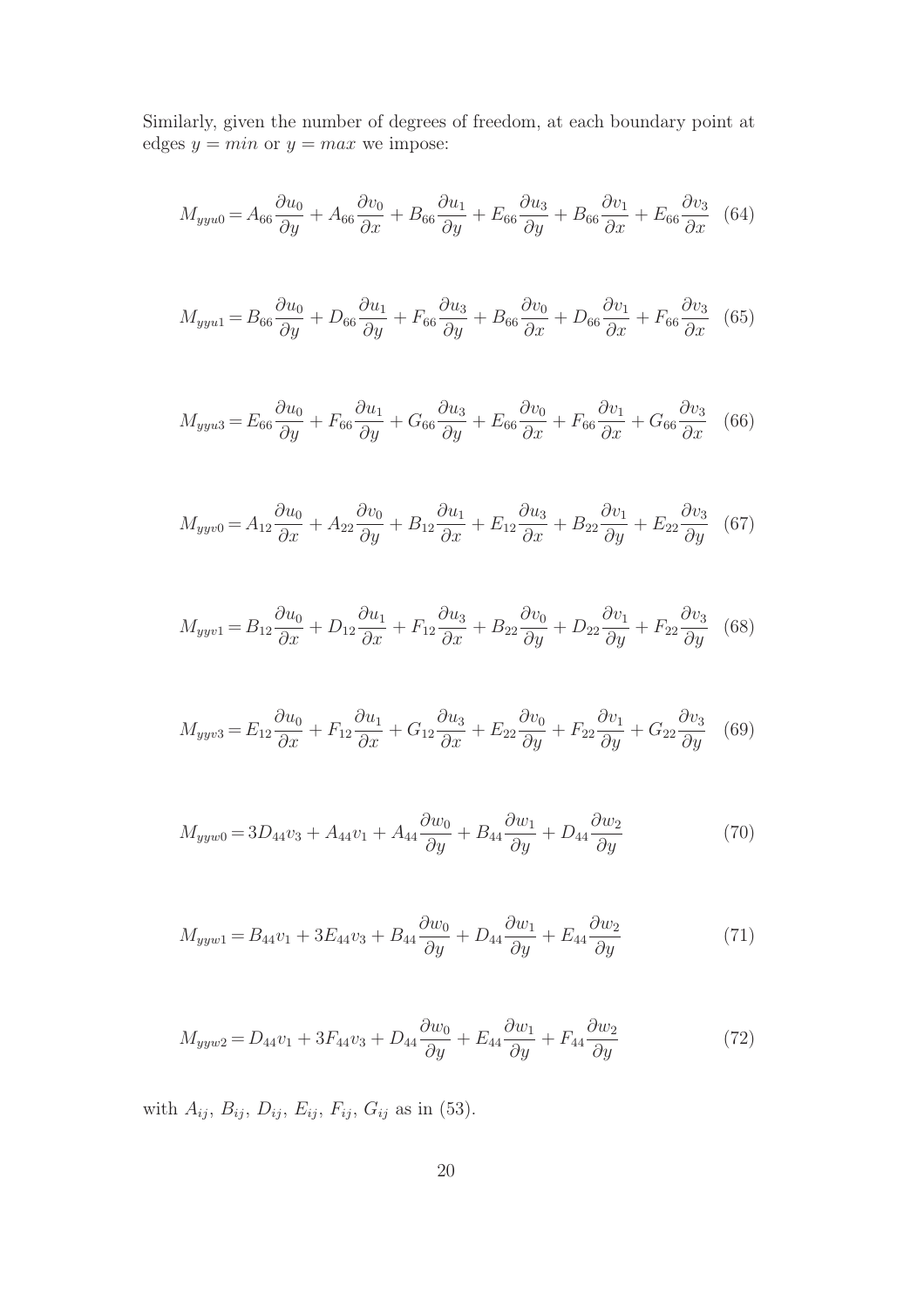#### 5 The radial basis function method

The governing equations are interpolated by radial basis function method. This meshless method was first used by Hardy [65] in the early 1970's for the interpolation of geographical data. Kansa [66] introduced in 1990 the concept of solving partial differential equations (PDE) by an unsymmetric RBF collocation method based upon the multiquadric interpolation functions. For the sake of completeness we present in the following the basics of collocation with radial basis functions for static, vibrations, and buckling problems.

#### *5.1 The static problem*

In this section the formulation of a global unsymmetrical collocation RBFbased method to compute elliptic operators is presented. Consider a linear elliptic partial differential operator  $\mathcal L$  and a bounded region  $\Omega$  in  $\mathbb R^n$  with some boundary  $\partial\Omega$ . In the static problems we seek the computation of displacements (u) from the global system of equations

$$
\mathcal{L}\mathbf{u} = \mathbf{f} \text{ in } \Omega; \qquad \mathcal{L}_B \mathbf{u} = \mathbf{g} \text{ on } \partial \Omega \tag{73}
$$

where  $\mathcal{L}, \mathcal{L}_B$  are linear operators in the domain and on the boundary, respectively. The right-hand sides in (73) represent the external forces applied on the plate and the boundary conditions applied along the perimeter of the plate, respectively. The PDE problem defined in (73) will be replaced by a finite problem, defined by an algebraic system of equations, after the radial basis expansions.

#### *5.2 The eigenproblem*

The eigenproblem looks for eigenvalues  $(\lambda)$  and eigenvectors  $(u)$  that satisfy

$$
\mathcal{L}\mathbf{u} + \lambda \mathbf{u} = 0 \text{ in } \Omega; \qquad \mathcal{L}_B \mathbf{u} = 0 \text{ on } \partial \Omega \tag{74}
$$

As in the static problem, the eigenproblem defined in (74) is replaced by a finite-dimensional eigenvalue problem, based on RBF approximations.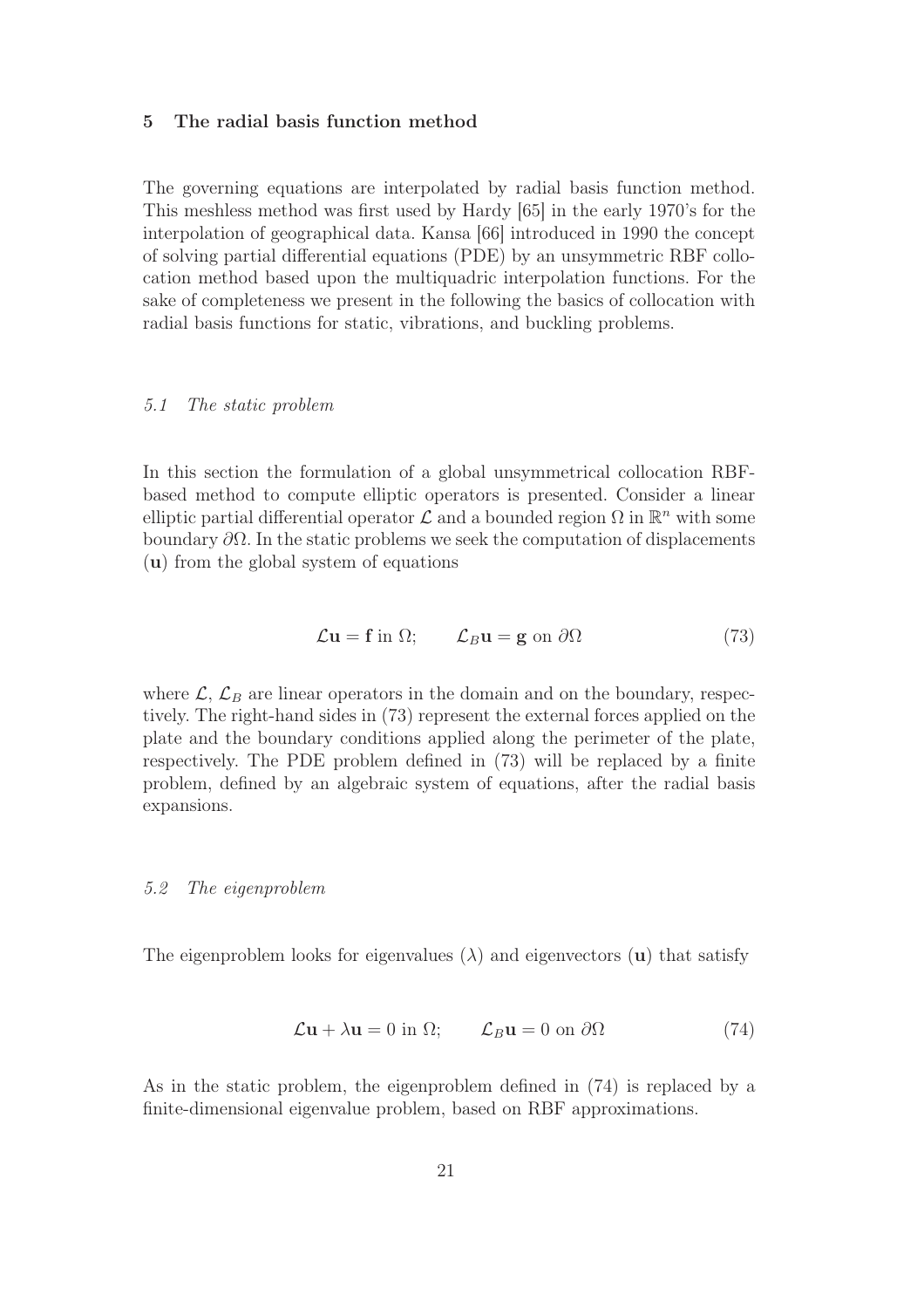#### *5.3 Radial basis functions approximations*

The radial basis function  $(\phi)$  approximation of a function  $(\mathbf{u})$  is given by

$$
\tilde{\mathbf{u}}(\mathbf{x}) = \sum_{i=1}^{N} \alpha_i \phi \left( \|x - y_i\|_2 \right), \mathbf{x} \in \mathbb{R}^n \tag{75}
$$

where  $y_i$ ,  $i = 1, ..., N$  is a finite set of distinct points (centers) in  $\mathbb{R}^n$ . Examples of the many RBFs that can be used are

$$
\phi(r) = r^3,\tag{76}
$$

$$
\phi(r) = e^{-(cr)^2},
$$
\nGaussian\n
$$
\phi(r) = \sqrt{c^2 + r^2},
$$
\n
$$
\phi(r) = \sqrt{1 - r^2},
$$
\n
$$
\phi(r) = \sqrt{1 - r^2},
$$
\n
$$
\phi(r) = \sqrt{1 - r^2},
$$
\n
$$
\phi(r) = \sqrt{1 - r^2},
$$
\n
$$
\phi(r) = \sqrt{1 - r^2},
$$
\n
$$
\phi(r) = \sqrt{1 - r^2},
$$
\n
$$
\phi(r) = \sqrt{1 - r^2},
$$
\n
$$
\phi(r) = \sqrt{1 - r^2},
$$
\n
$$
\phi(r) = \sqrt{1 - r^2},
$$
\n
$$
\phi(r) = \sqrt{1 - r^2},
$$
\n
$$
\phi(r) = \sqrt{1 - r^2},
$$
\n
$$
\phi(r) = \sqrt{1 - r^2},
$$
\n
$$
\phi(r) = \sqrt{1 - r^2},
$$
\n
$$
\phi(r) = \sqrt{1 - r^2},
$$
\n
$$
\phi(r) = \sqrt{1 - r^2},
$$
\n
$$
\phi(r) = \sqrt{1 - r^2},
$$
\n
$$
\phi(r) = \sqrt{1 - r^2},
$$
\n
$$
\phi(r) = \sqrt{1 - r^2},
$$
\n
$$
\phi(r) = \sqrt{1 - r^2},
$$
\n
$$
\phi(r) = \sqrt{1 - r^2},
$$
\n
$$
\phi(r) = \sqrt{1 - r^2},
$$
\n
$$
\phi(r) = \sqrt{1 - r^2},
$$
\n
$$
\phi(r) = \sqrt{1 - r^2},
$$
\n
$$
\phi(r) = \sqrt{1 - r^2},
$$
\n
$$
\phi(r) = \sqrt{1 - r^2},
$$
\n
$$
\phi(r) = \sqrt{1 - r^2},
$$
\n
$$
\phi(r) = \sqrt{1 - r^2},
$$
\n
$$
\phi(r) = \sqrt{1 - r^2},
$$
\n
$$
\phi(r) = \sqrt{1 - r^2},
$$
\n
$$
\phi(r) = \sqrt{1 - r^2},
$$
\n
$$
\phi(r) = \sqrt{1 - r^2},
$$
\n $$ 

where the Euclidean distance  $r$  is real and non-negative and  $c$  is a positive user defined shape parameter.

Considering N distinct interpolations, and knowing  $u(x_j)$ ,  $j = 1, 2, ..., N$ , we find  $\alpha_i$  by the solution of a  $N \times N$  linear system

$$
A\alpha = u \tag{79}
$$

where  $\mathbf{A} = [\phi (\|x - y_i\|_2)]_{N \times N}, \boldsymbol{\alpha} = [\alpha_1, \alpha_2, ..., \alpha_N]^T$  and  $\mathbf{u} = [u(x_1), u(x_2), ..., u(x_N)]^T$ .

#### *5.4 Solution of the static problem*

The solution of a static problem by radial basis functions considers  $N_I$  nodes in the domain and  $N_B$  nodes on the boundary, with a total number of nodes  $N = N_I + N_B$ . We denote the sampling points by  $x_i \in \Omega, i = 1, ..., N_I$  and  $x_i \in \partial\Omega, i = N_I + 1, ..., N$ . At the points in the domain we solve the following system of equations

$$
\sum_{i=1}^{N} \alpha_i \mathcal{L} \phi \left( \|x - y_i\|_2 \right) = \mathbf{f}(x_j), j = 1, 2, ..., N_I
$$
\n(80)

or

$$
\mathcal{L}^I \alpha = \mathbf{F} \tag{81}
$$

where

$$
\mathcal{L}^{I} = \left[ \mathcal{L}\phi \left( \|x - y_{i}\|_{2} \right) \right]_{N_{I} \times N} \tag{82}
$$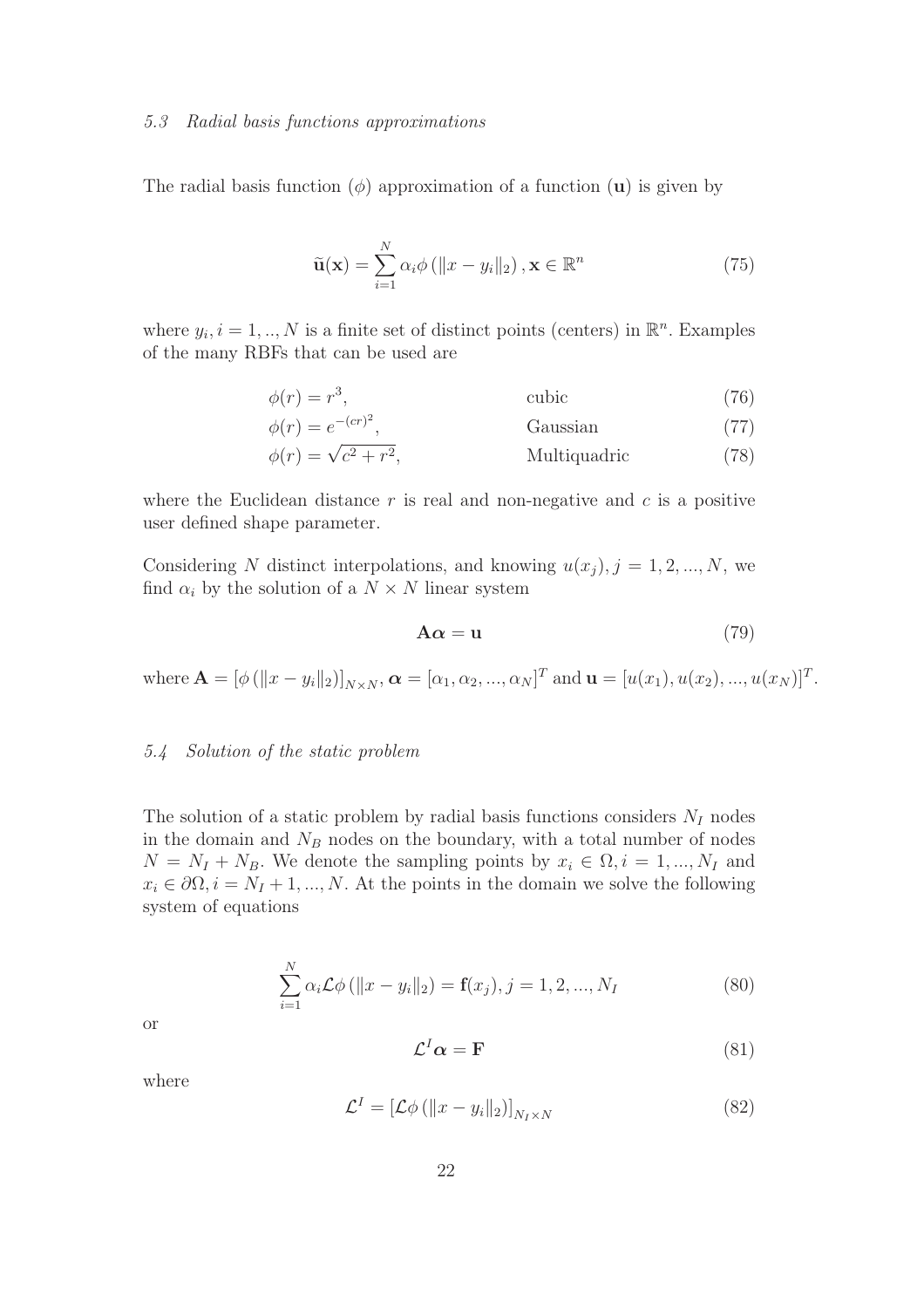At the points on the boundary, we impose boundary conditions as

$$
\sum_{i=1}^{N} \alpha_i \mathcal{L}_B \phi \left( \|x - y_i\|_2 \right) = \mathbf{g}(x_j), j = N_I + 1, ..., N
$$
 (83)

or

$$
\mathbf{B}\alpha = \mathbf{G} \tag{84}
$$

where

$$
\mathbf{B} = \mathcal{L}_B \phi \left[ \left( \|x_{N_I+1} - y_j\|_2 \right) \right]_{N_B \times N}
$$

Therefore, we can write a finite-dimensional static problem as

$$
\begin{bmatrix} \mathcal{L}^I \\ \mathbf{B} \end{bmatrix} \boldsymbol{\alpha} = \begin{bmatrix} \mathbf{F} \\ \mathbf{G} \end{bmatrix}
$$
 (85)

By inverting the system (85), we obtain the vector  $\alpha$ . We then obtain the solution **u** using the interpolation equation (75).

## *5.5 Solution of the eigenproblem*

We consider  $N_I$  nodes in the interior of the domain and  $N_B$  nodes on the boundary, with  $N = N_I + N_B$ . We denote interpolation points by  $x_i \in \Omega, i =$ 1, ...,  $N_I$  and  $x_i \in \partial\Omega$ ,  $i = N_I + 1, ..., N$ . At the points in the domain, we define the eigenproblem as

$$
\sum_{i=1}^{N} \alpha_i \mathcal{L} \phi \left( \|x - y_i\|_2 \right) = \lambda \tilde{\mathbf{u}}(x_j), j = 1, 2, ..., N_I
$$
\n(86)

or

$$
\mathcal{L}^I \alpha = \lambda \tilde{\mathbf{u}}^I \tag{87}
$$

where

$$
\mathcal{L}^{I} = \left[ \mathcal{L}\phi \left( ||x - y_{i}||_{2} \right) \right]_{N_{I} \times N} \tag{88}
$$

At the points on the boundary, we enforce the boundary conditions as

$$
\sum_{i=1}^{N} \alpha_i \mathcal{L}_B \phi \left( \|x - y_i\|_2 \right) = 0, j = N_I + 1, ..., N \tag{89}
$$

or

$$
\mathbf{B}\alpha = 0 \tag{90}
$$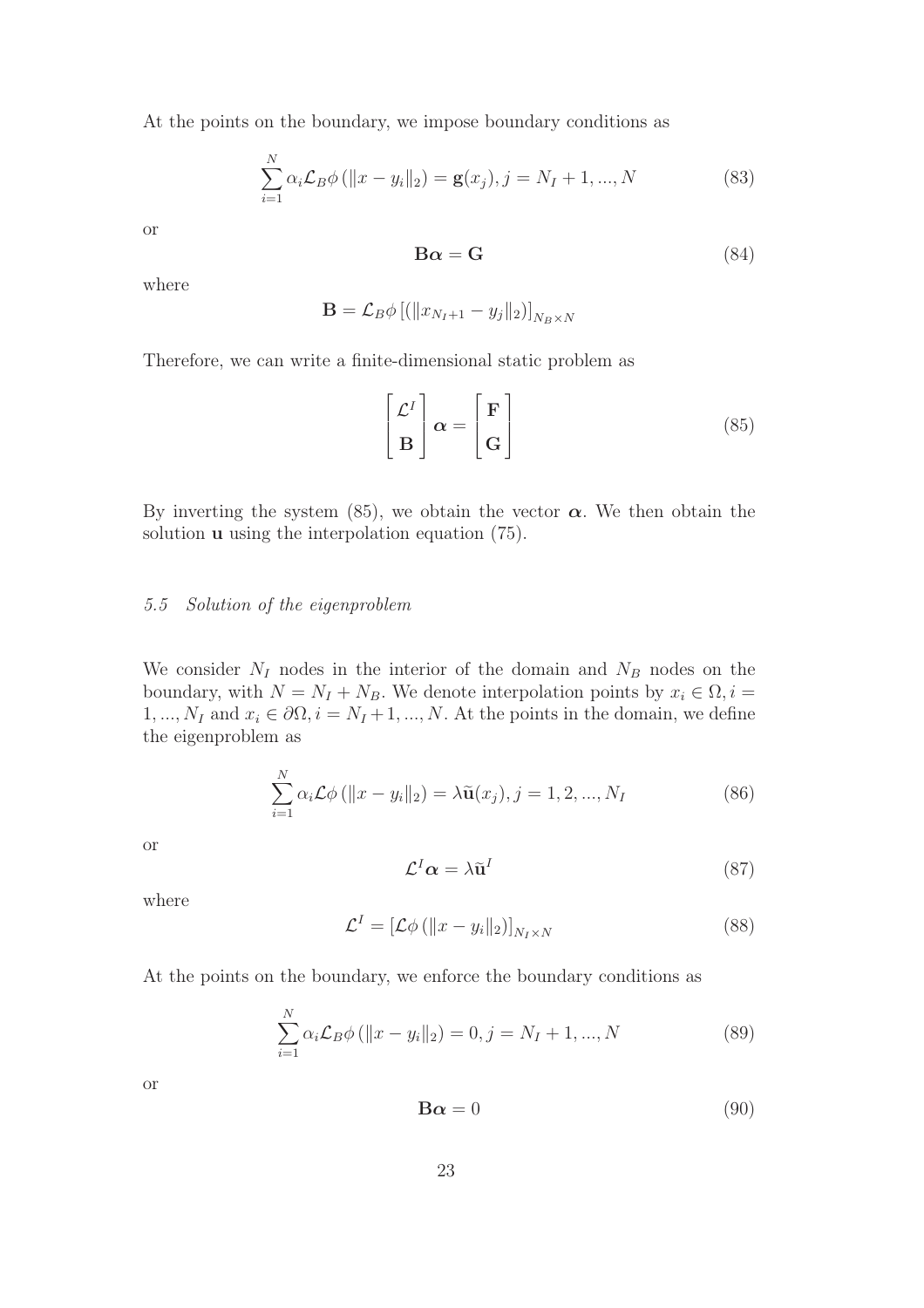Equations (87) and (90) can now be solved as a generalized eigenvalue problem

$$
\begin{bmatrix} \mathcal{L}^I \\ \mathbf{B} \end{bmatrix} \alpha = \lambda \begin{bmatrix} \mathbf{A}^I \\ \mathbf{0} \end{bmatrix} \alpha
$$
 (91)

where

$$
\mathbf{A}^{I} = \phi \left[ \left( \|x_{N_I} - y_j\|_2 \right) \right]_{N_I \times N}
$$

# *5.6 Discretization of the governing equations and boundary conditions*

The radial basis collocation method follows a simple implementation procedure. Taking equation (85), we compute

$$
\alpha = \begin{bmatrix} L^I \\ B \end{bmatrix}^{-1} \begin{bmatrix} F \\ G \end{bmatrix}
$$
 (92)

This  $\alpha$  vector is then used to obtain solution  $\tilde{u}$ , by using (75). If derivatives of  $\tilde{u}$  are needed, such derivatives are computed as

$$
\frac{\partial \tilde{\mathbf{u}}}{\partial x} = \sum_{j=1}^{N} \alpha_j \frac{\partial \phi_j}{\partial x}; \qquad \frac{\partial^2 \tilde{\mathbf{u}}}{\partial x^2} = \sum_{j=1}^{N} \alpha_j \frac{\partial^2 \phi_j}{\partial x^2}, \text{etc}
$$
\n(93)

In the present collocation approach, we need to impose essential and natural boundary conditions. Consider, for example, the condition  $w_0 = 0$ , on a simply supported or clamped edge. We enforce the conditions by interpolating as

$$
w_0 = 0 \to \sum_{j=1}^{N} \alpha_j^{W_0} \phi_j = 0
$$
\n(94)

Other boundary conditions are interpolated in a similar way.

# *5.7 Free vibrations problems*

For free vibration problems we set the external force to zero, and assume harmonic solution in terms of displacements  $u_0, u_1, u_3, v_0, v_1, v_3, w_0, w_1, w_2$  as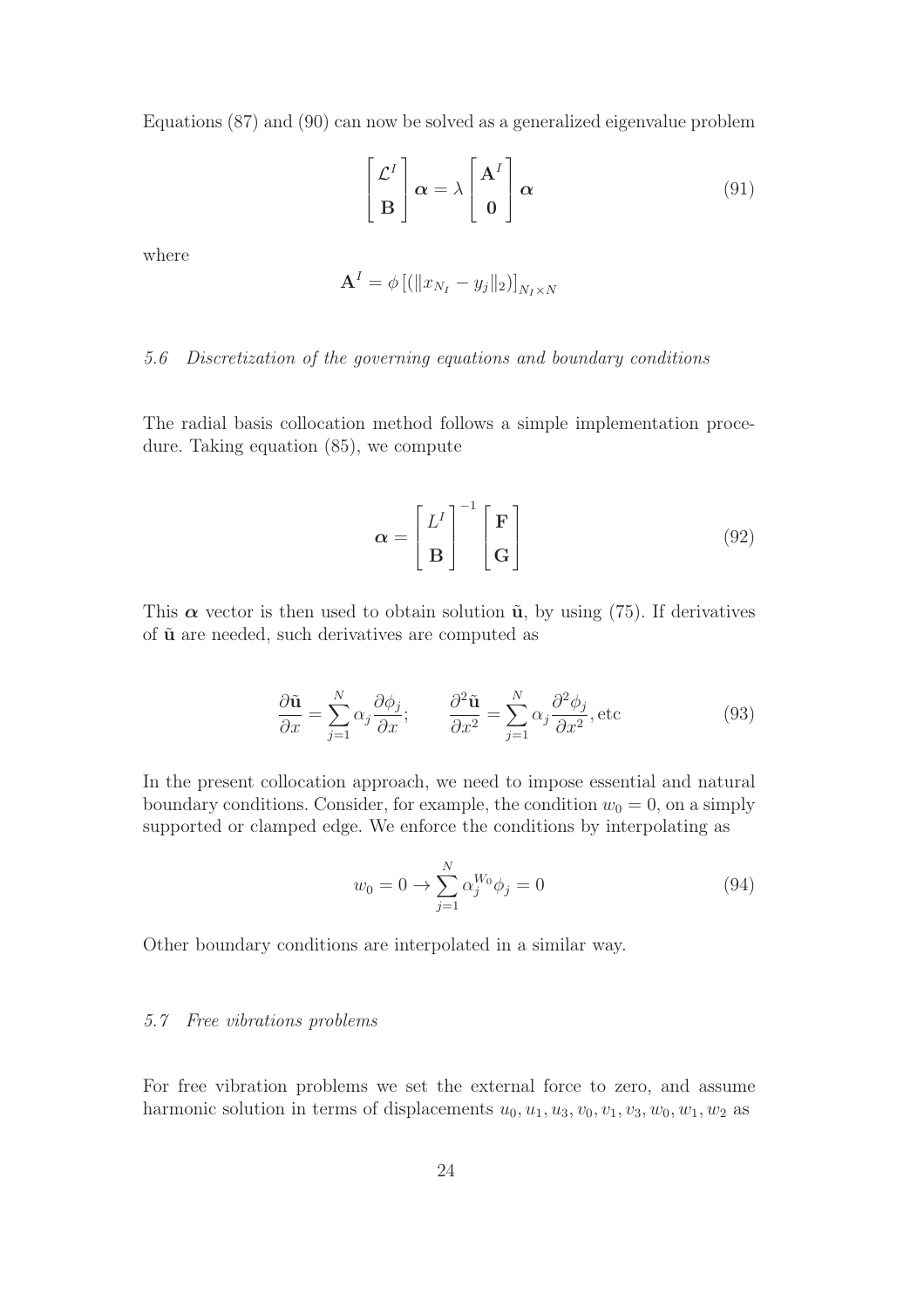$$
u_0 = U_0(w, y)e^{i\omega t}; \quad u_1 = U_1(w, y)e^{i\omega t}; \quad u_3 = U_3(w, y)e^{i\omega t};
$$
  
\n
$$
v_0 = V_0(w, y)e^{i\omega t}; \quad v_1 = V_1(w, y)e^{i\omega t}; \quad v_3 = V_3(w, y)e^{i\omega t};
$$
  
\n
$$
w_0 = W_0(w, y)e^{i\omega t}; \quad w_1 = W_1(w, y)e^{i\omega t}; \quad w_2 = W_2(w, y)e^{i\omega t}
$$
\n(95)

where  $\omega$  is the frequency of natural vibration. Substituting the harmonic expansion into equations (91) in terms of the amplitudes  $U_0, U_1, U_3, V_0, V_1, V_3$ ,  $W_0, W_1, W_2$ , we may obtain the natural frequencies and vibration modes for the plate problem, by solving the eigenproblem

$$
\left[\mathcal{L} - \omega^2 \mathcal{G}\right] \mathbf{X} = \mathbf{0} \tag{96}
$$

where  $\mathcal L$  collects all stiffness terms and  $\mathcal G$  collects all terms related to the inertial terms. In  $(96)$  X are the modes of vibration associated with the natural frequencies defined as  $\omega$ .

#### *5.8 Buckling problems*

The eigenproblem associated to the governing equations is defined as

$$
\left[\mathcal{L} - \lambda \mathcal{G}\right] \mathbf{X} = \mathbf{0} \tag{97}
$$

where  $\mathcal L$  collects all stiffness terms and  $\mathcal G$  collects all terms related to the inplane forces. In  $(97)$  X are the buckling modes associated with the buckling loads defined as  $\lambda$ .

#### 6 Numerical examples

In the next examples the higher-order plate theory presented before and collocation with RBFs are used for the analysis of simply supported functionally graded square plates. For the  $\epsilon_{zz} = 0$  case, we consider  $w = w_0$  instead of (7).

All examples use the Wendland RBF function [67] defined as

$$
\phi(r) = (1 - cr)_+^8 \left( 32 (cr)^3 + 25 (cr)^2 + 8cr + 1 \right) \tag{98}
$$

The shape parameter  $(c)$  is obtained by an optimization procedure as detailed in Ferreira and Fasshauer [68]. The interpolation points are Chebyshev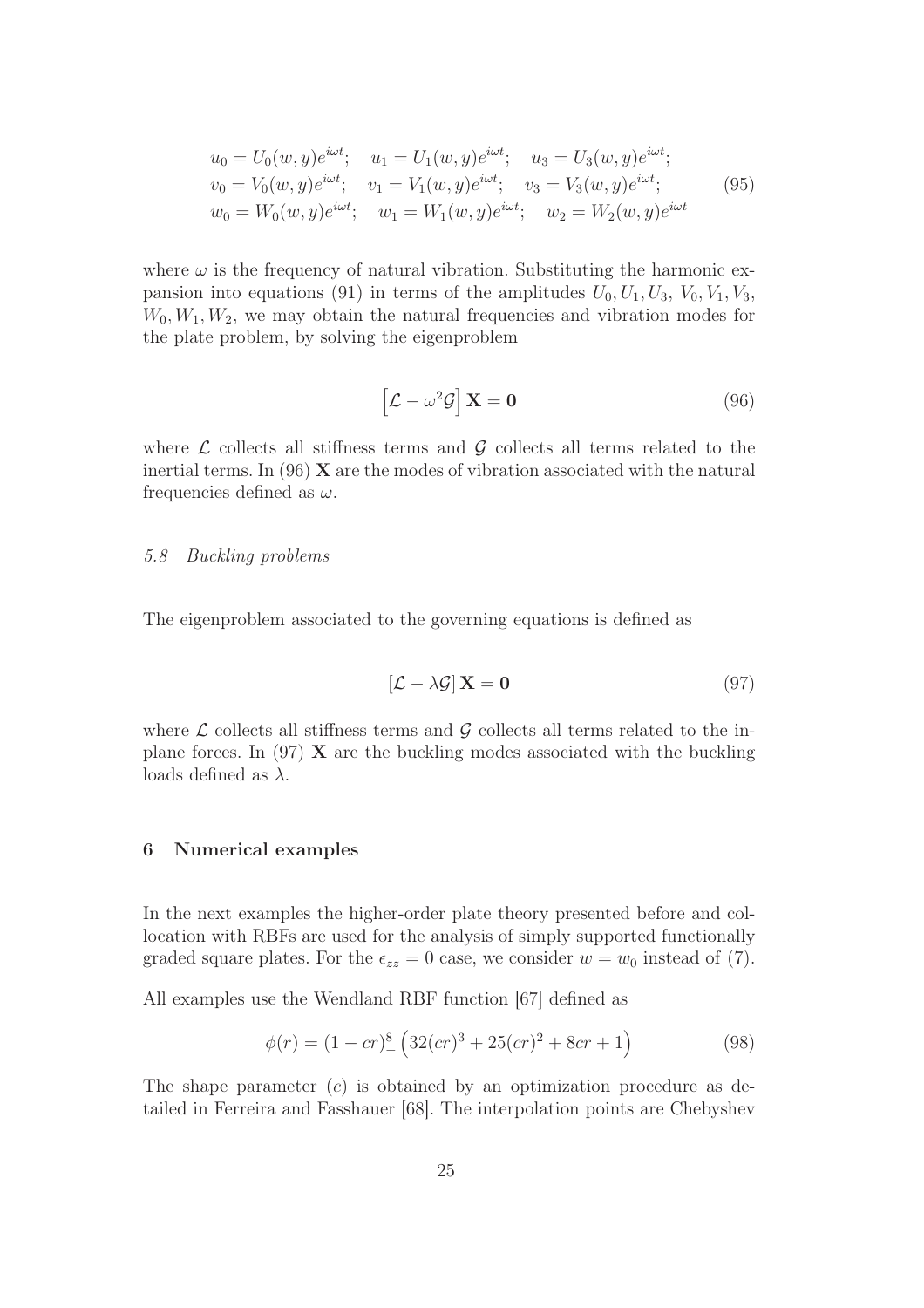

Fig. 6. Chebyshev grid with  $N=17$ 

 $\mathbb{R}^2$  points. For a given number of nodes per side  $(N)$  they are generated by MATLAB code as:

 $x = cos(pix(0:N)/N)$ ;  $y=x;$ 

A 17<sup>2</sup> points Chebyshev grid is illustrated in figure 6.

91 mathematical layers were considered in order to model the continuous variation of properties across the thickness direction. A significant number of mathematical layers is needed to ensure correct computation of material properties at each thickness position. The Young's modulus of each layer,  $E^{k}(z)$ , are computed considering a simple law-of-mixtures (33) or the Mori-Tanaka procedure (36). Poisson's ratio is considered constant for both materials  $\nu_m = \nu_c = \nu = 0.3$ .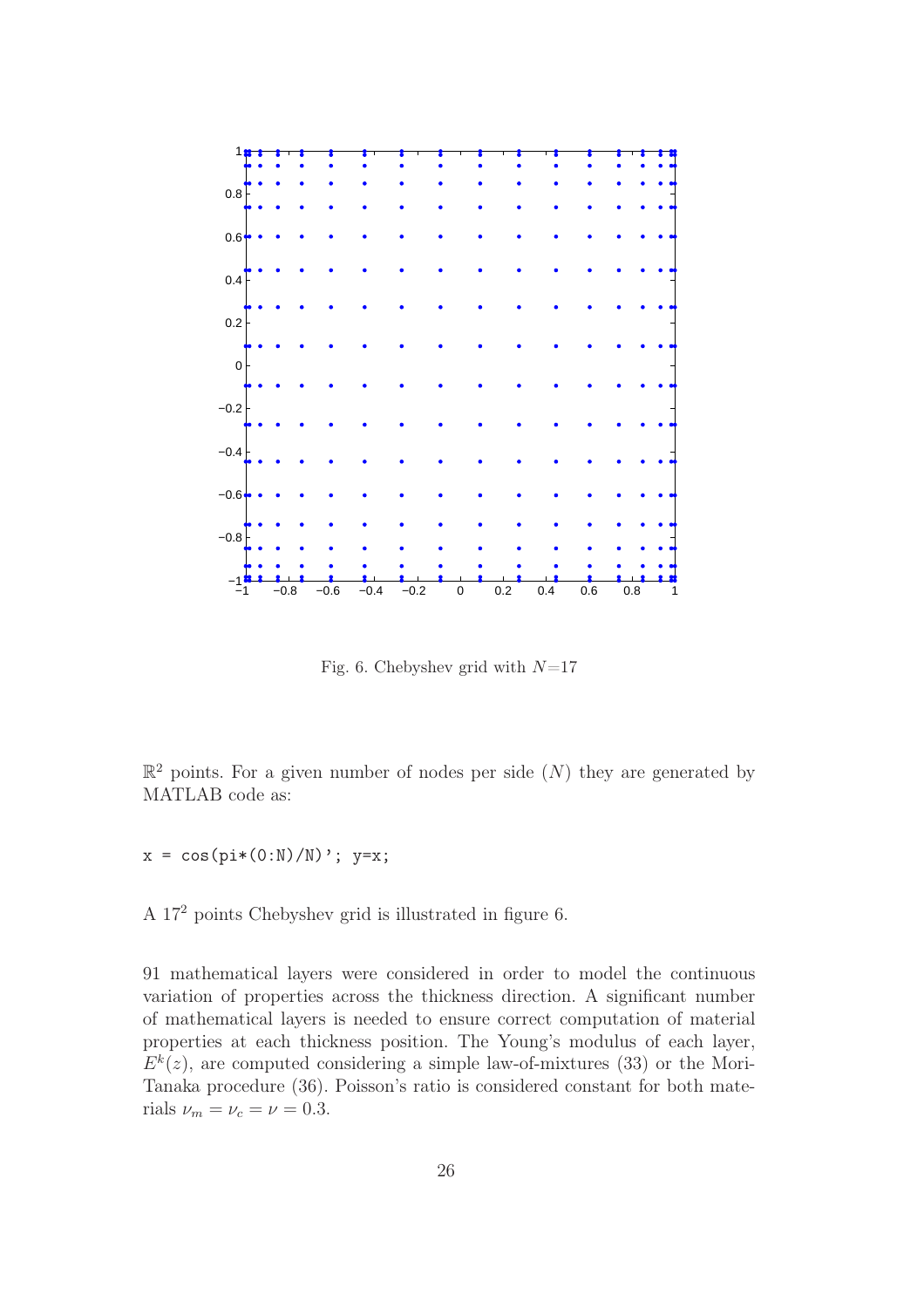| grid           | 132    |        |        |  |  |
|----------------|--------|--------|--------|--|--|
| $\overline{w}$ | 0.5868 | 0.5868 | 0.5868 |  |  |

w convergence study for the bending analysis of plate  $A$  using higher-order plate theory,  $p = 1$ , and  $a/h = 10$ .

| grid          |        |        |        |  |
|---------------|--------|--------|--------|--|
| $\sigma_{xx}$ | 1.4911 | 1.4917 | 1.4917 |  |

Table 2

 $\sigma_{xx}$  convergence study for the bending analysis of plate A using higher-order plate theory,  $p = 1$ , and  $a/h = 10$ .

#### *6.1 Plates on bending*

The plate is subjected to a bi-sinusoidal transverse mechanical load of amplitude load  $p_z = \overline{p}_z sin\left(\frac{\pi x}{a}\right)$ a  $\sin\left(\frac{\pi y}{a}\right)$ a ) applied at the top of the plate with  $\bar{p}_z = 1$ . It is important to note that the load is applied at the top surface  $(z = h/2)$ , which is not only physically correct as it makes all the difference in terms of the displacement and stresses evolution. The right-hand side of the governing equations given in section 4.1 and the terms including the in-plane forces are zero.

#### *6.1.1 Isotropic FGM square plate*

In this example, an isotropic FGM square plate of type  $A$  is considered. The plate is graded from aluminum  $E_m = 70$  GPa at the bottom to alumina  $E_c = 380$  GPa at the top. The law-of-mixtures was used for the Young's modulus.

The in-plane displacements, the transverse displacements, the normal stresses and the in-plane and transverse shear stresses are presented in normalized form as

$$
\bar{u}_z = \frac{10h^3 E_c}{a^4 \bar{p}_z} u_z, \quad \bar{\sigma}_{xx} = \frac{h}{a\bar{p}_z} \sigma_{xx}, \quad \bar{\sigma}_{xz} = \frac{h}{a\bar{p}_z} \sigma_{xz}, \quad \bar{\sigma}_{zz} = \sigma_{zz} \tag{99}
$$

An initial convergence study was performed for  $\sigma_{xx}(\frac{h}{3})$ 3 and transverse displacement  $w(0)$  at the center of the plate, considering  $p = 1$ ,  $a/h = 10$ , and Chebyshev grids of  $13^2$ ,  $17^2$ , and  $21^2$  points. Results are presented in tables 1 and 2.

In table 3 we present results for  $\sigma_{xx}$  and transverse displacement for various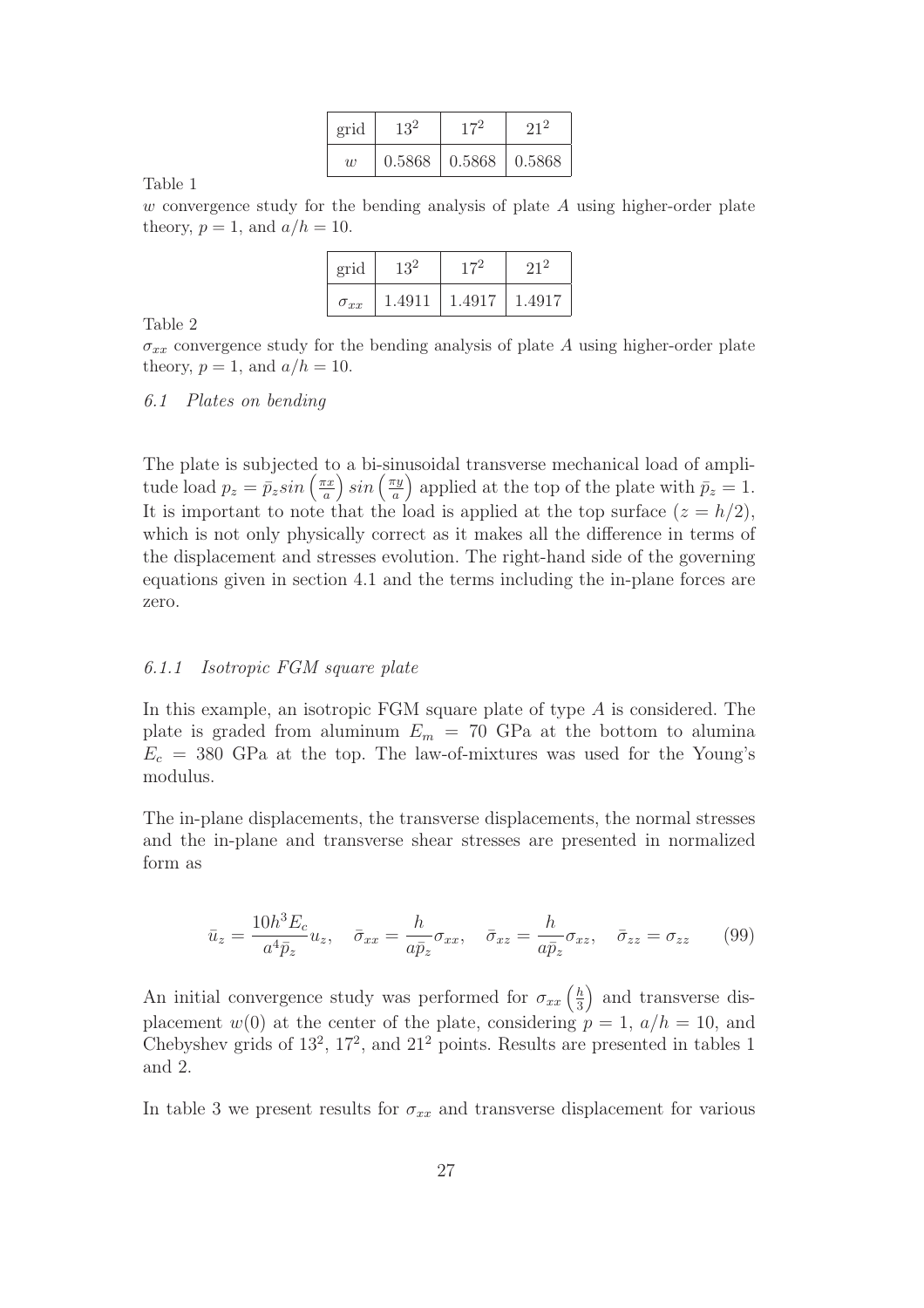exponents p of the power-law  $(2)$  considering a  $17<sup>2</sup>$  points grid. The considered side-to-thickness ratios  $a/h$  are 4, 10 and 100, which means thickness h equals 0.25, 0.1 and 0.01, respectively. Results are compared with the Classical Plate Theory (CLPT), the first-order shear deformation theory (FSDT) with a correction factor  $k = 5/6$ , and those from Zenkour's generalized shear deformation theory [19], considering  $\epsilon_{zz} = 0$ , and those from Carrera et al. [46,47], and Neves et al. [61], accounting for  $\epsilon_{zz}$ .

The results from present higher-order plate theory considering  $\epsilon_{zz} \neq 0$  are in good agreement with those from references [46,47] and [61] who also considers  $\epsilon_{zz} \neq 0$ . The present theory allows to conclude that the values of  $\sigma_{xx}$  and transverse displacement considering  $\epsilon_{zz} = 0$  are higher than those considering  $\epsilon_{zz} \neq 0$ . These differences decrease as the thickness of the plate decreases which is not surprising as thicker plates can stretch more in the thickness direction.

In figures 7 and 8 we present the evolution of the displacement and stresses across the thickness direction according to present shear deformation theory for various values of the exponent p, and side to thickness ratio  $a/h = 4$ , using a  $19^2$  grid.

#### *6.1.2 Sandwich with FGM core*

In this example we analyse the bending of a square sandwich plate of type B with thickness h. The bottom skin is aluminium  $(E_m = 70 \text{ GPa})$  with thickness  $h_b = 0.1h$  and the top skin is alumina  $(E_c = 380 \text{ GPa})$  with thickness  $h_t = 0.1h$ . The core is in FGM with volume fraction of the ceramic according to (3). The functional relationship for YoungSs modulus  $E^k(z)$  in the thickness direction  $z$  is obtained from the rule of mixtures as in  $(33)$ .

The transverse displacement and the normal stresses are presented in normalized form as

$$
\bar{u}_z = \frac{10h^3 E_c}{a^4 \bar{p}_z} u_z \left(\frac{a}{2}, \frac{b}{2}\right), \quad \bar{\sigma}_{xx} = \frac{h}{a\bar{p}_z} \sigma_{xx} \left(\frac{a}{2}, \frac{b}{2}\right)
$$
\n
$$
\bar{\sigma}_{yy} = \frac{h}{a\bar{p}_z} \sigma_{yy} \left(\frac{a}{2}, \frac{b}{2}\right), \quad \bar{\sigma}_{zz} = \sigma_{zz} \left(\frac{a}{2}, \frac{b}{2}\right)
$$
\n(100)

The transverse shear stresses are normalized according to

$$
\bar{\sigma}_{xy} = \frac{h}{a\bar{p}_z} \sigma_{xy} (0,0), \quad \bar{\sigma}_{xz} = \frac{h}{a\bar{p}_z} \sigma_{xz} \left(0, \frac{b}{2}\right), \quad \bar{\sigma}_{yz} = \frac{h}{a\bar{p}_z} \sigma_{yz} \left(\frac{a}{2}, 0\right) \quad (101)
$$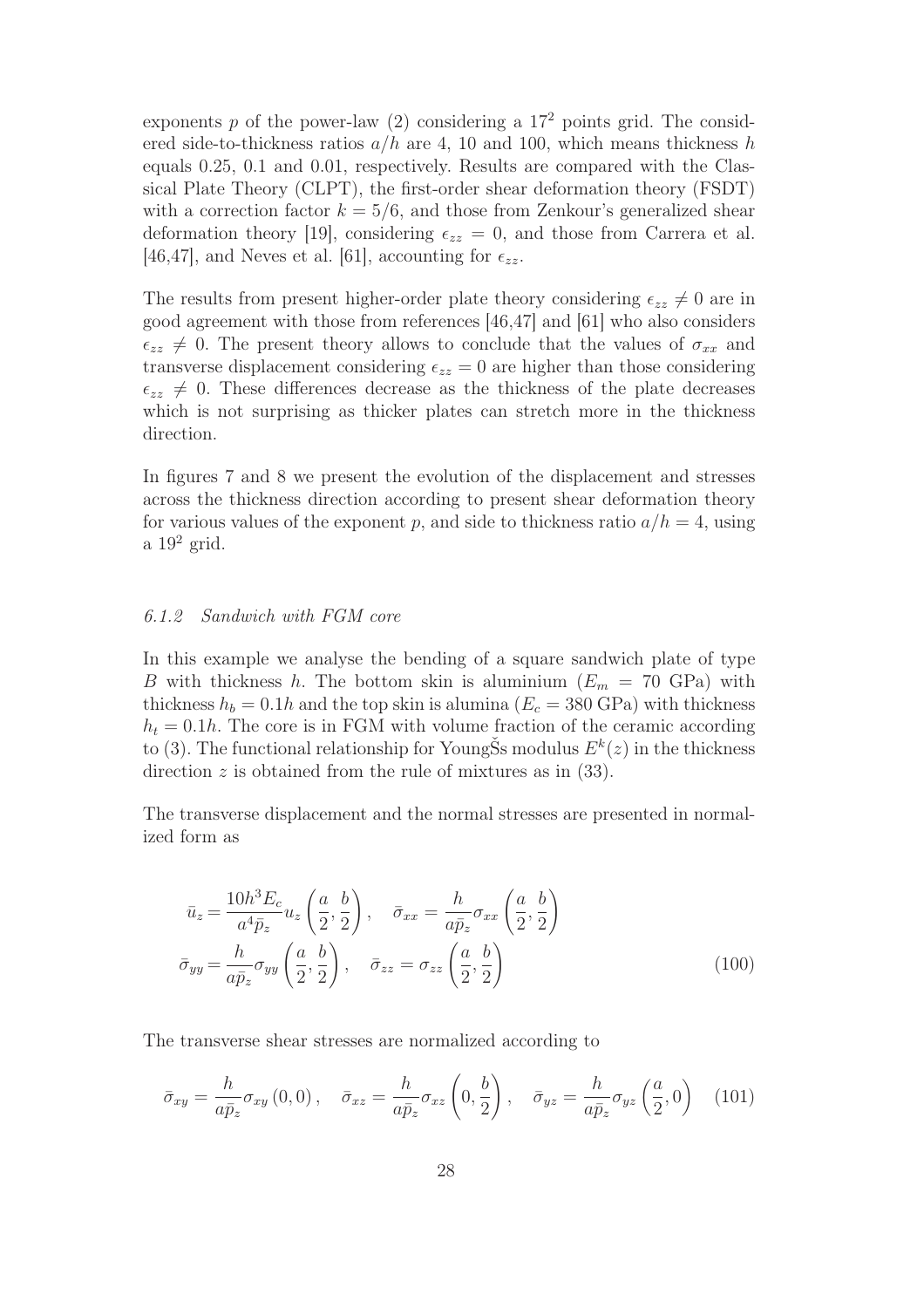| $\boldsymbol{p}$ |                      | $\epsilon_{zz}$  |                | $\bar{\sigma}_{xx}(h/3)$ |        |                | $\bar{u}_z(0)$ |        |
|------------------|----------------------|------------------|----------------|--------------------------|--------|----------------|----------------|--------|
|                  | a/h                  |                  | $\overline{4}$ | 10                       | 100    | $\overline{4}$ | $10\,$         | 100    |
| $\mathbf{1}$     | Ref. [46]            | $\neq 0$         | 0.6221         | 1.5064                   | 14.969 | 0.7171         | 0.5875         | 0.5625 |
|                  | <b>CLPT</b>          | $\theta$         | 0.8060         | 2.0150                   | 20.150 | 0.5623         | 0.5623         | 0.5623 |
|                  | $\text{FSDT}(k=5/6)$ | $\boldsymbol{0}$ | 0.8060         | 2.0150                   | 20.150 | 0.7291         | 0.5889         | 0.5625 |
|                  | GSDT [19]            | $\boldsymbol{0}$ |                | 1.4894                   |        |                | 0.5889         |        |
|                  | Ref. $[47]$ N=4      | $\theta$         | 0.7856         | 2.0068                   | 20.149 | 0.7289         | 0.5890         | 0.5625 |
|                  | Ref. $[47]$ N=4      | $\neq 0$         | 0.6221         | 1.5064                   | 14.969 | 0.7171         | 0.5875         | 0.5625 |
|                  | Ref. [61]            | $\neq 0$         | 0.5925         | 1.4945                   | 14.969 | 0.6997         | 0.5845         | 0.5624 |
|                  | Present              | $\overline{0}$   | 0.5806         | 1.4874                   | 14.944 | 0.7308         | 0.5913         | 0.5648 |
|                  | Present              | $\neq 0$         | $0.5911\,$     | 1.4917                   | 14.945 | 0.7020         | 0.5868         | 0.5647 |
| $\overline{4}$   | Ref. [46]            | $\neq 0$         | 0.4877         | 1.1971                   | 11.923 | 1.1585         | 0.8821         | 0.8286 |
|                  | CLPT                 | $\theta$         | 0.6420         | 1.6049                   | 16.049 | 0.8281         | 0.8281         | 0.8281 |
|                  | $\text{FSDT}(k=5/6)$ | $\boldsymbol{0}$ | 0.6420         | 1.6049                   | 16.049 | 1.1125         | 0.8736         | 0.828  |
|                  | GSDT [19]            | $\boldsymbol{0}$ |                | 1.1783                   |        |                | 0.8651         |        |
|                  | Ref. $[47]$ N=4      | $\boldsymbol{0}$ | 0.5986         | 1.5874                   | 16.047 | 1.1673         | 0.8828         | 0.8286 |
|                  | Ref. $[47]$ N=4      | $\neq 0$         | 0.4877         | 1.1971                   | 11.923 | 1.1585         | 0.8821         | 0.8286 |
|                  | Ref. [61]            | $\neq 0$         | 0.4404         | 1.1783                   | 11.932 | 1.1178         | 0.8750         | 0.8286 |
|                  | Present              | $\boldsymbol{0}$ | 0.4338         | 1.1592                   | 11.737 | 1.1552         | 0.8770         | 0.8241 |
|                  | Present              | $\neq 0$         | 0.4330         | 1.1588                   | 11.737 | 1.1108         | 0.8700         | 0.8240 |
| 10               | Ref. [46]            | $\neq 0$         | 0.3695         | 0.8965                   | 8.9077 | 1.3745         | 1.0072         | 0.9361 |
|                  | <b>CLPT</b>          | $\boldsymbol{0}$ | 0.4796         | 1.1990                   | 11.990 | 0.9354         | 0.9354         | 0.9354 |
|                  | $\text{FSDT}(k=5/6)$ | $\boldsymbol{0}$ | 0.4796         | 1.1990                   | 11.990 | 1.3178         | 0.9966         | 0.9360 |
|                  | GSDT [19]            | $\boldsymbol{0}$ |                | 0.8775                   |        |                | 1.0089         |        |
|                  | Ref. $[47]$ N=4      | $\boldsymbol{0}$ | 0.4345         | 1.1807                   | 11.989 | 1.3925         | 1.0090         | 0.9361 |
|                  | Ref. $[47]$ N=4      | $\neq 0$         | 0.1478         | 0.8965                   | 8.9077 | 1.3745         | 1.0072         | 0.9361 |
|                  | Ref. [61]            | $\neq 0$         | 0.3227         | 1.1783                   | 11.932 | 1.3490         | 0.8750         | 0.8286 |
|                  | Present              | $\boldsymbol{0}$ | 0.3112         | 0.8468                   | 8.6011 | 1.3760         | 0.9952         | 0.9228 |
|                  | Present              | $\neq 0$         | 0.3097         | 0.8462                   | 8.6010 | 1.3334         | 0.9888         | 0.9227 |

FGM isotropic plate type A on bending. Effect of transverse normal strain  $\epsilon_{zz}$  on  $\sigma_{xx}$  and deflection under present higher-order theory and using 17<sup>2</sup> points.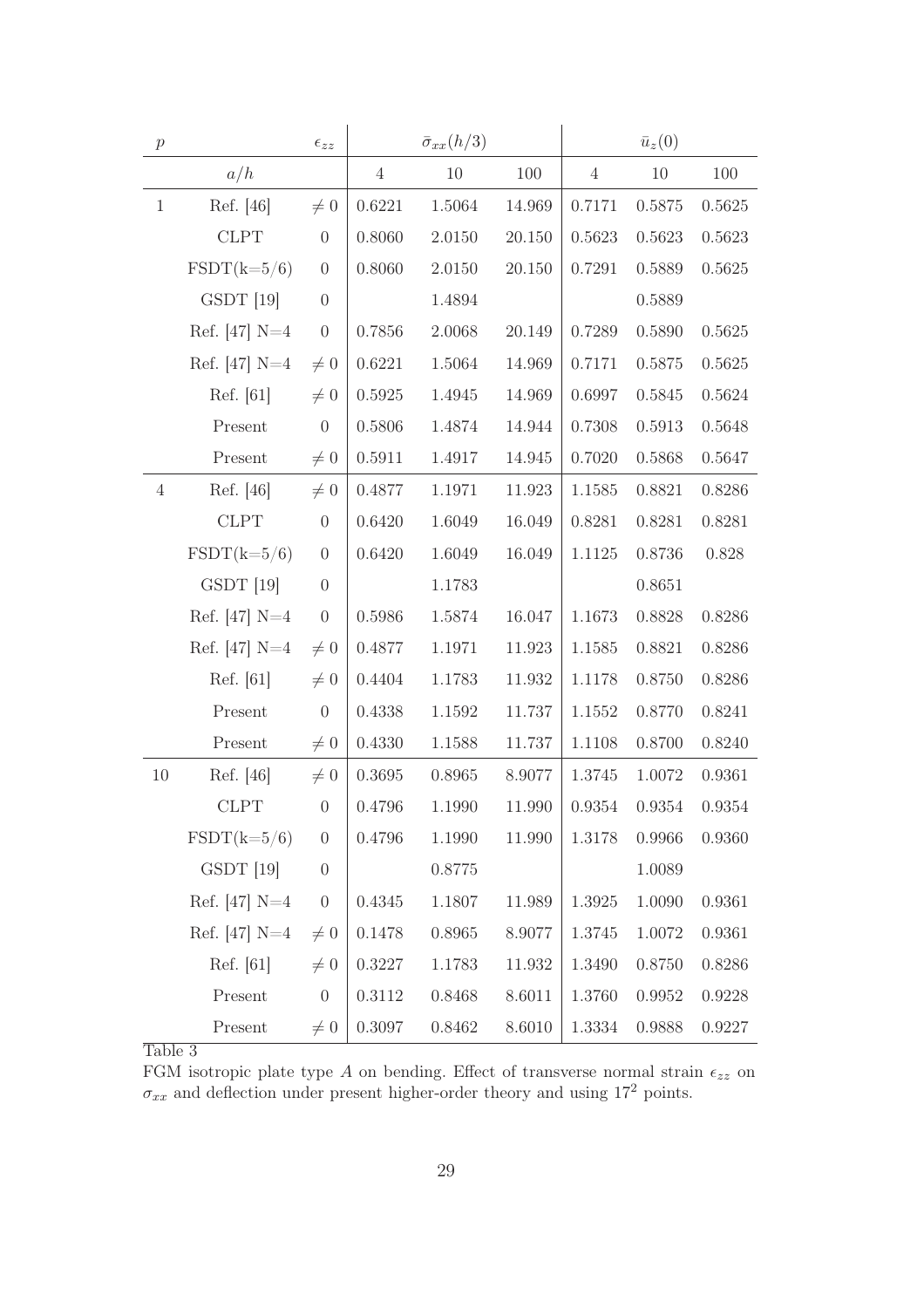

Fig. 7. FGM square plate subjected to sinusoidal load at the top, with  $a/h = 4$ . Stresses through the thickness direction according to present higher-order theory for different values of p.



Fig. 8. FGM square plate subjected to sinusoidal load at the top, with  $a/h = 4$ . Displacement through the thickness direction according to present higher-order theory for different values of  $p$ .

An initial convergence study was performed for  $\sigma_{xz}$   $\left(\frac{h}{6}\right)$ 6 and transverse displacement  $w(0)$  considering  $p = 4$ ,  $a/h = 100$ , and Chebyshev grids of  $13^2$ ,  $17^2$ ,  $19^2$ , and  $21^2$  points. Results are presented in tables 4 and 5.

In table 6 we present the values of  $\sigma_{xz}$  and out-of-plane displacement for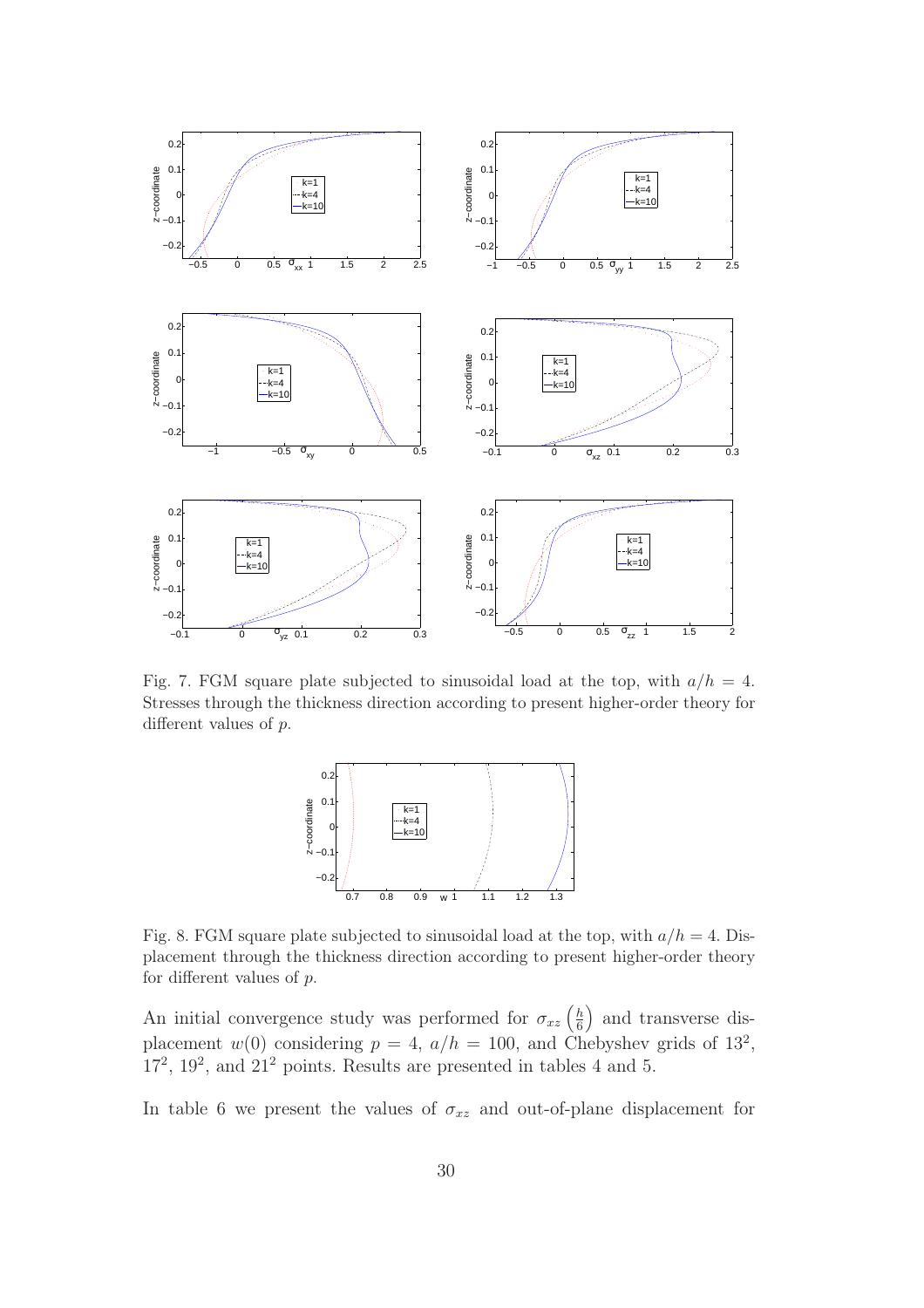| grid | $13^2$ | $17^{2}$                                  | $19^{2}$ | $21^2$ |
|------|--------|-------------------------------------------|----------|--------|
| w    |        | $0.7749$   $0.7782$   $0.7784$   $0.7785$ |          |        |

w convergence study for the bending analysis of plate  $B$  using higher-order plate theory,  $p = 4$ , and  $a/h = 100$ .

| grid          | 132 |                                           | $19^{2}$ |  |
|---------------|-----|-------------------------------------------|----------|--|
| $\sigma_{xz}$ |     | $0.2696$   $0.2749$   $0.2753$   $0.2753$ |          |  |

Table 5

 $\sigma_{xz}$  convergence study for the bending analysis of plate B using higher-order plate theory,  $p = 4$ , and  $a/h = 100$ .

various values of exponent p of the material power-law  $(p = 1, 4, 10)$  and various thickness to side ratios  $(a/h = 4, 10, 100)$  according to the present higher-order theory considering zero and non-zero  $\epsilon_{zz}$  strain using 19<sup>2</sup> points. Results are tabulated and compared with available references.

In figures 9 and 10 we present the evolution of the displacement and stresses across the thickness direction according to present shear deformation theory for various values of the exponent  $p$  of a plate with side to thickness ratio  $a/h = 100$ , using a 19<sup>2</sup> grid.

# *6.2 Free vibration of plates*

For the vibration analysis it is assumed that there are no external forces applied in the plate. In this example we study the free vibration of a simply supported isotropic FGM square plate  $(a = b = 1)$  of type A. The plate is graded from aluminum (bottom) to zirconia (top).  $E_m = 70$  GPa and  $E_c = 200$ GPa are the corresponding properties of the metal and zirconia, respectively.

We consider the Mori-Tanaka homogeneization scheme (36), the same used in the literature we use as a reference: the exact solution by Vel and Batra [69], and the one obtained with a meshless technique by Qian et al. [70].

The frequency w has been non-dimensionalized as follows:

$$
\bar{w} = wh\sqrt{\rho_m/E_m} \tag{102}
$$

In table 7 we present the results obtained with the theories considered and different values of p for a side to thickness ratio  $a/h = 5$ .

The first 10 natural frequencies obtained with present higher-order shear deformation theorie are listed in tables 8  $(a/h = 20)$  and 9  $(a/h = 10)$  for  $p = 1$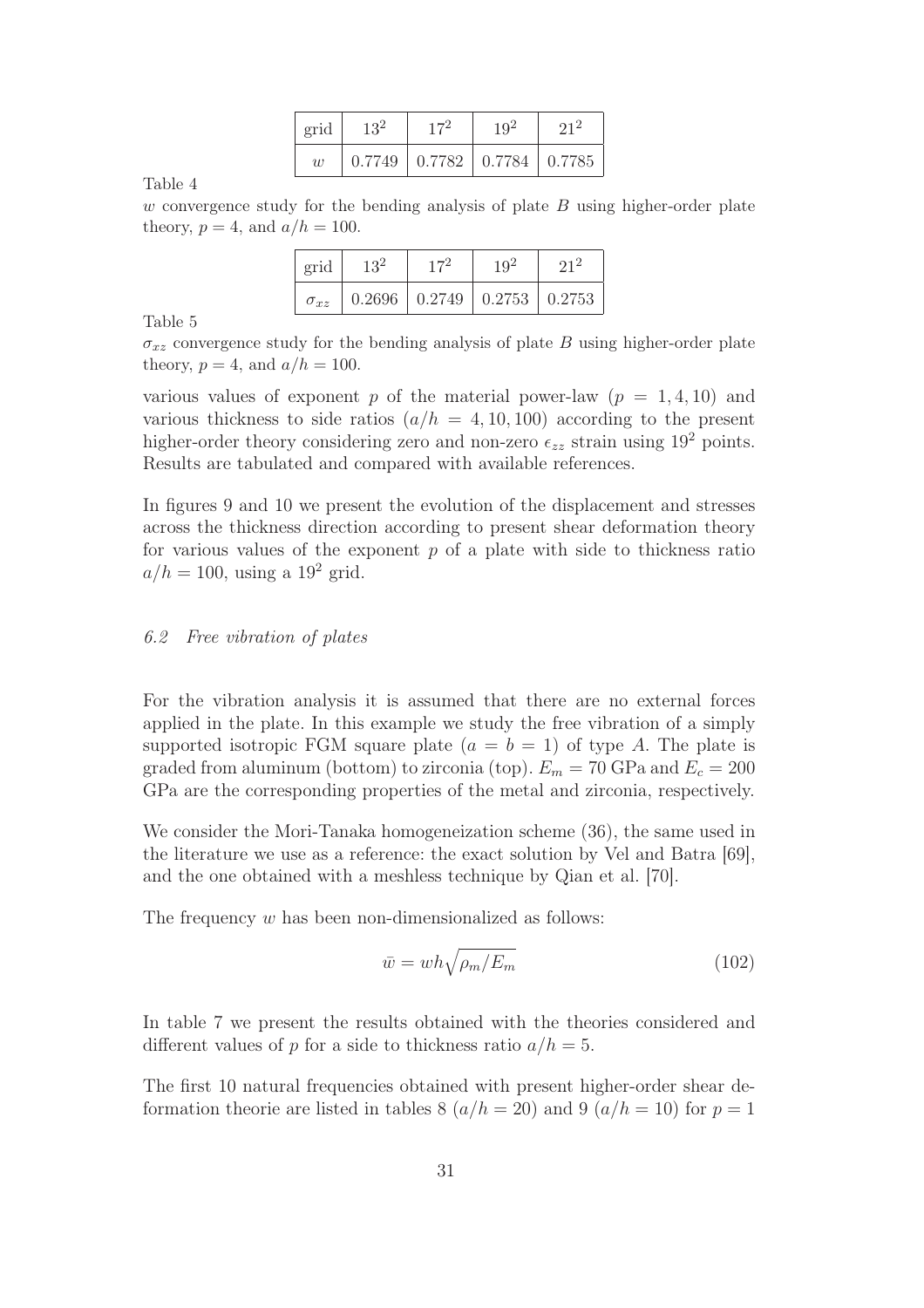| $\boldsymbol{p}$ |                      | $\epsilon_{zz}$  |                | $\bar{\sigma}_{xz}(h/6)$ |        |                | $\bar{u}_z(0)$ |        |
|------------------|----------------------|------------------|----------------|--------------------------|--------|----------------|----------------|--------|
|                  | a/h                  |                  | $\overline{4}$ | 10                       | 100    | $\overline{4}$ | $10\,$         | 100    |
| $\mathbf{1}$     | Ref. [45]            | $\neq 0$         | 0.2613         | 0.2605                   | 0.2603 | 0.7628         | 0.6324         | 0.6072 |
|                  | <b>CLPT</b>          | $\boldsymbol{0}$ | 0.0000         | 0.0000                   | 0.0000 | 0.6070         | 0.6070         | 0.6070 |
|                  | $\text{FSDT}(k=5/6)$ | $\boldsymbol{0}$ | 0.2458         | 0.2458                   | 0.2458 | 0.7738         | 0.6337         | 0.6073 |
|                  | Ref. $[47]$ N=4      | $\boldsymbol{0}$ | 0.2596         | 0.2593                   | 0.2593 | 0.7735         | 0.6337         | 0.6072 |
|                  | Ref. $[47]$ N=4      | $\neq 0$         | 0.2604         | 0.2594                   | 0.2593 | 0.7628         | 0.6324         | 0.6072 |
|                  | Ref. [61]            | $\boldsymbol{0}$ | 0.2703         | 0.2718                   | 0.2720 | 0.7744         | 0.6356         | 0.6092 |
|                  | Ref. [61]            | $\neq 0$         | 0.2742         | 0.2788                   | 0.2793 | 0.7416         | 0.6305         | 0.6092 |
|                  | Present              | $\theta$         | 0.2706         | 0.2720                   | 0.2721 | 0.7746         | 0.6357         | 0.6092 |
|                  | Present              | $\neq 0$         | 0.2745         | 0.2789                   | 0.2795 | 0.7417         | 0.6305         | 0.6092 |
| $\overline{4}$   | Ref. [45]            | $\neq 0$         | 0.2429         | 0.2431                   | 0.2432 | 1.0934         | 0.8321         | 0.7797 |
|                  | <b>CLPT</b>          | $\theta$         | 0.0000         | 0.0000                   | 0.0000 | 0.7792         | 0.7792         | 0.7792 |
|                  | $\text{FSDT}(k=5/6)$ | $\boldsymbol{0}$ | 0.1877         | 0.1877                   | 0.1877 | 1.0285         | 0.8191         | 0.7796 |
|                  | Ref. $[47]$ N=4      | $\boldsymbol{0}$ | 0.2400         | 0.2398                   | 0.2398 | 1.0977         | 0.8308         | 0.7797 |
|                  | Ref. [47] $N=4$      | $\neq 0$         | 0.2400         | 0.2398                   | 0.2398 | 1.0930         | 0.8307         | 0.7797 |
|                  | Ref. [61]            | $\boldsymbol{0}$ | 0.2699         | 0.2726                   | 0.2728 | 1.0847         | 0.8276         | 0.7785 |
|                  | Ref. [61]            | $\neq 0$         | 0.2723         | 0.2778                   | 0.2785 | 1.0391         | 0.8202         | 0.7784 |
|                  | Present              | $\boldsymbol{0}$ | 0.2671         | 0.2695                   | 0.2696 | 1.0826         | 0.8272         | 0.7785 |
|                  | Present              | $\neq 0$         | 0.2696         | 0.2747                   | 0.2753 | 1.0371         | 0.8199         | 0.7784 |
| 10               | Ref. [45]            | $\neq 0$         | 0.2150         | 0.2174                   | 0.2179 | 1.2232         | 0.8753         | 0.8077 |
|                  | <b>CLPT</b>          | $\theta$         | 0.0000         | 0.0000                   | 0.0000 | 0.8070         | 0.8070         | 0.8070 |
|                  | $\text{FSDT}(k=5/6)$ | $\boldsymbol{0}$ | 0.1234         | 0.1234                   | 0.1234 | 1.1109         | 0.8556         | 0.8075 |
|                  | Ref. [47] $N=4$      | $\boldsymbol{0}$ | 0.1935         | 0.1944                   | 0.1946 | 1.2240         | 0.8743         | 0.8077 |
|                  | Ref. [47] $N=4$      | $\neq 0$         | 0.1932         | 0.1944                   | 0.1946 | 1.2172         | 0.8740         | 0.8077 |
|                  | Ref. [61]            | $\boldsymbol{0}$ | 0.1998         | 0.2021                   | 0.2022 | 1.2212         | 0.8718         | 0.8050 |
|                  | Ref. [61]            | $\neq 0$         | 0.2016         | 0.2059                   | 0.2064 | 1.1780         | 0.8650         | 0.8050 |
|                  | Present              | $\theta$         | 0.1996         | 0.2018                   | 0.2019 | 1.2183         | 0.8712         | 0.8050 |
|                  | Present              | $\neq 0$         | 0.1995         | 0.2034                   | 0.2039 | 1.1752         | 0.8645         | 0.8050 |

Sandwich square plate with FGM core type  $B$  on bending. Effect of transverse normal strain  $\epsilon_{zz}$  on  $\sigma_{xz}$  and w according to present higher-order plate theory, using  $19^2$  points.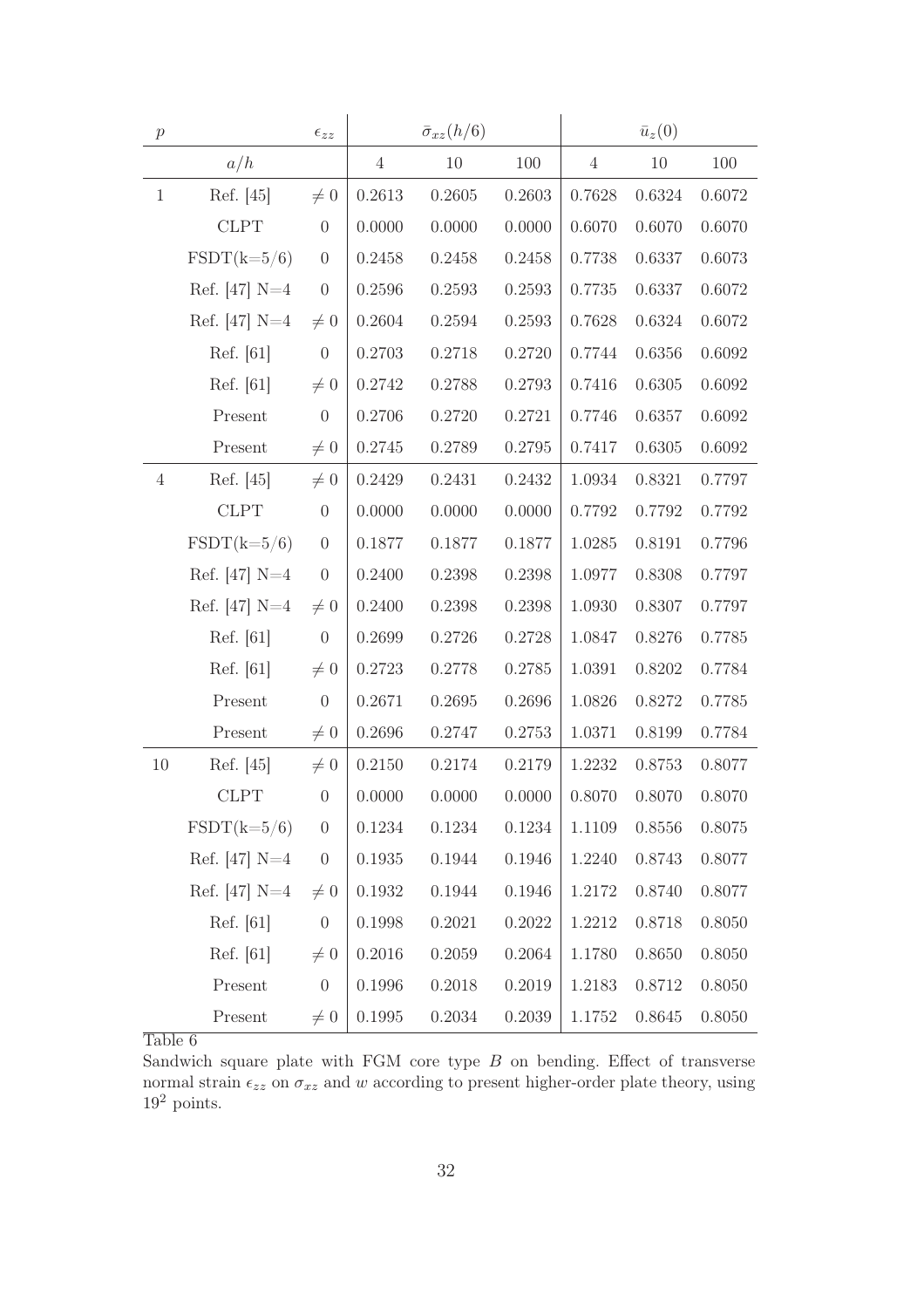| source                                                         | $p = 1$ $p = 2$ $p = 3$ $p = 5$                 |  |
|----------------------------------------------------------------|-------------------------------------------------|--|
| Exact $[69]$                                                   | $0.2192 \quad 0.2197 \quad 0.2211 \quad 0.2225$ |  |
| Ref. [70]                                                      | 0.2152 0.2153 0.2172 0.2194                     |  |
| Ref. [61] $(\epsilon_{zz} = 0)$ 0.2184 0.2189 0.2202 0.2215    |                                                 |  |
| Ref. [61] $(\epsilon_{zz} \neq 0)$ 0.2193 0.2198 0.2212 0.2225 |                                                 |  |
| Present $(\epsilon_{zz} = 0)$ 0.2184 0.2191 0.2206 0.2220      |                                                 |  |
| Present $(\epsilon_{zz} \neq 0)$ 0.2193 0.2200 0.2215 0.2230   |                                                 |  |

Fundamental frequency of a SSSS isotropic functionally graded plate (Al/ZrO2) square plate with  $a/h = 0.2$  using a 21<sup>2</sup> grid.

| source                              | 1      | $\overline{2}$ | 3      | $\overline{4}$ | $\overline{5}$ | 6      |        | 8      | 9      | 10     |
|-------------------------------------|--------|----------------|--------|----------------|----------------|--------|--------|--------|--------|--------|
| Ref. [70]                           | 0.0149 | 0.0377         | 0.0377 | 0.0593         | 0.0747         | 0.0747 | 0.0769 | 0.0912 | 0.0913 | 0.1029 |
| Ref. [61]                           | 0.0153 | 0.0377         | 0.0377 | 0.0596         | 0.0739         | 0.0739 | 0.0950 | 0.0950 | 0.1029 | 0.1029 |
| $\epsilon_z = 0.13^2$               | 0.0153 | 0.0377         | 0.0377 | 0.0596         | 0.0740         | 0.0740 | 0.0951 | 0.0951 | 0.1030 | 0.1030 |
| $\epsilon_z \neq 0.13^2$            | 0.0153 | 0.0377         | 0.0377 | 0.0596         | 0.0741         | 0.0741 | 0.0953 | 0.0953 | 0.1030 | 0.1030 |
| $\epsilon_{r} = 0.17^{2}$           | 0.0153 | 0.0377         | 0.0377 | 0.0595         | 0.0738         | 0.0738 | 0.0949 | 0.0949 | 0.1030 | 0.1030 |
| $\epsilon_z \neq 0$ 17 <sup>2</sup> | 0.0153 | 0.0377         | 0.0377 | 0.0596         | 0.0739         | 0.0739 | 0.0950 | 0.0950 | 0.1030 | 0.1030 |
| $\epsilon_z = 0.21^2$               | 0.0153 | 0.0377         | 0.0377 | 0.0595         | 0.0738         | 0.0738 | 0.0948 | 0.0948 | 0.1030 | 0.1030 |
| $\epsilon_z \neq 0.21^2$<br>T110    | 0.0153 | 0.0377         | 0.0377 | 0.0596         | 0.0739         | 0.0739 | 0.0950 | 0.0950 | 0.1030 | 0.1030 |

Table 8

First 10 frequencies of a SSSS isotropic functionally graded plate  $(A1/ZrO<sub>2</sub>)$  square plate with  $p = 1$  with  $a/h = 20$ .

| 0.3264                                                                       |
|------------------------------------------------------------------------------|
| 0.3363                                                                       |
| 0.3347                                                                       |
| 0.3367                                                                       |
| 0.3344                                                                       |
| 0.3364                                                                       |
| 0.3344                                                                       |
| 0.3364                                                                       |
| 0.2913<br>0.2910<br>0.2912<br>0.2912<br>0.2912<br>0.2912<br>0.2912<br>0.2912 |

Table 9

First 10 frequencies of a SSSS isotropic functionally graded plate  $(A1/ZrO<sub>2</sub>)$  square plate with  $p = 1$  with  $a/h = 10$ .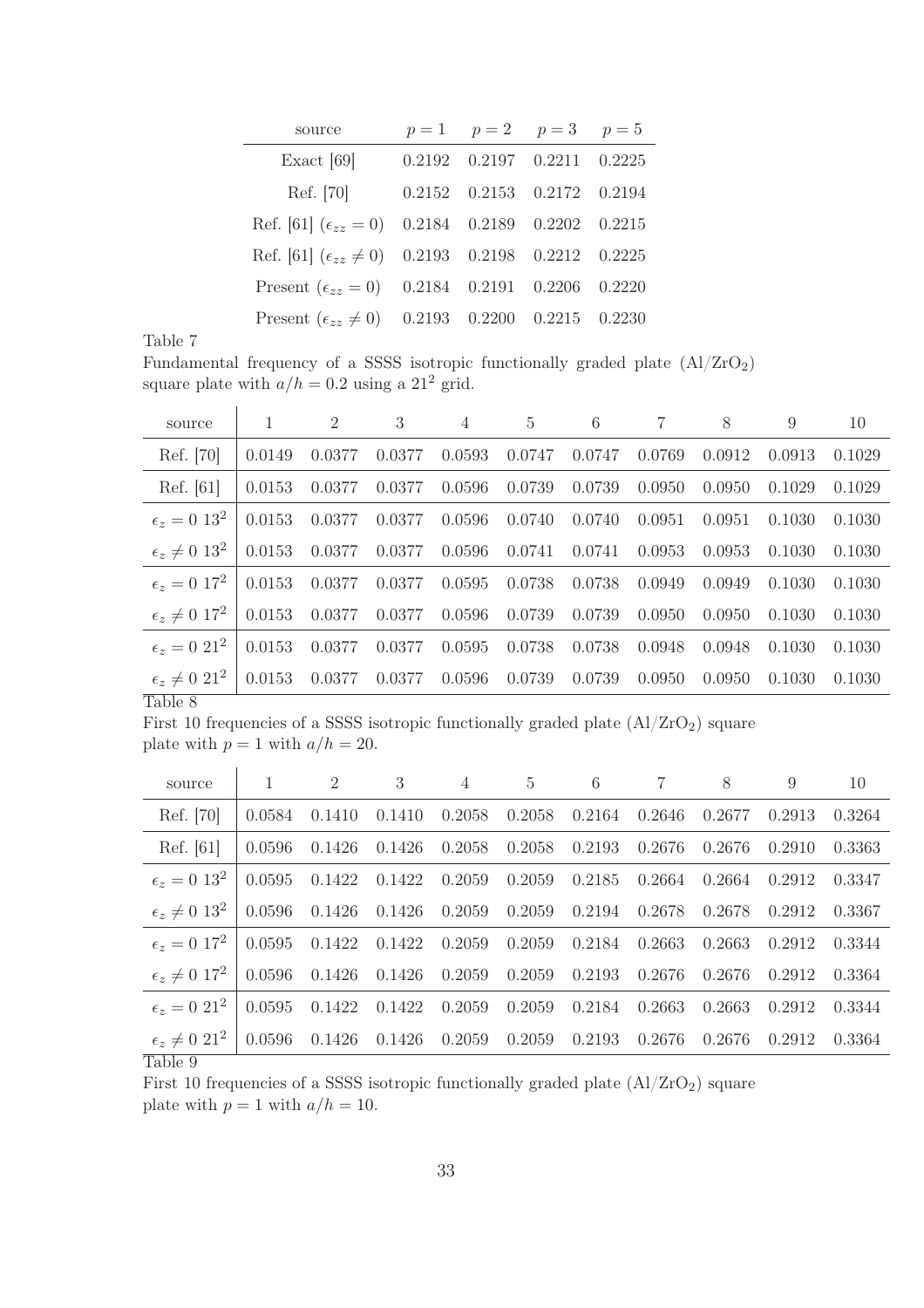

Fig. 9. Sandwich square plate with FGM core subjected to sinusoidal load at the top, with  $a/h = 100$ . Stresses through the thickness direction according to present higher-order theory for different values of p.



Fig. 10. Sandwich square plate with FGM core type B subjected to sinusoidal load at the top, with  $a/h = 100$ . Displacement through the thickness direction according to present higher-order theory for different values of p.

In figure 11 the first 4 frequencies of a simply supported isotropic functionally graded (Al/ZrO2) square plate, with  $p = 1$ , a  $21^2$  grid, using present higherorder shear deformation theory and a side to thickness ratio  $a/h = 20$  are presented.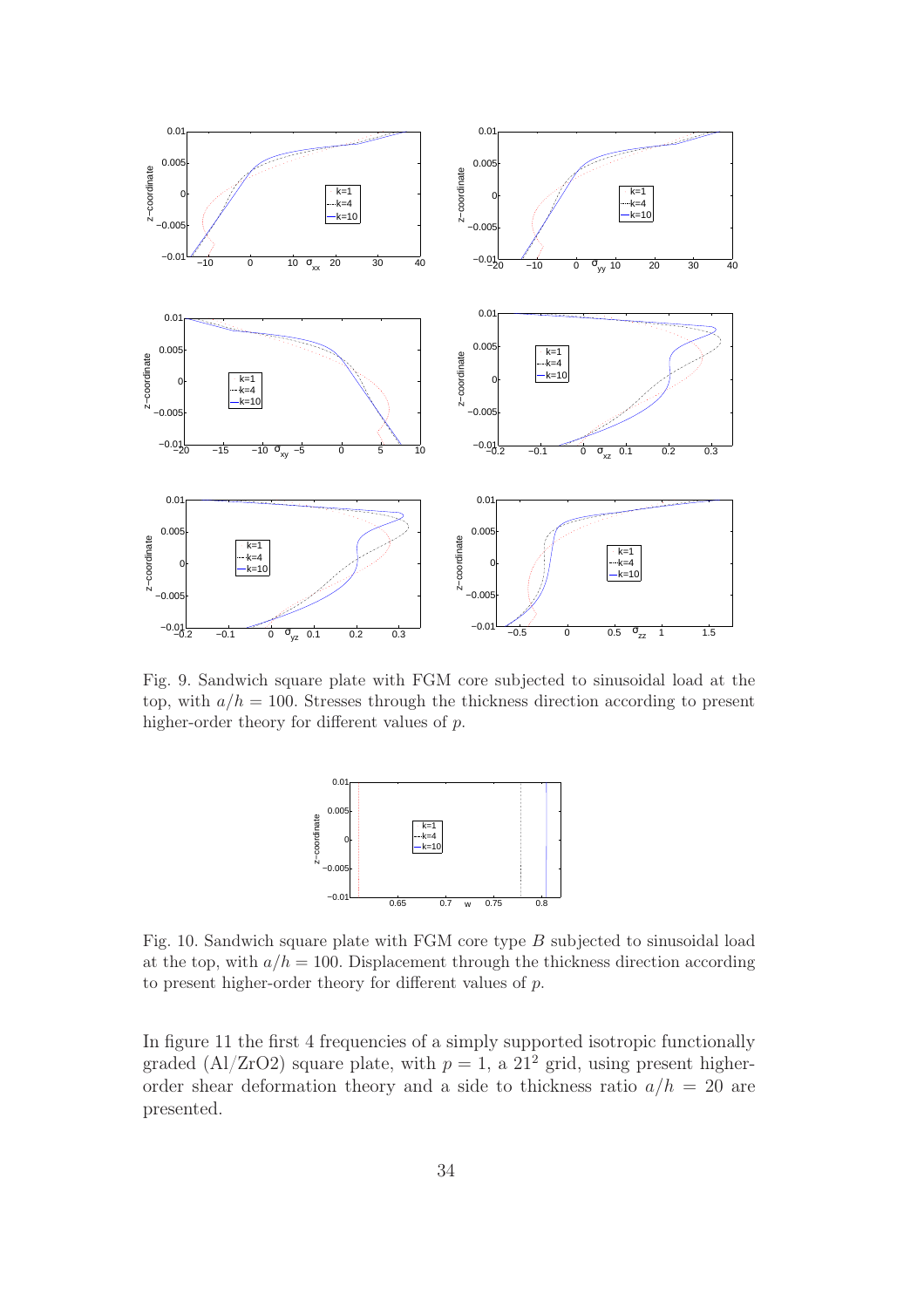

Fig. 11. First 4 frequencies of a SSSS isotropic functionally graded (Al/ZrO2) square plate, with  $p = 1$ , a  $21<sup>2</sup>$  grid, present higher-order shear deformation theory and  $a/h = 20.$ 

# *6.3 Buckling loads of plates*

In the next examples the higher-order plate theory and collocation with RBFs are used for the buckling analysis of simply supported functionally graded sandwich square plates  $(a = b)$  of type C with side-to-thickness ratio  $a/h = 10$ . The uni- and bi-axial critical buckling loads are analised. For the buckling analysis we assume that all other mechanical loads are zero and the righthand side of equations in section 4.1 are set to zero as well.

The material properties are  $E_m = 70E_0$  (aluminum) for the metal and  $E_c =$  $380E_0$  (alumina) for the ceramic being  $E_0 = 1$ GPa. The law-of-mixtures (33) was used for the Young's modulus. The non-dimensional parameter used is

$$
\bar{P} = \frac{Pa^2}{100h^3E_0}.
$$

An initial convergence study with the higher-order theory was conducted for each buckling load type considerind grids of  $13^2$ ,  $17^2$ , and  $21^2$  points. The uni-axial case is presented in table 10 for the 2-2-1 sandwich with  $p = 5$  and the bi-axial case is presented in table 11 for the 1-2-1 sandwich with  $p = 1$ . Further results are obtained by considering a grid of 17<sup>2</sup> points.

The critical buckling loads obtained from the present approach with  $\epsilon_{zz} \neq$ 0 and  $\epsilon_{zz} = 0$  are tabulated and compared with those from Zenkour [29]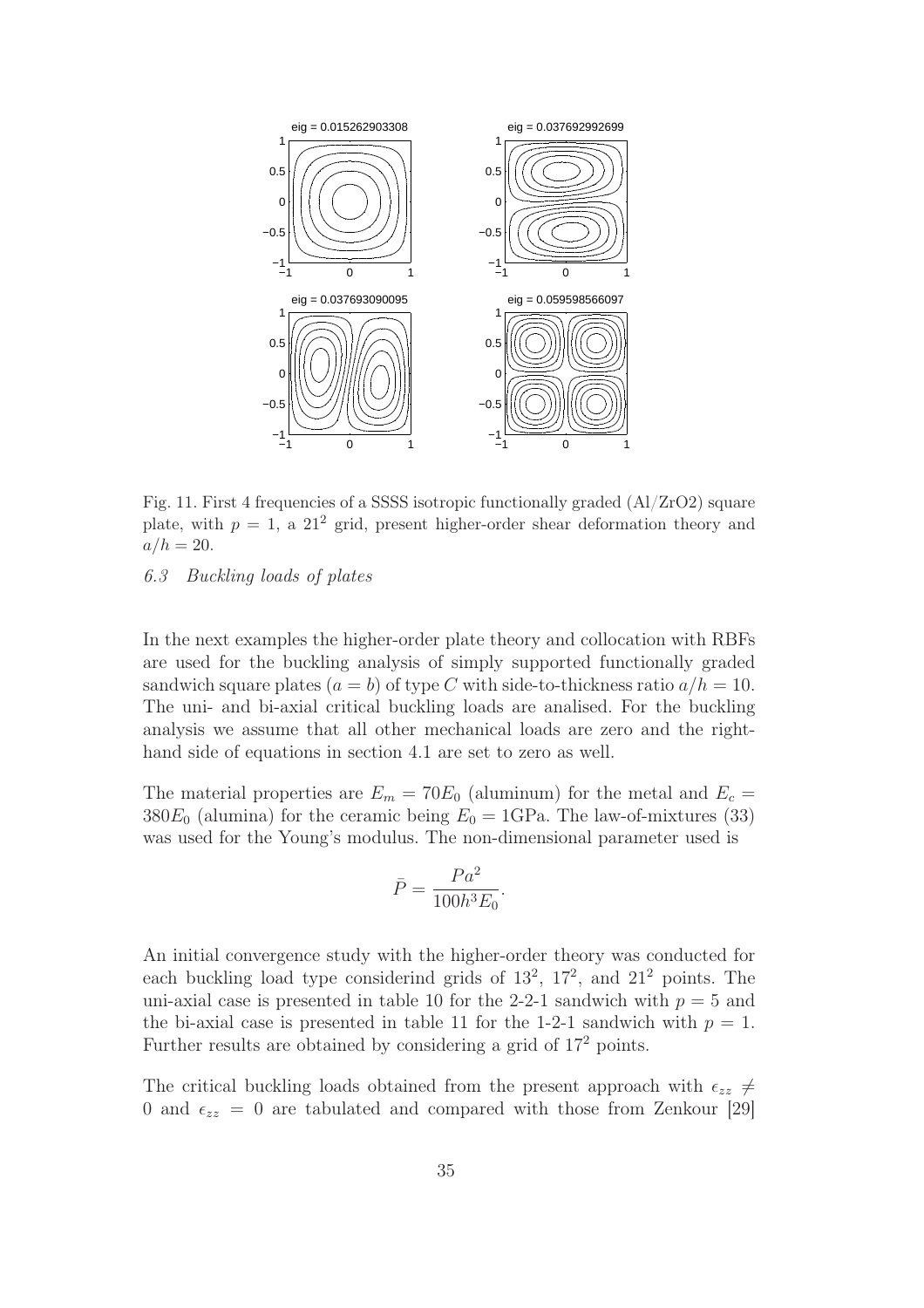| grid     | 132     |         |         |  |
|----------|---------|---------|---------|--|
| $\Gamma$ | 4.05112 | 4.05070 | 4.05065 |  |

Convergence study for the uni-axial buckling load of a simply supported 2-2-1 sandwich square plate with FGM skins and  $p = 5$  case using the higher-order theory.

| grid | $13^2$  |         |         |  |
|------|---------|---------|---------|--|
|      | 3.66028 | 3.65998 | 3.65994 |  |

Table 11

Convergence study for the bi-axial buckling load of a simply supported 1-2-1 sandwich square plate with FGM skins and  $p = 1$  case using the higher-order theory.

in tables 12 and 13 for various power-law exponents  $p$  and thickness ratios. Both tables include results obtained from classical plate theory (CLPT), firstorder shear deformation plate theory (FSDPT,  $K = 5/6$  as shear correction factor), Reddy's higher-order shear deformation plate theory (TSDPT) [10], and Zenkour's sinusoidal shear deformation plate theory (SSDPT) [29]. Table 12 refers to the uni-axial buckling load and table 13 refers to the bi-axial buckling load.

There is a good agreement between the present solution and references considered, specially [10] and [29]. This allow us to conclude that the present higherorder plate theory is good for the modeling of simply supported sandwich FGM plates and that collocation with RBFs is a good formulation. Present results with  $\epsilon_{zz} = 0$  approximates better references [10] and [29] than  $\epsilon_{zz} \neq 0$ as the authors use the  $\epsilon_{zz} = 0$  approach. This study also lead us to conclude that the thickness stretching effect has influence on the buckling analysis of sandwich FGM plates as  $\epsilon_{zz} = 0$  gives higher fundamental buckling loads than  $\epsilon_{zz} \neq 0.$ 

The isotropic fully ceramic plate (first line on tables 12 and 13) has the higher fundamental buckling loads. As the core thickness to the total thickness of the plate ratio  $((h_2 - h_1)/h)$  increases the buckling loads increase as well. This can be seen by looking at each line of the tables. Considering each column of both tables we may conclude that the critical buckling loads decrease as the power-law exponent  $p$  increases. From the comparison of tables 12 and 13 we deduce that the bi-axial buckling load of any simply supported sandwich square plate with FGM skins is half the uni-axial one for the same plate.

In figure 12 the first four buckling modes of a simply supported 2-1-2 sandwich square plate with FGM skins,  $p = 0.5$ , subjected to a uni-axial in-plane compressive load, using the higher-order plate theory and a grid with 17<sup>2</sup> points is presented. Figure 13 presents the first four buckling modes of a simply supported 2-1-1 sandwich square plate with FGM skins,  $p = 10$ , subjected to a bi-axial in-plane compressive load.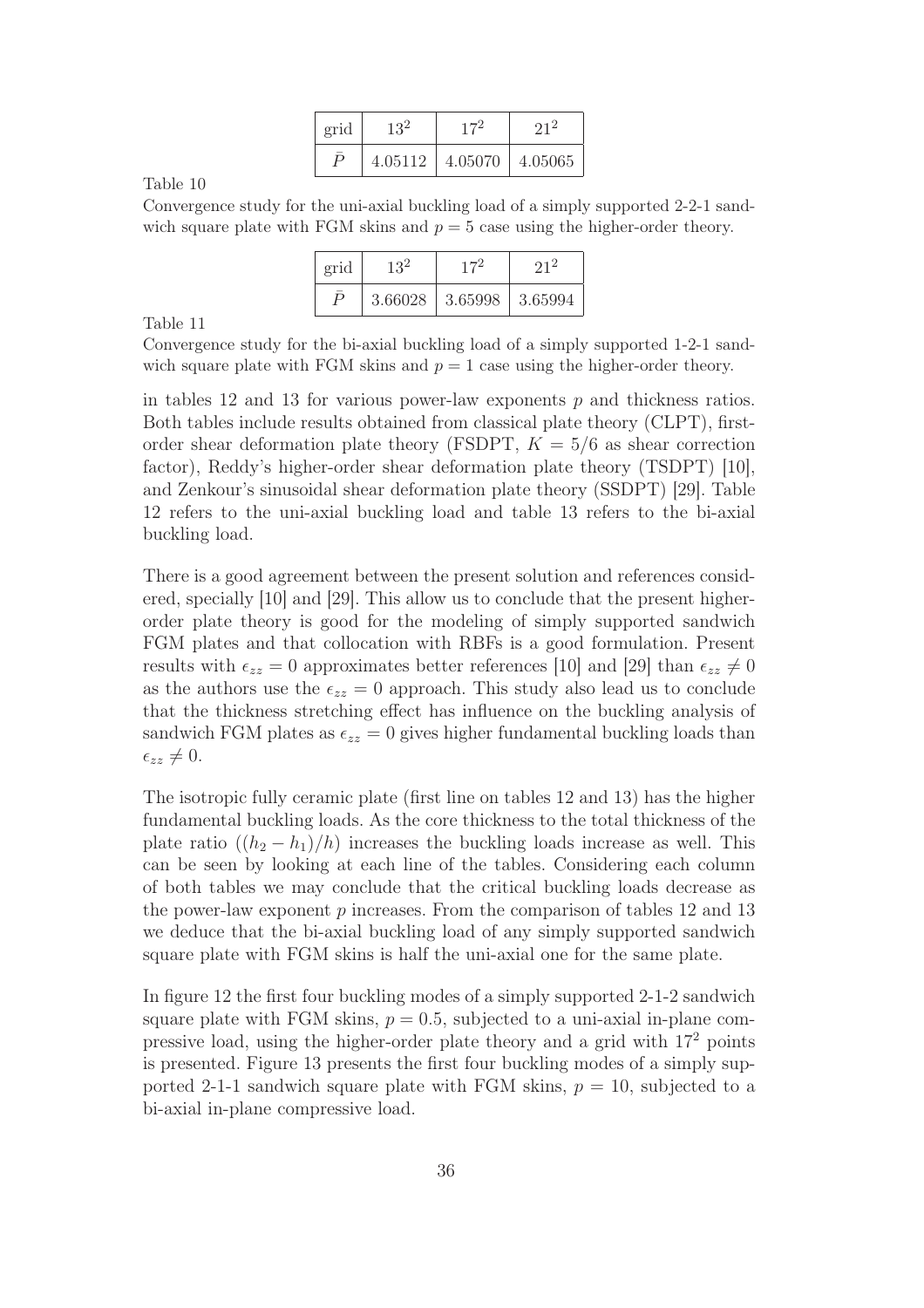| $\boldsymbol{p}$ | Theory                         | $\bar{P}$   |             |             |             |             |             |
|------------------|--------------------------------|-------------|-------------|-------------|-------------|-------------|-------------|
|                  |                                | $1 - 0 - 1$ | $2 - 1 - 2$ | $2 - 1 - 1$ | $1 - 1 - 1$ | $2 - 2 - 1$ | $1 - 2 - 1$ |
| $\theta$         | <b>CLPT</b>                    | 13.73791    | 13.73791    | 13.73791    | 13.73791    | 13.73791    | 13.73791    |
|                  | <b>FSDPT</b>                   | 13.00449    | 13.00449    | 13.00449    | 13.00449    | 13.00449    | 13.00449    |
|                  | TSDPT [10]                     | 13.00495    | 13.00495    | 13.00495    | 13.00495    | 13.00495    | 13.00495    |
|                  | SSDPT $[29]$                   | 13.00606    | 13.00606    | 13.00606    | 13.00606    | 13.00606    | 13.00606    |
|                  | present $\epsilon_{zz} \neq 0$ | 12.95287    | 12.95287    | 12.95287    | 12.95287    | 12.95287    | 12.95287    |
|                  | present $\epsilon_{zz} = 0$    | 13.00508    | 13.00508    | 13.00508    | 13.00508    | 13.00508    | 13.00508    |
| 0.5              | <b>CLPT</b>                    | 7.65398     | 8.25597     | 8.56223     | 8.78063     | 9.18254     | 9.61525     |
|                  | <b>FSDPT</b>                   | 7.33732     | 7.91320     | 8.20015     | 8.41034     | 8.78673     | 9.19517     |
|                  | TSDPT [10]                     | 7.36437     | 7.94084     | 8.22470     | 8.43645     | 8.80997     | 9.21681     |
|                  | $SSDPT$ [29]                   | 7.36568     | 7.94195     | 8.22538     | 8.43712     | 8.81037     | 9.21670     |
|                  | present $\epsilon_{zz} \neq 0$ | 7.16207     | 7.71627     | 7.98956     | 8.19278     | 8.55172     | 8.94190     |
|                  | present $\epsilon_{zz} = 0$    | 7.18728     | 7.74326     | 8.01701     | 8.22133     | 8.58129     | 8.97310     |
| $\mathbf{1}$     | <b>CLPT</b>                    | 5.33248     | 6.02733     | 6.40391     | 6.68150     | 7.19663     | 7.78406     |
|                  | <b>FSDPT</b>                   | 5.14236     | 5.81379     | 6.17020     | 6.43892     | 6.92571     | 7.48365     |
|                  | TSDPT [10]                     | 5.16713     | 5.84006     | 6.19394     | 6.46474     | 6.94944     | 7.50656     |
|                  | $SSDPT$ [29]                   | 5.16846     | 5.84119     | 6.19461     | 6.46539     | 6.94980     | 7.50629     |
|                  | present $\epsilon_{zz} \neq 0$ | 5.06137     | 5.71135     | 6.05467     | 6.31500     | 6.78405     | 7.31995     |
|                  | present $\epsilon_{zz} = 0$    | 5.07848     | 5.73022     | 6.07358     | 6.33556     | 6.80547     | 7.34367     |
| $5\,$            | <b>CLPT</b>                    | 2.73080     | 3.10704     | 3.48418     | 3.65732     | 4.21238     | 4.85717     |
|                  | <b>FSDPT</b>                   | 2.63842     | 3.02252     | 3.38538     | 3.55958     | 4.09285     | 4.71475     |
|                  | TSDPT [10]                     | 2.65821     | 3.04257     | 3.40351     | 3.57956     | 4.11209     | 4.73469     |
|                  | $SSDPT$ [29]                   | 2.66006     | 3.04406     | 3.40449     | 3.58063     | 4.11288     | 4.73488     |
|                  | present $\epsilon_{zz} \neq 0$ | 2.63652     | 3.00791     | 3.36255     | 3.53005     | 4.05070     | 4.64701     |
|                  | present $\epsilon_{zz} = 0$    | 2.64681     | 3.01865     | 3.37196     | 3.54148     | 4.06163     | 4.66059     |
| 10               | <b>CLPT</b>                    | 2.56985     | 2.80340     | 3.16427     | 3.25924     | 3.79238     | 4.38221     |
|                  | FSDPT                          | 2.46904     | 2.72626     | 3.07428     | $3.17521\,$ | 3.68890     | 4.26040     |
|                  | TSDPT [10]                     | 2.48727     | 2.74632     | 3.09190     | 3.19471     | 3.70752     | 4.27991     |
|                  | SSDPT <sup>[29]</sup>          | 2.48928     | 2.74844     | 3.13443     | 3.19456     | 3.14574     | 4.38175     |
|                  | present $\epsilon_{zz} \neq 0$ | 2.47216     | 2.72046     | 3.06067     | 3.15761     | 3.66166     | 4.20550     |
|                  | present $\epsilon_{zz} = 0$    | 2.48219     | 2.73080     | 3.06943     | 3.16837     | 3.67153     | 4.21792     |

Uni-axial buckling load of simply supported plate of type  $C$  using the higher-order theory and a grid with  $17^2$  points.  $37$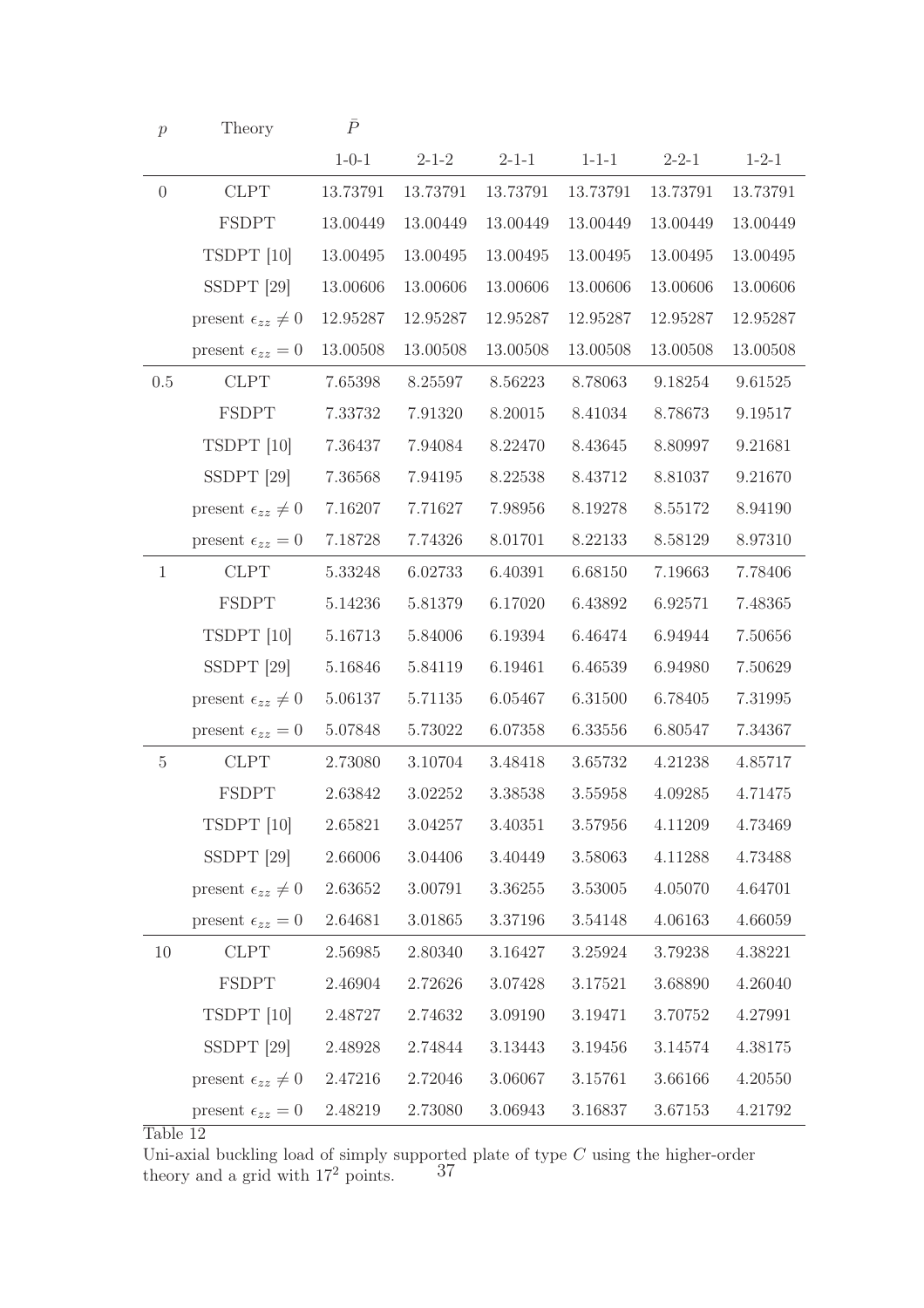| p              | Theory                         | $\bar{P}$   |             |             |             |             |             |
|----------------|--------------------------------|-------------|-------------|-------------|-------------|-------------|-------------|
|                |                                | $1 - 0 - 1$ | $2 - 1 - 2$ | $2 - 1 - 1$ | $1 - 1 - 1$ | $2 - 2 - 1$ | $1 - 2 - 1$ |
| $\overline{0}$ | <b>CLPT</b>                    | 6.86896     | 6.86896     | 6.86896     | 6.86896     | 6.86896     | 6.86896     |
|                | <b>FSDPT</b>                   | 6.50224     | 6.50224     | 6.50224     | 6.50224     | 6.50224     | 6.50224     |
|                | TSDPT [10]                     | 6.50248     | 6.50248     | 6.50248     | 6.50248     | 6.50248     | 6.50248     |
|                | SSDPT <sup>[29]</sup>          | 6.50303     | 6.50303     | 6.50303     | 6.50303     | 6.50303     | 6.50303     |
|                | present $\epsilon_{zz} \neq 0$ | 6.47643     | 6.47643     | 6.47643     | 6.47643     | 6.47643     | 6.47643     |
|                | present $\epsilon_{zz} = 0$    | 6.50254     | 6.50254     | 6.50254     | 6.50254     | 6.50254     | 6.50254     |
| 0.5            | <b>CLPT</b>                    | 3.82699     | 4.12798     | 4.28112     | 4.39032     | 4.59127     | 4.80762     |
|                | <b>FSDPT</b>                   | 3.66866     | 3.95660     | 4.10007     | 4.20517     | 4.39336     | 4.59758     |
|                | TSDPT [10]                     | 3.68219     | 3.97042     | 4.11235     | 4.21823     | 4.40499     | 4.60841     |
|                | $SSDPT$ [29]                   | 3.68284     | 3.97097     | 4.11269     | 4.21856     | 4.40519     | 4.60835     |
|                | present $\epsilon_{zz} \neq 0$ | 3.58104     | 3.85813     | 3.99478     | 4.09639     | 4.27586     | 4.47095     |
|                | present $\epsilon_{zz} = 0$    | 3.59364     | 3.87163     | 4.00851     | 4.11067     | 4.29064     | 4.48655     |
| $\mathbf{1}$   | <b>CLPT</b>                    | 2.66624     | 3.01366     | 3.20195     | 3.34075     | 3.59831     | 3.89203     |
|                | <b>FSDPT</b>                   | 2.57118     | 2.90690     | 3.08510     | 3.21946     | 3.46286     | 3.74182     |
|                | TSDPT [10]                     | 2.58357     | 2.92003     | 3.09697     | 3.23237     | 3.47472     | 3.75328     |
|                | $SSDPT$ [29]                   | 2.58423     | 2.92060     | 3.09731     | 3.23270     | 3.47490     | 3.75314     |
|                | present $\epsilon_{zz} \neq 0$ | 2.53069     | 2.85568     | 3.02733     | 3.15750     | 3.39202     | 3.65998     |
|                | present $\epsilon_{zz} = 0$    | 2.53924     | 2.86511     | 3.03679     | 3.16778     | 3.40274     | 3.67183     |
| 5              | <b>CLPT</b>                    | 1.36540     | 1.55352     | 1.74209     | 1.82866     | 2.10619     | 2.42859     |
|                | <b>FSDPT</b>                   | 1.31921     | 1.51126     | 1.69269     | 1.77979     | 2.04642     | 2.35737     |
|                | TSDPT [10]                     | 1.32910     | 1.52129     | 1.70176     | 1.78978     | 2.05605     | 2.36734     |
|                | SSDPT <sup>[29]</sup>          | 1.33003     | 1.52203     | 1.70224     | 1.79032     | 2.05644     | 2.36744     |
|                | present $\epsilon_{zz} \neq 0$ | 1.31826     | 1.50395     | 1.68128     | 1.76502     | 2.02535     | 2.32351     |
|                | present $\epsilon_{zz} = 0$    | 1.32340     | 1.50933     | 1.68598     | 1.77074     | 2.03081     | 2.33029     |
| 10             | <b>CLPT</b>                    | 1.28493     | 1.40170     | 1.58214     | 1.62962     | 1.89619     | 2.19111     |
|                | FSDPT                          | 1.23452     | 1.36313     | 1.53714     | 1.58760     | 1.84445     | 2.13020     |
|                | TSDPT [10]                     | 1.24363     | 1.37316     | 1.54595     | 1.59736     | 1.85376     | 2.13995     |
|                | $SSDPT$ [29]                   | 1.24475     | 1.37422     | 1.56721     | 1.59728     | 1.57287     | 2.19087     |
|                | present $\epsilon_{zz} \neq 0$ | 1.23608     | 1.36023     | $1.53034\,$ | 1.57880     | 1.83083     | 2.10275     |
|                | present $\epsilon_{zz} = 0$    | 1.24109     | 1.36540     | 1.53472     | 1.58419     | 1.83576     | 2.10896     |

Bi-axial buckling load of simply supported plate of type  $C$  using the higher-order theory and a grid with  $17^2$  points.  $38$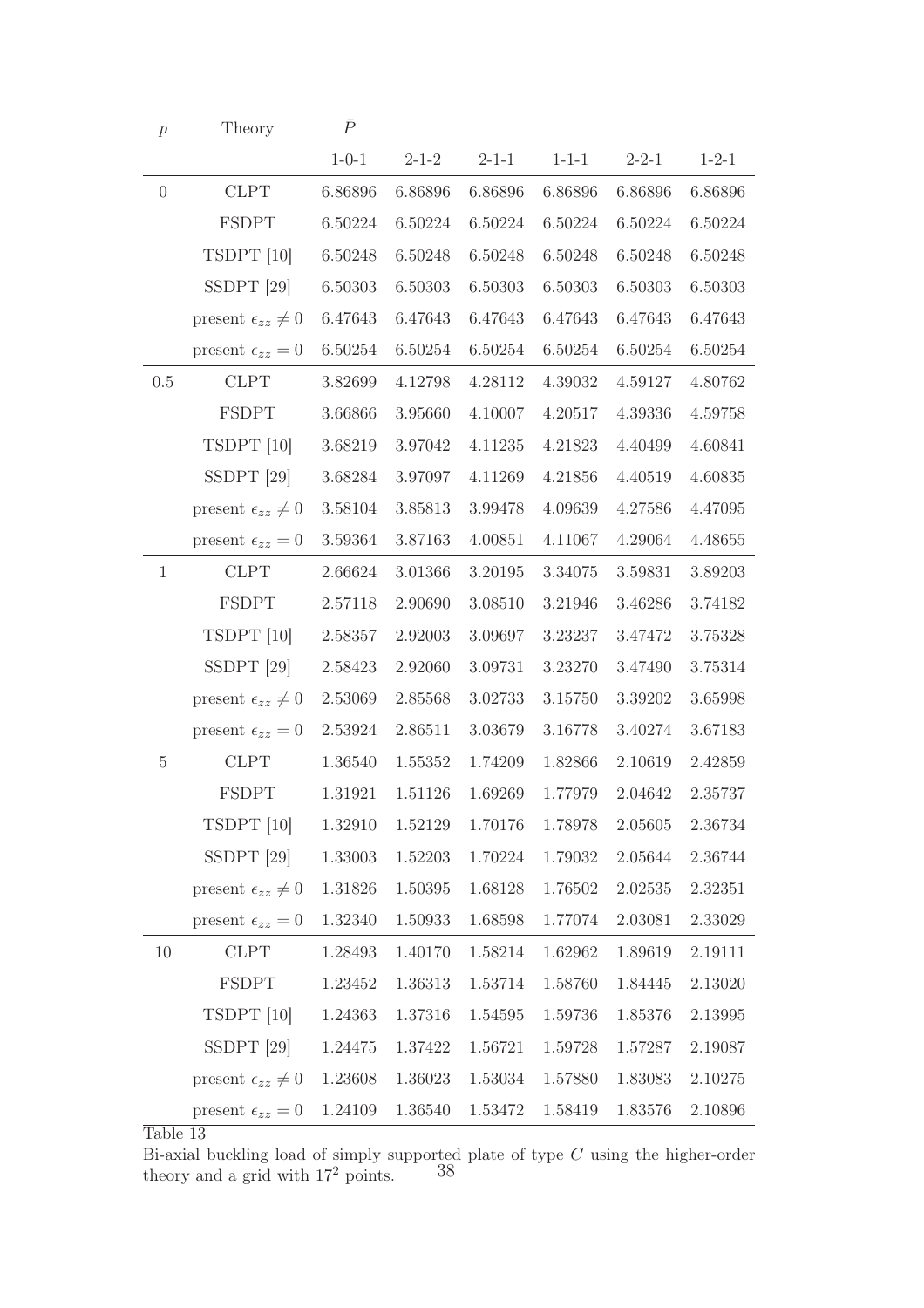

Fig. 12. First four buckling modes. Uni-axial buckling load of a simply supported 2-1-2 plate type C,  $p = 0.5$ , a 17<sup>2</sup> points grid, and using the higher-order theory.

### 7 Conclusions

A novel application of a Unified formulation coupled with collocation with radial basis functions is proposed. A thickness-stretching higher-order shear deformation theory was successfuly implemented for the static, free vibration, and linearized buckling analysis of functionally graded plates.

The present formulation was compared with analytical, meshless or finite element methods and proved very accurate in both static, vibration and buckling problems. The effect of  $\epsilon_{zz} \neq 0$  showed significance in thicker plates. Even for a thinner functionally graded plate, the  $\sigma_{zz}$  should always be considered in the formulation.

For the first time, the complete governing equations and boundary conditions of the higher-order plate theory are presented to help readers to implement it successfully with the present or other strong-form techniques.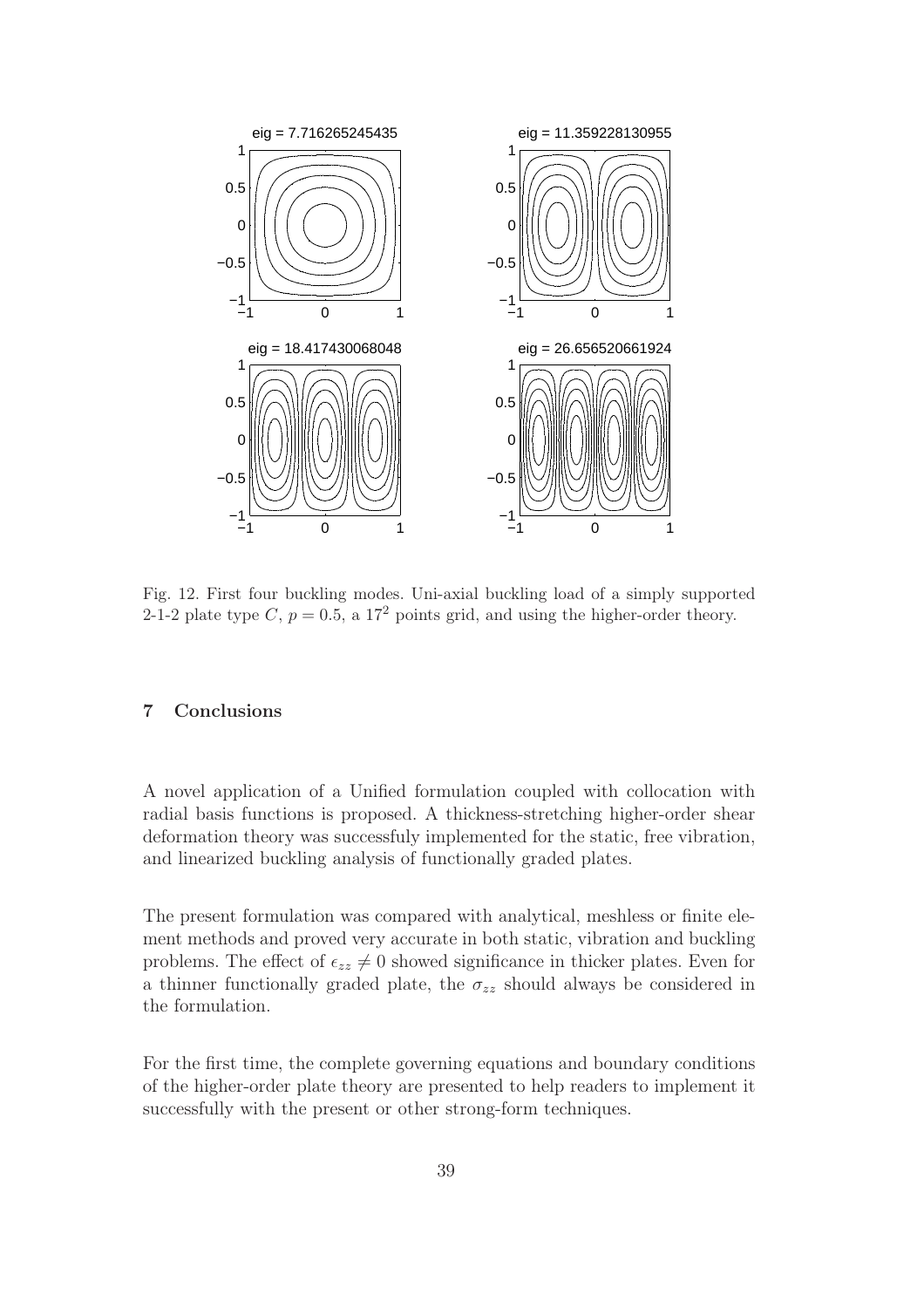

Fig. 13. First four buckling modes. Bi-axial buckling load of a simply supported 2-1-1 plate type C,  $p = 10$ , a 17<sup>2</sup> points grid, and using the higher-order theory.

# Acknowledgments

The FCT support given to the first author under grant SFRH/BD/45554/2008 is acknowledged.

#### References

- [1] M.B. Bever and P.E. Duwez. Gradients in composite materials. Materials Science and Engineering,  $10(0):1 - 8$ , 1972.
- [2] Y. Miyamoto, W.A. Kaysser, B.H. Rabin, A. Kawasaki, and R.G. Ford. Functionally Graded Materials: Design, Processing and Applications. Kluwer Academic Publishers, 1999.
- [3] F.J. Ferrante and L.L. Graham-Brady. Stochastic simulation of nongaussian/non-stationary properties in a functionally graded plate. Computer Methods in Applied Mechanics and Engineering, 194(12-16):1675 – 1692, 2005.
- [4] H.M Yin, L.Z Sun, and G.H Paulino. Micromechanics-based elastic model for functionally graded materials with particle interactions. Acta Materialia,  $52(12):3535 - 3543, 2004.$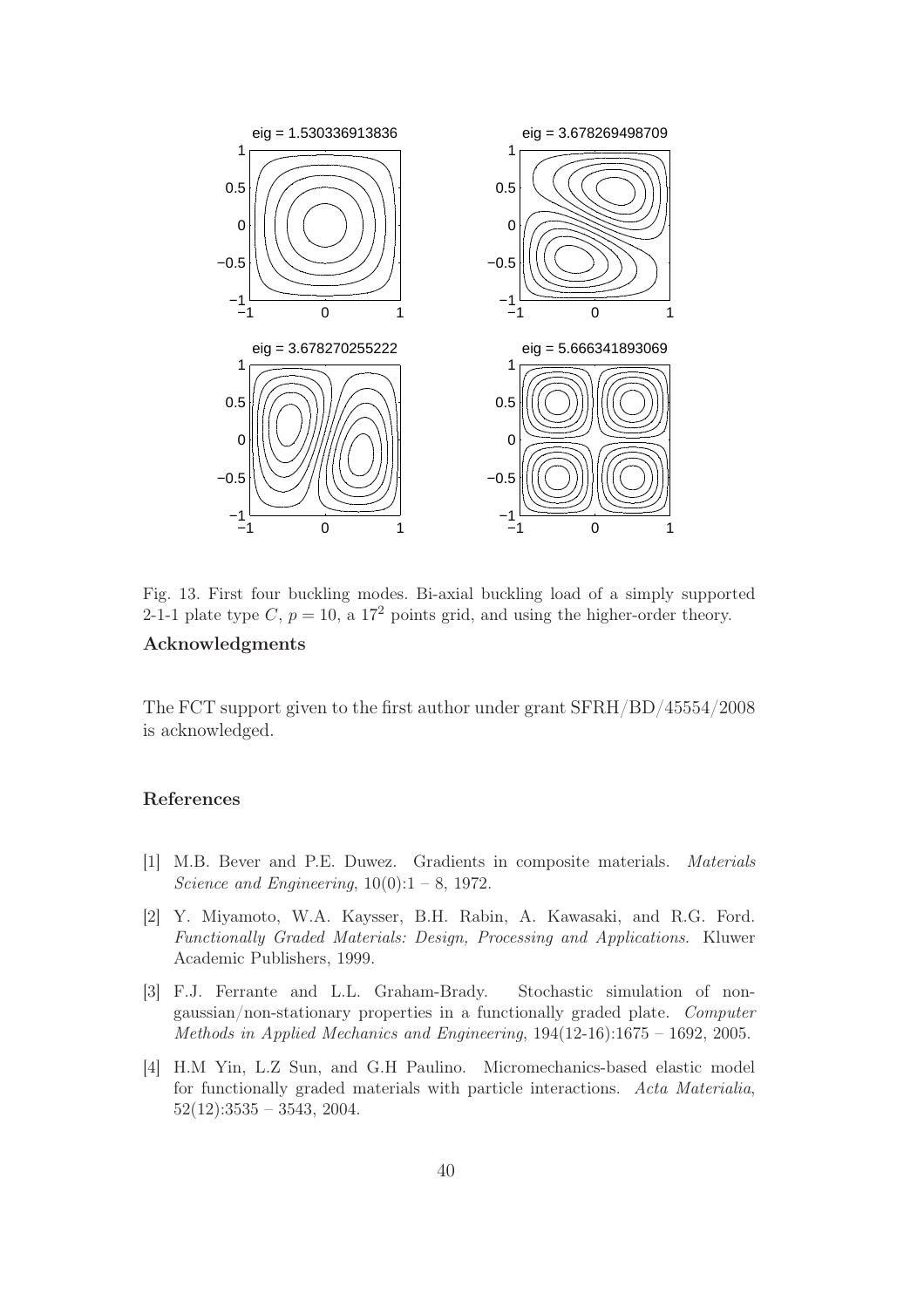- [5] Zheng Zhong and Ertao Shang. Closed-form solutions of three-dimensional functionally graded plates. Mechanics of Advanced Materials and Structures, 15(5):355–363, 2008.
- [6] T. K. Nguyen, K. Sab, and G. Bonnet. Shear correction factors for functionally graded plates. Mechanics of Advanced Materials and Structures, 14(8):567–575, 2007.
- [7] Victor Birman and Larry W. Byrd. Modeling and analysis of functionally graded materials and structures. Applied Mechanics Reviews, 60(5):195–216, 2007.
- [8] M. Koizumi. Fgm activities in japan. Composites Part B: Engineering, 28(1-2):1 – 4, 1997. Use of Composites Multi-Phased and Functionally Graded Materials.
- [9] J. N. Reddy and C. D. Chin. Thermomechanical analysis of functionally graded cylinders and plates. Journal of Thermal Stresses, 21(6):593–626, 1998.
- [10] J. N. Reddy. Analysis of functionally graded plates. International Journal for Numerical Methods in Engineering, 47:663–684, 2000.
- [11] S. S. Vel and R. C. Batra. Three-dimensional analysis of transient thermal stresses in functionally-graded plates. International Journal of Solids and Structures, in press, 2003.
- [12] S. S. Vel and R. C. Batra. Exact solution for thermoelastic deformations of functionally graded thick rectangular plates. AIAA Journal, 40:1421–1433, 2002.
- [13] Z. Q. Cheng and R. C. Batra. Three-dimensional thermoelastic deformations of a functionally graded-elliptic plate. Composites: Part B, 31:97–106, 2000.
- [14] Javaheri R. and Eslami M. R. Thermal buckling of functionally graded plates based on higher order theory. Journal of Thermal Stresses, 25(7):603–625, 2002.
- [15] M. Kashtalyan. Three-dimensional elasticity solution for bending of functionally graded rectangular plates. European Journal of Mechanics - A/Solids, 23(5):853 – 864, 2004.
- [16] M. Kashtalyan and M. Menshykova. Three-dimensional elasticity solution for sandwich panels with a functionally graded core. Composite Structures, 87(1):36 – 43, 2009.
- [17] L. F. Qian, R. C. Batra, and L. M. Chen. Static and dynamic deformations of thick functionally graded elastic plate by using higher-order shear and normal deformable plate theory and meshless local petrov-galerkin method. Composites: Part B, 35:685–697, 2004.
- [18] A.M. Zenkour. A comprehensive analysis of functionally graded sandwich plates: Part 1–deflection and stresses. International Journal of Solids and Structures,  $42(18-19):5224 - 5242, 2005.$
- [19] A. M. Zenkour. Generalized shear deformation theory for bending analysis of functionally graded plates. Appl Math Modell, 30:67–84, 2006.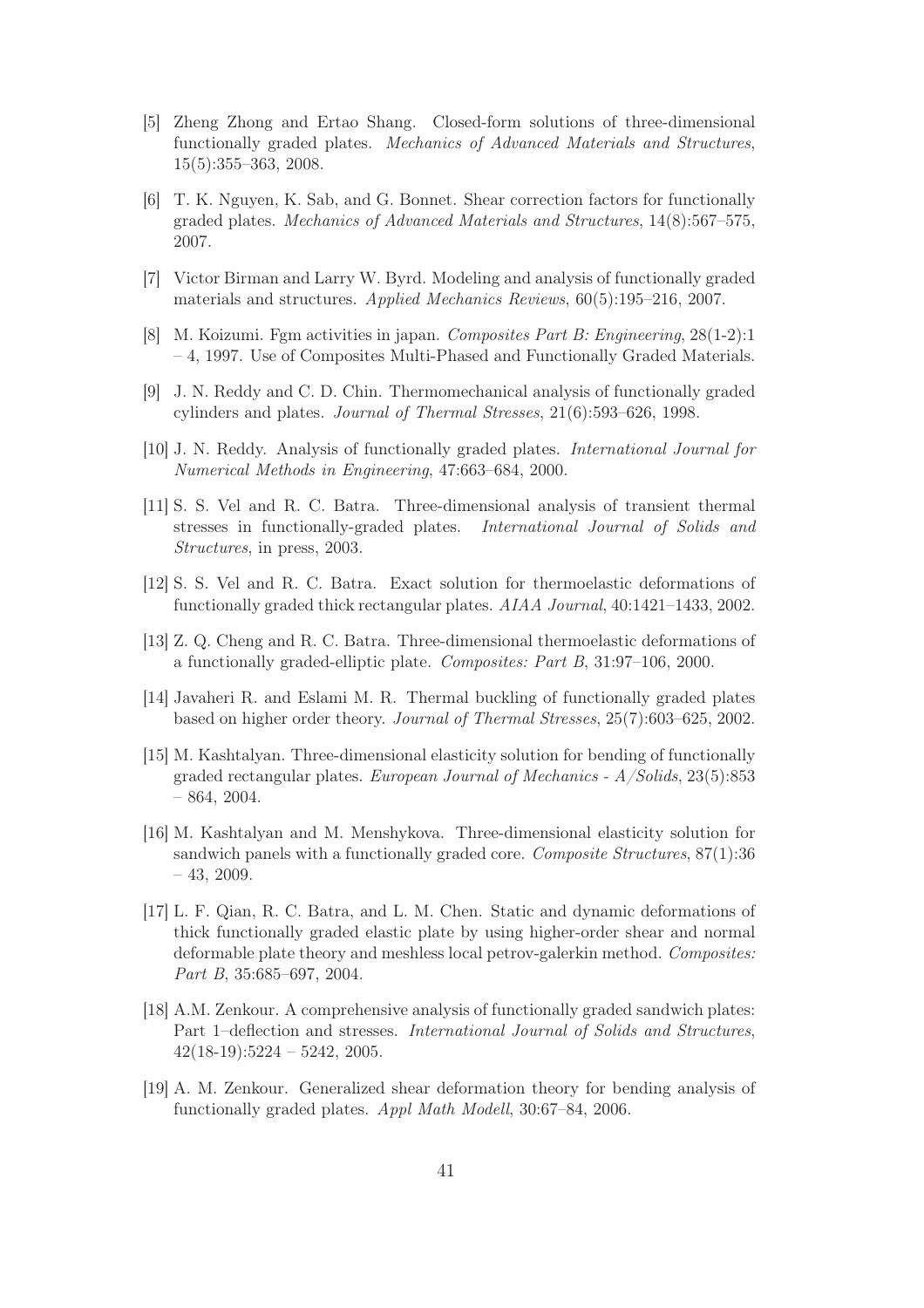- [20] Fernando Ramirez, Paul R. Heyliger, and Ernian Pan. Static analysis of functionally graded elastic anisotropic plates using a discrete layer approach. Composites Part B: Engineering,  $37(1):10 - 20$ ,  $2006$ .
- [21] A. J. M. Ferreira, R. C. Batra, C. M. C. Roque, L. F. Qian, and P. A. L. S. Martins. Static analysis of functionally graded plates using third-order shear deformation theory and a meshless method. Composite Structures, 69(4):449– 457, 2005.
- [22] A. J. M. Ferreira, C. M. C. Roque, R. M. N. Jorge, G. E. Fasshauer, and R. C. Batra. Analysis of functionally graded plates by a robust meshless method. Mechanics of Advanced Materials and Structures, 14(8):577–587, 2007.
- [23] Shyang-Ho Chi and Yen-Ling Chung. Mechanical behavior of functionally graded material plates under transverse load–part i: Analysis. International Journal of Solids and Structures, 43(13):3657 – 3674, 2006.
- [24] Shyang-Ho Chi and Yen-Ling Chung. Mechanical behavior of functionally graded material plates under transverse load–part ii: Numerical results. International Journal of Solids and Structures, 43(13):3675 – 3691, 2006.
- [25] Z. Q. Cheng and R. C. Batra. Deflection relationships between the homogeneous kirchhoff plate theory and different functionally graded plate theories. Archive of Mechanics, 52:143–158, 2000.
- [26] R.C. Batra and J. Jin. Natural frequencies of a functionally graded anisotropic rectangular plate. Journal of Sound and Vibration, 282(1-2):509 – 516, 2005.
- [27] A. J. M. Ferreira, R. C. Batra, C. M. C. Roque, L. F. Qian, and R. M. N. Jorge. Natural frequencies of functionally graded plates by a meshless method. Composite Structures, 75(1-4):593–600, September 2006.
- [28] S. S. Vel and R. C. Batra. Three-dimensional exact solution for the vibration of functionally graded rectangular plates. Journal of Sound and Vibration, 272:703–730, 2004.
- [29] A.M. Zenkour. A comprehensive analysis of functionally graded sandwich plates: Part 2–buckling and free vibration. International Journal of Solids and Structures, 42(18-19):5243 – 5258, 2005.
- [30] C.M.C. Roque, A.J.M. Ferreira, and R.M.N. Jorge. A radial basis function approach for the free vibration analysis of functionally graded plates using a refined theory. Journal of Sound and Vibration,  $300(3-5)$ :1048 – 1070, 2007.
- [31] Z. Q. Cheng and R. C. Batra. Exact correspondence between eigenvalues of membranes and functionally graded simply supported polygonal plates. Journal of Sound and Vibration, 229:879–895, 2000.
- [32] M. M. Najafizadeh and M. R. Eslami. Buckling analysis of circular plates of functionally graded materials under uniform radial compression. International Journal of Mechanical Sciences, 44(12):2479 – 2493, 2002.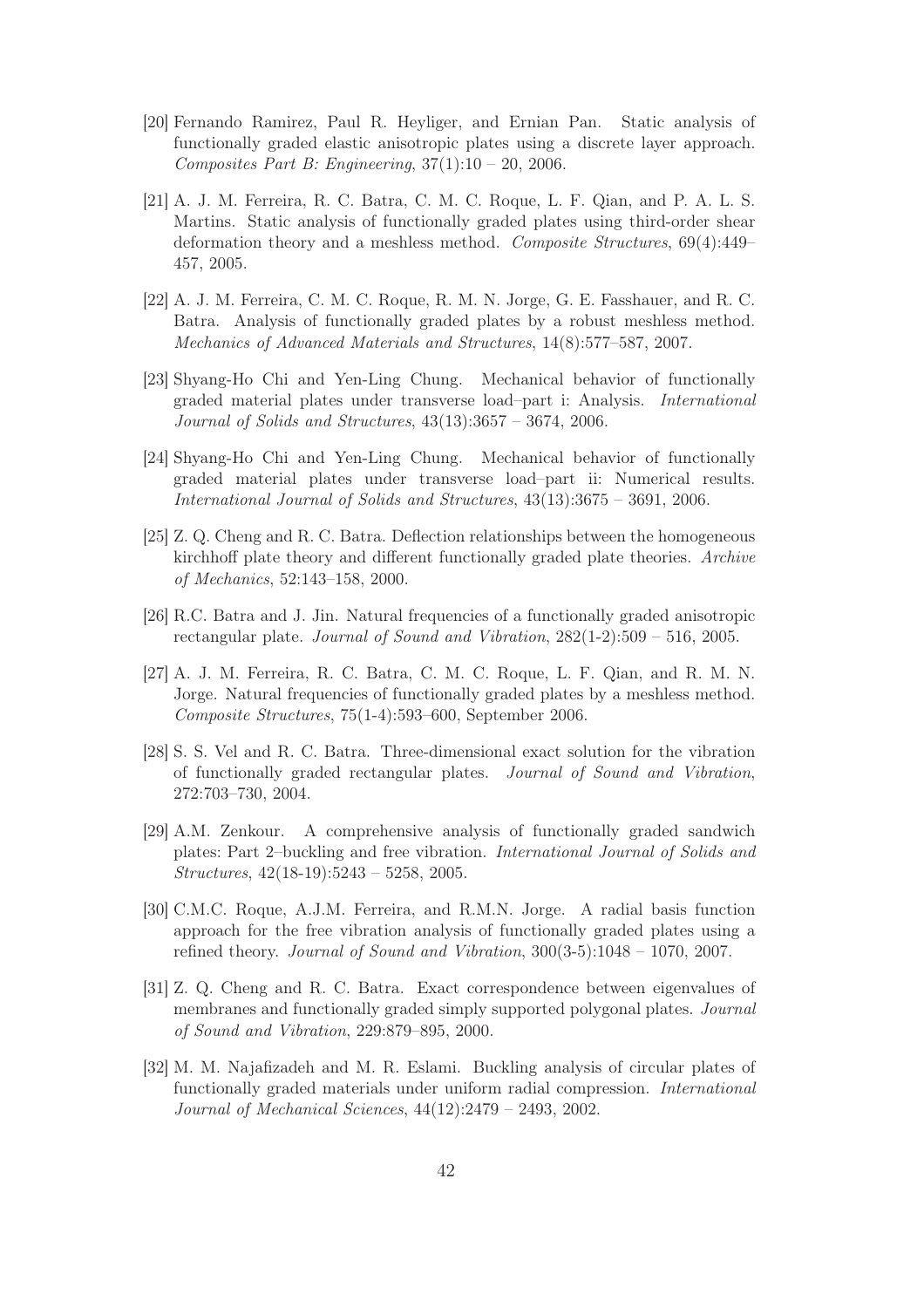- [33] V. Birman. Buckling of functionally graded hybrid composite plates. *Proceedings* of the 10th Conference on Engineering Mechanics, pages 1199–1202, 1995.
- [34] R. Javaheri and M.R. Eslami. Buckling of functionally graded plates under in-plane compressive loading. ZAMM - Journal of Applied Mathematics and Mechanics / Zeitschrift fÃijr Angewandte Mathematik und Mechanik, 82(4):277– 283, 2002.
- [35] T. Kant, D. R. J. Owen, and O. C. Zienkiewicz. A refined higher-order  $c<sup>o</sup>$  plate element. Computers and Structures, 15(2):177–183, 1982.
- [36] B. N. Pandya and T. Kant. Higher-order shear deformable theories for flexure of sandwich plates–finite element evaluations. International Journal of Solids and Structures, 24(12):1267–1286, 1988.
- [37] B. N. Pandya and T. Kant. Finite element analysis of laminated composite plates using a higher-order displacement model. Composites Science and Technology, 32(2):137–155, 1988.
- [38] T. Kant and K. Swaminathan. Analytical solutions for the static analysis of laminated composite and sandwich plates based on a higher order refined theory. Composite Structures, 56(4):329 – 344, 2002.
- [39] T. Kant and K. Swaminathan. Analytical solutions for free vibration of laminated composite and sandwich plates based on a higher-order refined theory. Composite Structures, 53(1):73 – 85, 2001.
- [40] Ajay Kumar Garg, Rakesh Kumar Khare, and Tarun Kant. Higher-order closedform solutions for free vibration of laminated composite and sandwich shells. Journal of Sandwich Structures and Materials, 8(3):205–235, 2006.
- [41] E. Carrera. Evaluation of layer-wise mixed theories for laminated plate analysis. AIAA Journal, (36):830–839, 1998.
- [42] E. Carrera. Developments, ideas, and evaluations based upon reissner's mixed variational theorem in the modelling of multilayered plates and shells. Applied Mechanics Reviews, 54:301–329, 2001.
- [43] Erasmo Carrera. Theories and finite elements for multilayered plates and shells: A unified compact formulation with numerical assessment and benchmarking. Archives of Computational Methods in Engineering, 10:215–296.
- [44] S. Brischetto and E. Carrera. Advanced mixed theories for bending analysis of functionally graded plates. Computers and Structures,  $88(23-24):1474-1483$ , 2010.
- [45] S. Brischetto. Classical and mixed advanced models for sandwich plates embedding functionally graded cores. J Mech Mater Struct, 4:13–33, 2009.
- [46] E. Carrera, S. Brischetto, and A. Robaldo. Variable kinematic model for the analysis of functionally graded material plates. AIAA Journal, 46:194–203, 2008.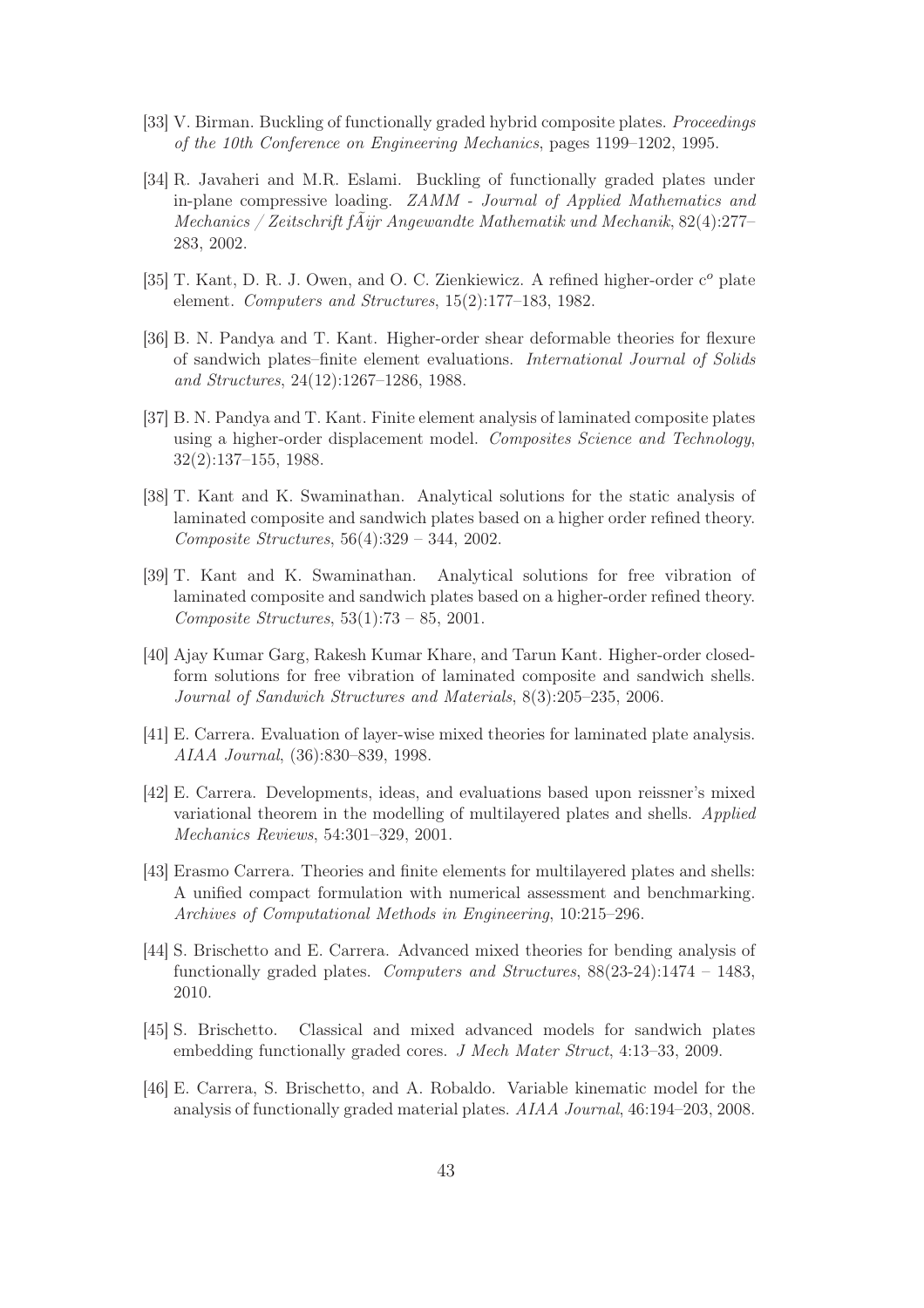- [47] E. Carrera, S. Brischetto, M. Cinefra, and M. Soave. Effects of thickness stretching in functionally graded plates and shells. Composites Part B: Engineering, 42:123–133, 2011.
- [48] A. J. M. Ferreira. A formulation of the multiquadric radial basis function method for the analysis of laminated composite plates. Composite Structures, 59:385– 392, 2003.
- [49] A. J. M. Ferreira. Thick composite beam analysis using a global meshless approximation based on radial basis functions. Mechanics of Advanced Materials and Structures, 10:271–284, 2003.
- [50] A. J. M. Ferreira, C. M. C. Roque, and P. A. L. S. Martins. Analysis of composite plates using higher-order shear deformation theory and a finite point formulation based on the multiquadric radial basis function method. Composites: Part B, 34:627–636, 2003.
- [51] A.J.M. Ferreira, C.M.C. Roque, R.M.N. Jorge, and E.J. Kansa. Static deformations and vibration analysis of composite and sandwich plates using a layerwise theory and multiquadrics discretizations. Engineering Analysis with Boundary Elements, 29(12):1104 – 1114, 2005.
- [52] A.J.M. Ferreira, C.M.C. Roque, and R.M.N. Jorge. Analysis of composite plates by trigonometric shear deformation theory and multiquadrics. Computers  $\mathcal{B}$ Structures, 83(27):2225 – 2237, 2005.
- [53] A.J.M. Ferreira, R.C. Batra, C.M.C. Roque, L.F. Qian, and R.M.N. Jorge. Natural frequencies of functionally graded plates by a meshless method. Composite Structures, 75(1-4):593 – 600, 2006.
- [54] A.J.M. Ferreira, C.M.C. Roque, and R.M.N. Jorge. Free vibration analysis of symmetric laminated composite plates by fsdt and radial basis functions. Computer Methods in Applied Mechanics and Engineering, 194(39-41):4265 – 4278, 2005.
- [55] A. J. M. Ferreira, C. M. C. Roque, and P. A. L. S. Martins. Radial basis functions and higher-order shear deformation theories in the analysis of laminated composite beams and plates. Composite Structures, 66(1-4):287 – 293, 2004.
- [56] A.J.M. Ferreira, C.M.C. Roque, E. Carrera, M. Cinefra, and O. Polit. Radial basis functions collocation and a unified formulation for bending, vibration and buckling analysis of laminated plates, according to a variation of murakamiâĂŹs zig-zag theory. European Journal of Mechanics -  $A/Solids$ , 30(4):559 – 570, 2011.
- [57] J.D. Rodrigues, C.M.C. Roque, A.J.M. Ferreira, E. Carrera, and M. Cinefra. Radial basis functions-finite differences collocation and a unified formulation for bending, vibration and buckling analysis of laminated plates, according to murakami's zig-zag theory. Composite Structures, 93(7):1613 – 1620, 2011.
- [58] A.J.M. Ferreira, C.M.C. Roque, E. Carrera, and M. Cinefra. Analysis of thick isotropic and cross-ply laminated plates by radial basis functions and a unified formulation. Journal of Sound and Vibration,  $330(4)$ :771 – 787, 2011.